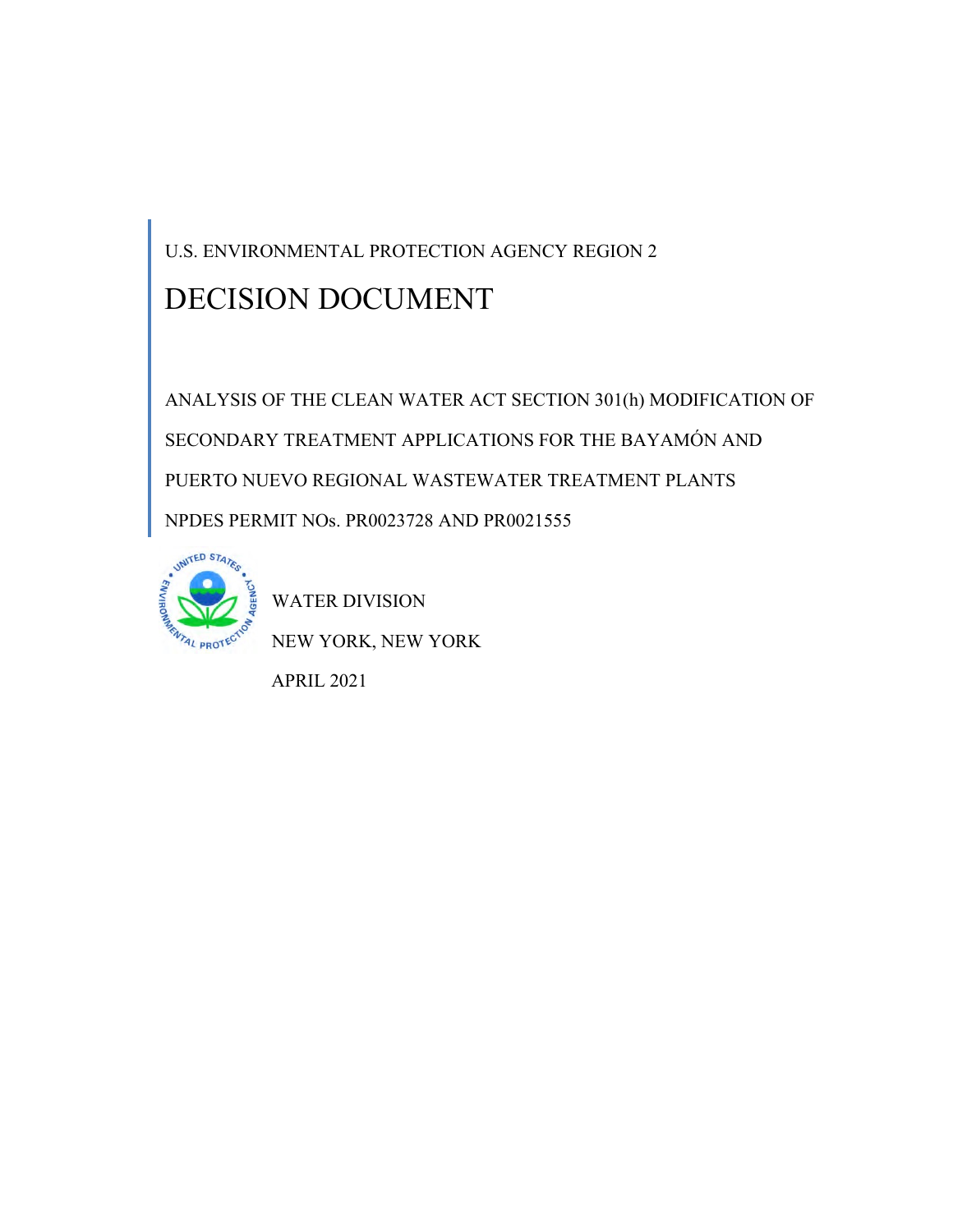# Table of Contents

| 2. Attainment of Other Water Quality Standards and Impact of Discharge on Public Water Supplies; Shellfish, Fish and Wildlife; and Recreation |  |
|-----------------------------------------------------------------------------------------------------------------------------------------------|--|
|                                                                                                                                               |  |
|                                                                                                                                               |  |
|                                                                                                                                               |  |
|                                                                                                                                               |  |
|                                                                                                                                               |  |
|                                                                                                                                               |  |
|                                                                                                                                               |  |
| <b>COMPLIANCE WITH APPLICABLE PROVISIONS OF COMMONWEALTH, LOCAL, OR OTHER FEDERAL</b>                                                         |  |
|                                                                                                                                               |  |
|                                                                                                                                               |  |
|                                                                                                                                               |  |
|                                                                                                                                               |  |
|                                                                                                                                               |  |
| REFERENCES.                                                                                                                                   |  |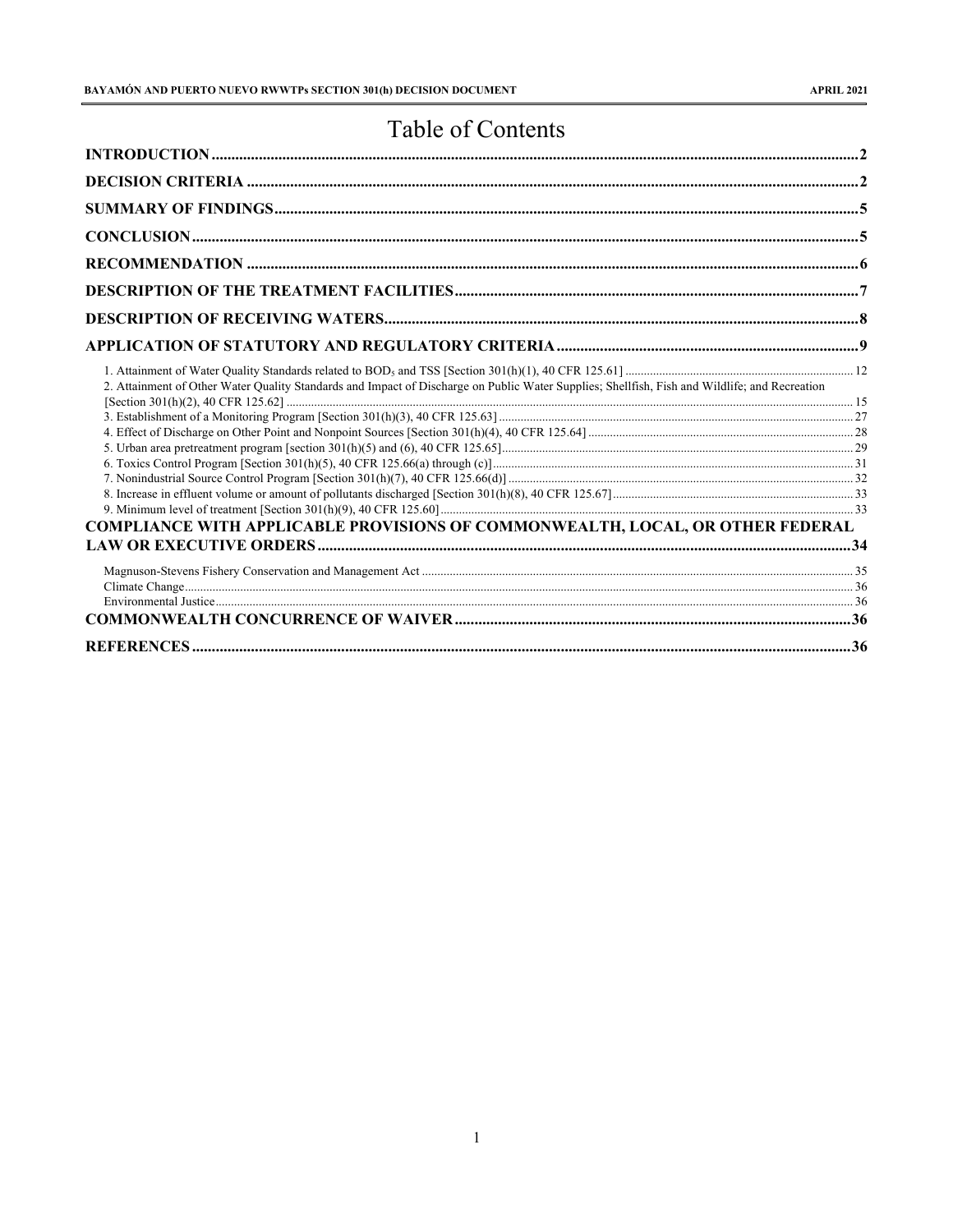# **INTRODUCTION**

<span id="page-2-0"></span>The Puerto Rico Aqueduct and Sewer Authority (hereinafter, the applicant or PRASA) has requested a renewal of its waivers under Section 301(h) of the Clean Water Act (the Act), 33 U.S.C. 1311(h), from the secondary treatment requirements contained in Section 301(b)(1)(B) of the Act, 33 U.S.C. 1311(b)(1)(B) for the Bayamón and Puerto Nuevo Regional Wastewater Treatment Plants (RWWTPs), two publicly owned treatment works (POTW) located on the island of Puerto Rico that share a common discharge outfall. [National Pollutant Discharge Elimination System (NPDES) Permit Nos. PR0023728 and PR0021555, respectively.] The facilities are owned and operated by PRASA.

The applicant is seeking Section 301(h) modifications to discharge wastewater receiving less-thansecondary treatment from the Bayamón and Puerto Nuevo RWWTPs joint outfall to the Atlantic Ocean. The joint outfall also is shared by the Bacardí Corporation distillery, which contributes industrial wastewater from its Wastewater Treatment Plant (Bacardí WWTP) (NPDES Permit No. PR0000591).

The original applications for Section 301(h) modification of secondary treatment requirements at the Bayamón and Puerto Nuevo RWWTPs were submitted to the U.S. Environmental Protection Agency Region 2 in 1979 and were tentatively approved in 1990. In 2001, the EPA issued a Final Decision Document approving PRASA's applications for Section 301(h) modified permits for the Bayamón and Puerto Nuevo RWWTPs based, in part, on a re-evaluation of the 1990 Tentative Approval as well as additional information in the EPA's relevant files. In 2007, the EPA issued a second Final Decision Document approving PRASA's application for renewal of its waiver from the secondary treatment requirements, and subsequently issued two individual modified permits that became effective on July 1, 2008. In September 2011, the EPA issued new NPDES permits for Bayamón and Puerto Nuevo RWWTPs, with an effective date of permit for each on December 1, 2011.

In 2016, PRASA submitted renewal 301(h) applications which was updated in December 2020, requesting modifications to the permitted flow limitations for the Bayamón and Puerto Nuevo RWWTPs. Since wastewater discharged from the joint outfall consists of effluent from the Bayamón RWWTP, Puerto Nuevo RWWTP and the Bacardí WWTP, it is necessary to characterize and evaluate the discharge individually from the Bayamón RWWTP and Puerto Nuevo RWWTP, and combined with discharge from the Bacardí WWTP to determine whether to grant or deny a Section 301(h) waiver for the PRASA facilities pursuant to Section 301(h) of the Act.

This Decision Document presents the EPA's findings, conclusions, and recommendations as to whether both modified discharges will comply with the criteria set forth in section 301(h) of the Act, as implemented by regulations contained in 40 CFR Part 125, Subpart G, and Puerto Rico Water Quality Standards (PRWQS) Regulations, as amended (Regulation Number 7837).

# **DECISION CRITERIA**

<span id="page-2-1"></span>Under Section 30l(b)(l)(B) of the Act, 33 U.S.C. 1311(b)(l)(B), POTWs in existence on July 1, 1977, were required to meet effluent limitations based upon secondary treatment as defined by the Administrator of the EPA (the Administrator). As previously described, secondary treatment is defined by the Administrator in terms of three parameters: TSS, BOD5, and pH. Uniform national effluent limitations for these pollutants were promulgated (see 40 CFR Part 133) and included in NPDES permits for POTWs issued under Section 402 of the Act. POTWs were required to be in compliance with these limitations, in most circumstances, by July l, l977.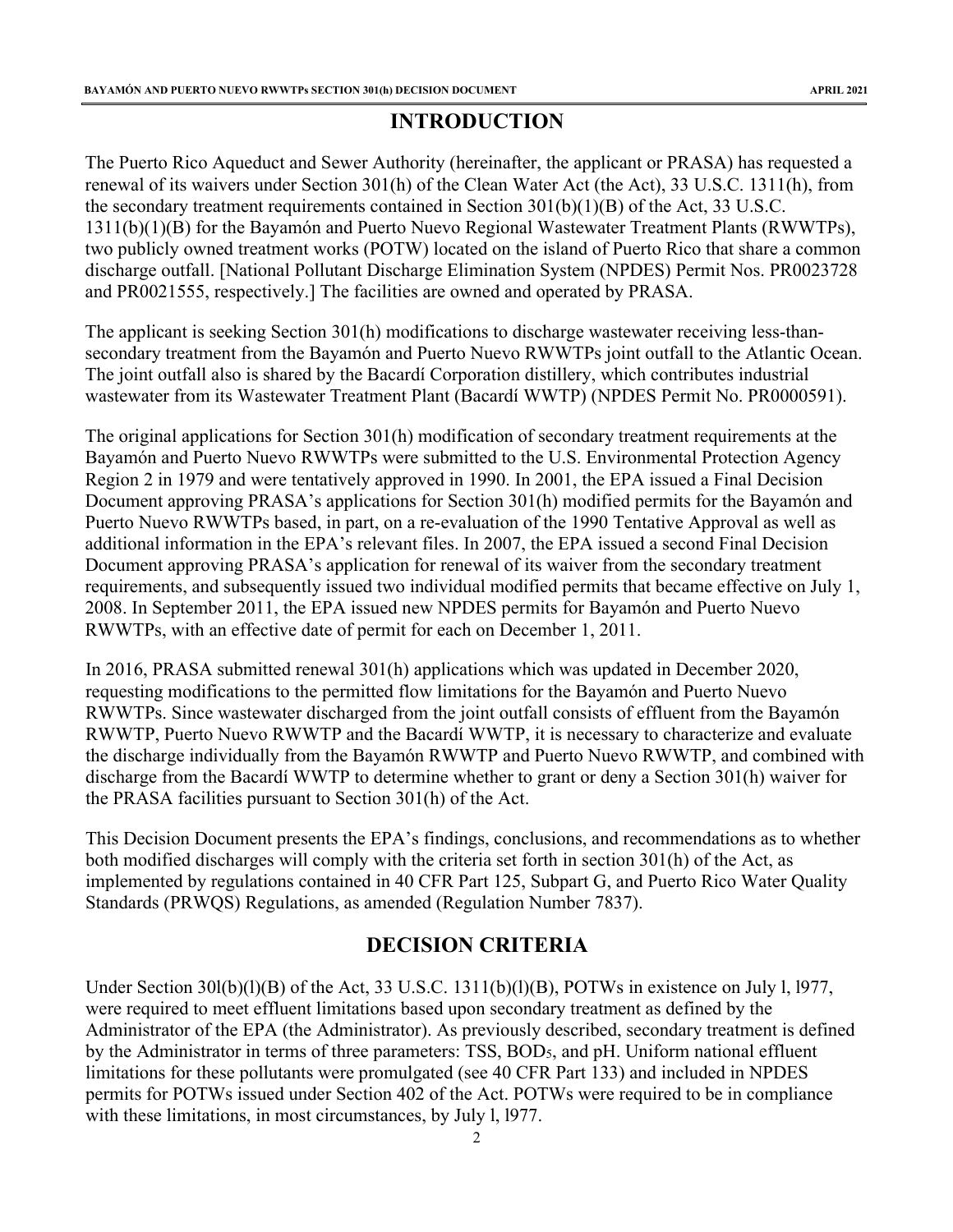Congress subsequently amended the Act, adding Section 301(h), which authorized the Administrator, with State<sup>1</sup> concurrence, to issue NPDES permits which modify the secondary treatment requirements of the Act. P.L. 95-217, 91 Stat. 1566, as amended by P.L. 97-117, 95 Stat. 1623; and Section 303 of the Water Quality Act (WQA) of 1987. Section 301(h) provides that:

The Administrator, with the concurrence of the State, may issue a permit under [Section 402 of the Act] which modifies the requirements of subsection (b)(l)(B) of this section with respect to the discharge of any pollutant from a publicly owned treatment works into marine waters, if the applicant demonstrates to the satisfaction of the Administrator that:

(l) there is an applicable water quality standard specific to the pollutant for which the modification is requested, which has been identified under [Section 304(a)(6) of the Act];

(2) the discharge of pollutants in accordance with such modified requirements will not interfere, alone or in combination with pollutants from other sources, with the attainment or maintenance of that water quality which assures protection of public water supplies and the protection and propagation of a balanced, indigenous population of shellfish, fish and wildlife, and allows recreational activities, in and on the water;

(3) the applicant has established a system for monitoring the impact of such discharge on a representative sample of aquatic biota, to the extent practicable, and the scope of such monitoring is limited to include only those scientific investigations which are necessary to study the effects of the proposed discharge;

(4) such modified requirements will not result in any additional requirements on any other point or nonpoint source;

(5) all applicable pretreatment requirements for sources introducing waste into such treatment works will be enforced:

(6) in the case of any treatment works serving a population of 50,000 or more, with respect to any toxic pollutant introduced into such works by an industrial discharger for which pollutant there is no applicable pretreatment requirement in effect, sources introducing waste into such works are in compliance with all applicable pretreatment requirements, the applicant will enforce such requirements, and the applicant has in effect a pretreatment program which, in combination with the treatment of discharges from such works, removes the same amount of such pollutant as would be removed if such works were to apply secondary treatment to discharges and if such works had no pretreatment program with respect to such pollutant;

(7) to the extent practicable, the applicant has established a schedule of activities designed to eliminate the entrance of toxic pollutants from nonindustrial sources into such treatment works;

(8) there will be no new or substantially increased discharges from the point source of the pollutant to which the modification applies above that volume of discharge specified in the permit;

<sup>&</sup>lt;sup>1</sup> Section 502(3) of the Act defines "State" to include the Commonwealth of Puerto Rico. 33 U.S.C. 1362(3).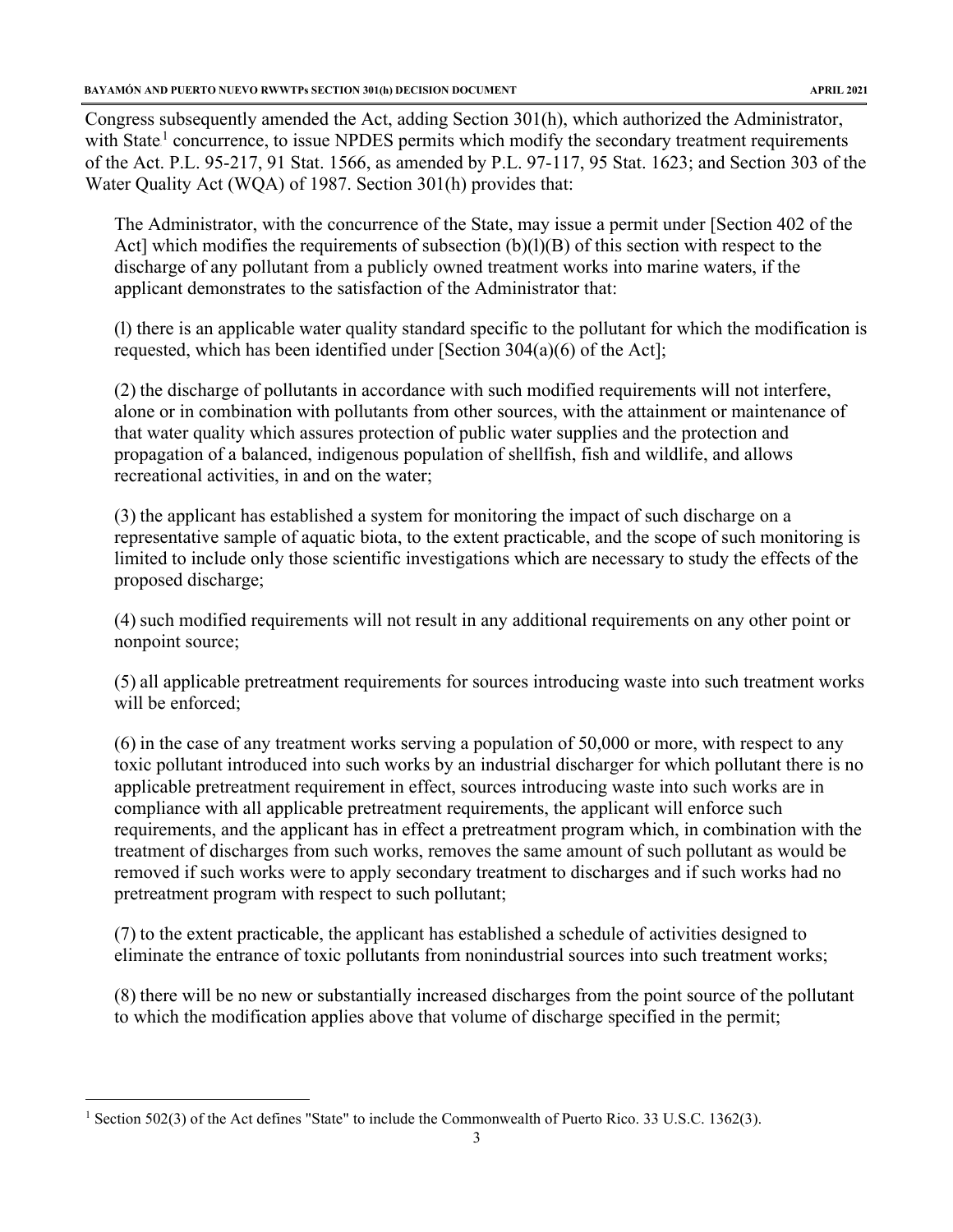(9) the applicant at the time such modification becomes effective will be discharging effluent which has received at least primary or equivalent treatment and which meets the criteria established under [Section 304(a)(1) of this Act] after initial mixing in the waters surrounding or adjacent to the point at which such effluent is discharged . . ."

For the purpose of this subsection the phrase "the discharge of any pollutant into marine waters" refers to a discharge into deep waters of the territorial sea or the waters of the contiguous zone, or into saline estuarine waters where there is strong tidal movement and other hydrological and geological characteristics which the Administrator determines necessary to comply with the requirements of Sections 30l(h)(2) and 101(a)(2) of the Act. For the purposes of Section 301(h)(9), "primary or equivalent treatment" means treatment by screening, sedimentation and skimming adequate to remove at least 30 percent of the biochemical oxygen demanding material and 30 percent of the suspended solids in the treatment works influent, and disinfection, where appropriate. A municipality which applies for a waiver of secondary treatment shall be eligible to receive a permit pursuant to this subsection which modifies the requirements of subsection  $(b)(1)(B)$  of this section with respect to the discharge of any pollutant from any treatment works owned by such municipality into marine waters. No permit issued shall authorize the discharge of sewage sludge into marine waters. In order for a permit to be issued for the discharge of a pollutant into marine waters, such marine waters must exhibit characteristics assuring that water providing dilution does not contain significant amounts of previously discharged effluent from such treatment works. No permit issued shall authorize the discharge of any pollutant into marine or estuarine waters which at the time of application does not support a balanced, indigenous population of shellfish, fish and wildlife, or allow recreation in and on the waters or which exhibit ambient water quality below applicable water quality standards adopted for the protection of public water supplies, shellfish and wildlife, or recreational activities or such other standards necessary to assure support and protection of such uses. The prohibition contained in the preceding sentence shall apply without regard to the presence or absence of a causal relationship between such characteristics and the applicant's current or proposed discharge.

On August 9, 1994, the EPA promulgated final regulations implementing these statutory criteria in 40 CFR Part l25, Subpart G. These regulations provide that a Section 30l(h) modified NPDES permit may not be issued in violation of 40 CFR l25.59(b), which requires, among other things, compliance with provisions of the Coastal Zone Management Act (16 U.S.C. 1451 et seq.), the Endangered Species Act (16 U.S.C. l53l et seq.), Title III of the Marine Protection, Research and Sanctuaries Act (l6 U.S.C. l43l et seq.), and other applicable provisions of State or Federal laws or Executive Orders such as requirements of Essential Fish Habitat of the Magnuson-Stevens Fishery Conservation and Management Act and the President's Executive Order on Coral Reef Protection dated June 11, 1998. Furthermore, in accordance with 40 CFR 125.59(i), the decision to grant or deny a Section 301(h) waiver shall be made by the Administrator and shall be based on the applicant's demonstration that it has met all the requirements of 40 CFR 125.59 through 125.68, as described in this Decision Document. The EPA has reviewed all data submitted by the applicant in the context of applicable statutory and regulatory criteria and has presented its findings and conclusions in this Decision Document.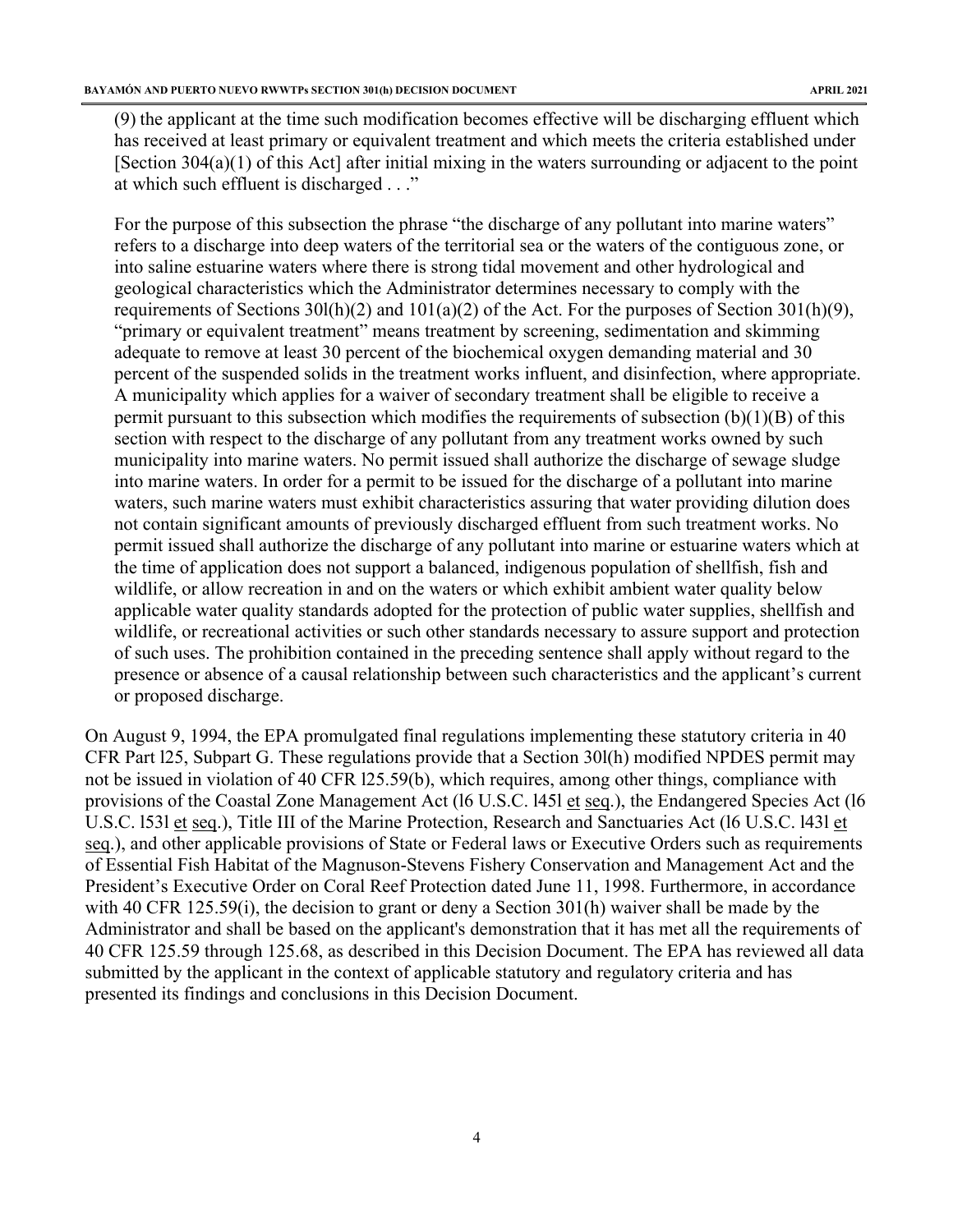# **SUMMARY OF FINDINGS**

<span id="page-5-0"></span>Based upon review of information provided by the applicant and other supporting documents, the EPA makes the following findings regarding each modified discharge and the combined discharge's compliance with statutory and regulatory criteria:

1. The modified discharges will not cause violations of PRWQS standards for dissolved oxygen, color, turbidity, or pH. [Section  $301(h)(1)$ , 40 CFR 125.61]

2. The applicant has demonstrated that it can consistently achieve PRWQS at and beyond the zone of initial dilution. The applicant's modified discharges from each facility, alone or in combination with pollutants from other sources, will not impact public water supplies. Each modified discharge as well as the combined discharge will not interfere with the protection and propagation of a balanced indigenous population of fish, shellfish, and wildlife, and will not affect recreational activities. [Section 301(h)(2), 40 CFR l25.62]

3. The applicant has proposed an adequate monitoring program to assess the impact of the modified discharges from each facility. The terms of this program will become enforceable conditions of the modified permits to be issued to the applicant. [Section 30l(h)(3), 40 CFR l25.63]

4. The applicant's modified discharges will not result in additional treatment requirements on any other point or nonpoint sources. [Section 30l(h)(4), 40 CFR l25.64]

5. The applicant has an industrial pretreatment program for both facilities and the program continues to be implemented on an island-wide basis. [Section 301(h)(5), 40 CFR 125.66 and 125.68]

6. The applicant has demonstrated that it has met the urban area pretreatment requirements. [Section 301(h)(6), 40 CFR 125.65]

7. The applicant has proposed a toxics control program to limit the entrance of toxic pollutants from nonindustrial sources into the treatment works. [Section 30l(h)(7), 40 CFR l25.66]

8. There will be no new or substantially increased discharges from point sources of pollutants to which the waiver applies above those specified in the modified permits. [Section 301(h)(8), 40 CFR 125.67]

9. The applicant has demonstrated the modified discharges from the Bayamón and Puerto Nuevo RWWTPs will receive at least primary or equivalent treatment and meet the requirements established under Section 304(a)(1) of the Act after initial mixing. [Section 301(h)(9), 40 CFR 125.60]

# **CONCLUSION**

<span id="page-5-1"></span>The EPA has concluded that each modified discharge from the Bayamón and Puerto Nuevo RWWTPs, and the modified discharges combined with wastewater from the Bacardí Corporation WWTP, will not adversely impact the marine environment and beneficial uses of the receiving water, and will comply with the requirements of Section 301(h) of the Act and 40 CFR Part 125, Subpart G.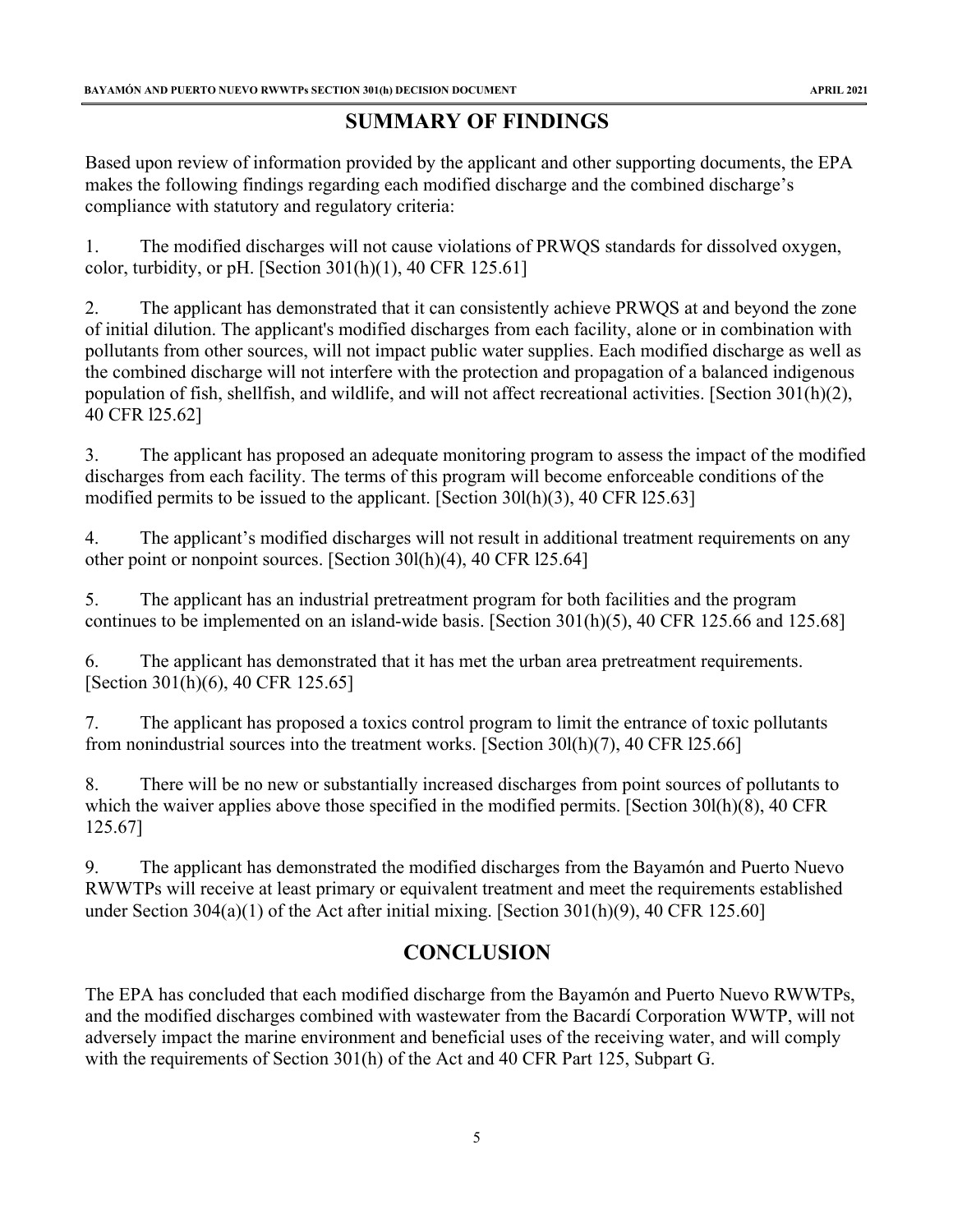# **RECOMMENDATION**

<span id="page-6-0"></span>It is recommended that the applicant be granted two Section 301(h) modified permits in accordance with the above findings, and that a public notice of intent to issue the modified permits be prepared in accordance with all applicable provisions of 40 CFR Parts 122 and l24. In accordance with 40 CFR 125.68, each Section 301(h) modified permit for the Bayamón RWWTP (NPDES Permit No. PR0023728) and Puerto Nuevo RWWTP (NPDES Permit No. PR0021555) shall contain, in addition to all applicable terms and conditions required by 40 CFR Part 122, the following special conditions:

1. All requirements determined necessary by the Puerto Rico Department of Natural and Environmental Resources (DNER) as part of its final water Quality Certificates for the Bayamón and Puerto Nuevo RWWTPs to ensure that the modified discharges will comply with all applicable provisions of Commonwealth law, including water quality standards. [Section 401, 40 CFR 124.54]

2. Effluent limitations and mass loadings presented in Table 1, in accordance with 40 CFR Parts 122 and 125;

|                                        | Parameter                                | Units         | <b>Bayamón</b><br><b>RWWTP</b> | <b>Puerto Nuevo</b><br><b>RWWTP</b> |
|----------------------------------------|------------------------------------------|---------------|--------------------------------|-------------------------------------|
| Flow                                   | Daily<br>Maximum                         | <b>MGD</b>    | 88                             | 144                                 |
|                                        | Monthly<br>Average                       | <b>MGD</b>    | 52                             | 80                                  |
|                                        | Weekly<br>Average                        | kg/d          | 33,346                         | 70,930                              |
| Monthly<br>Average                     |                                          | mg/1          | 100                            | 117                                 |
| BOD <sub>5</sub><br>Monthly<br>Average | kg/d                                     | 19,688        | 35,465                         |                                     |
|                                        | Minimum<br>Removal                       | $\frac{0}{0}$ | 30                             | 30                                  |
|                                        | Weekly<br>Average                        | kg/d          | 19,783                         | 40,920                              |
|                                        | Monthly<br>Average                       | mg/1          | 58                             | 68                                  |
|                                        | <b>TSS</b><br>Monthly<br>kg/d<br>Average |               | 11,673                         | 24,460                              |
|                                        | Minimum<br>Removal                       | $\frac{0}{0}$ | 60                             | 60                                  |

|  |  |  | Table 1 - Proposed Section 301(h) Modified Effluent Limitations |
|--|--|--|-----------------------------------------------------------------|
|  |  |  |                                                                 |

3. Requirements for the use of chemical addition (e.g., polymer) to increase solids removal to achieve a 60 percent removal rate, on a monthly average basis, for TSS;

4. Monitoring requirements for establishing and implementing the Bayamón and Puerto Nuevo RWWTPs' Section 301(h) Waiver Demonstration Studies that include, but are not limited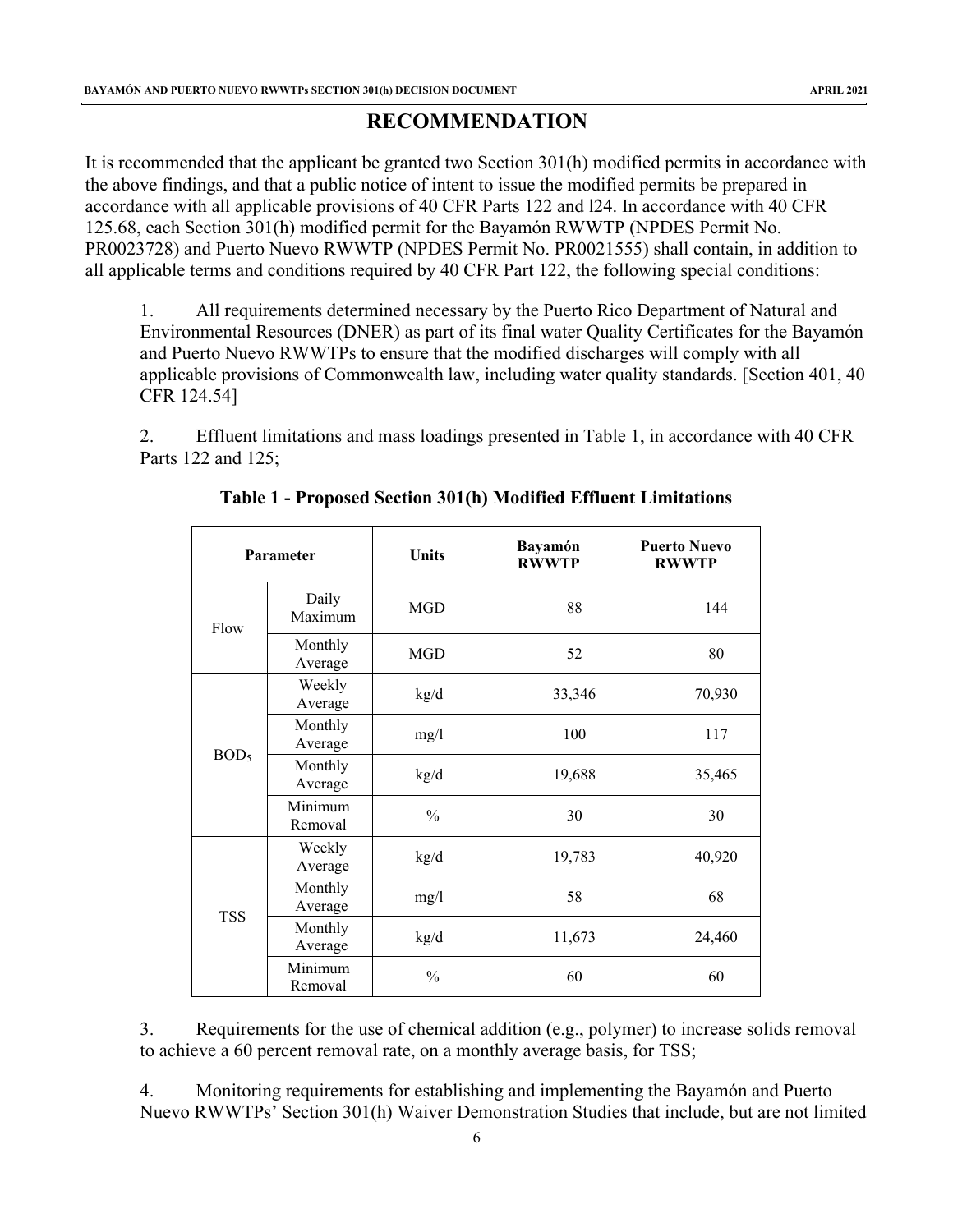to, biological, effluent, and water quality monitoring that are consistent with 40 CFR 125.60, 125.62, 125.63, and 125.68(c);

5. Reporting requirements for the Bayamón and Puerto Nuevo RWWTPs Section 301(h) Waiver Demonstration Studies, in accordance with 40 CFR 125.68(d);

6. Requirements to modify, as necessary, and implement a toxics control program upon the effective date of each modified permit to limit the entrance of toxic pollutants from nonindustrial sources into the treatment works; and

7. Requirements for implementing a pretreatment program and nonindustrial control program in accordance with 40 CFR 125.65, 125.66, and 125.68(b).

# **DESCRIPTION OF THE TREATMENT FACILITIES**

<span id="page-7-0"></span>The Bayamón RWWTP is located on the north coast of the island of Puerto Rico, within the town of Cataño. The facility provides wastewater treatment services to the towns of Bayamón, Cataño, Rio Piedras, Toa Alta, and part of Guaynabo. The Bayamón RWWTP first began operations in May 1983 and is designed to provide advanced primary treatment of wastewater through screening, grit removal, polymer-enhanced sedimentation, disinfection (chlorination), and sludge thickening. The facility is currently permitted for a maximum daily flow of 88 MGD and monthly average flow of 52 MGD.

The Puerto Nuevo RWWTP is located in the town of San Juan and provides wastewater treatment services to the towns of San Juan, Rio Piedras, Trujillo Alto and parts of Bayamón, Carolina and Guaynabo. The Puerto Nuevo RWWTP first began operations in 1957 and discharged to San Juan Bay until it was connected to the Bayamón RWWTP's ocean outfall in August 1985. The Puerto Nuevo RWWTP is designed to provide advanced primary treatment of wastewater through screening, grit removal, polymer-enhanced sedimentation, disinfection (chlorination), and sludge dewatering. In addition, the facility's collection system includes the Santurce Combined Sewer System (Santurce CSS). The facility is currently permitted for a maximum daily flow of 144 MGD and average monthly flow of 80 MGD.

Effluent from the Bayamón RWWTP and Puerto Nuevo RWWTP is combined with wastewater from the Bacardí WWTP and discharged through a joint outfall system directly into the Atlantic Ocean. The Bacardí WWTP is located within the town of Cataño on the coast of San Juan Bay and treats domestic and industrial wastewater from the Bacardí Corporation distillery. The facility has an average daily design flow of 2 MGD and a maximum daily design flow of 4 MGD and generally contributes less than one percent of the total combined flow through the joint outfall system. The joint outfall system consists of a "Y-shaped" high-rate diffuser with the terminus located approximately 7,365 ft (2,245.7 m) from the shoreline into the Atlantic Ocean, at a location approximately 3,600 ft (1,097 m) north of Isla de Cabras, at a depth of 141 feet (43 meters).

Initial Dilution. For the purpose of Section 301(h) evaluations, dilution is defined as the ratio of the total volume of the sample (ambient water plus effluent) to the volume of effluent in the sample.

Pursuant to 40 CFR 124.53, the Commonwealth of Puerto Rico must either grant a certification pursuant to CWA Section 401 or waive this certification before the EPA may issue a final permit. In 2019, PRASA submitted an application for a mixing zone to the DNER. On March 5, 2021, DNER issued a Final Water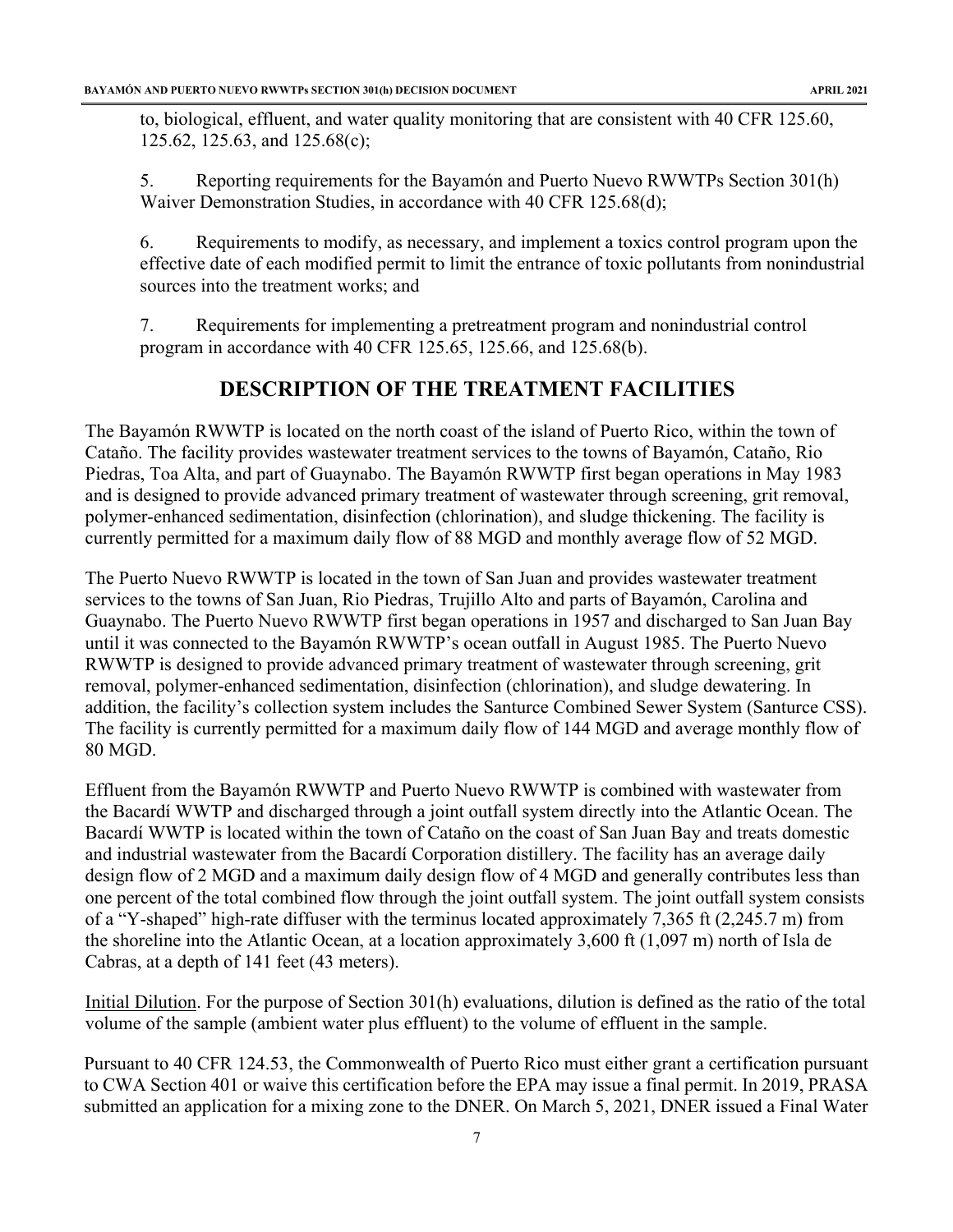Quality Certificate for each of the three facilities that included an authorization of a Mixing Zone. The critical initial dilution on which the current water quality certificate and NPDES permit based is 150:1.



Figure 1. Location of ambient monitoring stations for the Bacardí WWTP/Bayamón RWWTP/Puerto Nuevo RWWTP joint outfall.

Since 1999, PRASA has been conducting receiving water monitoring in the vicinity of the zone of initial dilution (ZID). The current modified permits require the applicant to conduct annual Section 301(h) Waiver Demonstration Studies at eight receiving water monitoring stations (Figure1), which include locations within the ZID (B2), at the boundary of the ZID (B3 and B12), beyond the ZID (i.e., farfield stations B5 and B9), onshore (B14 and B15), and at a reference site (B13). PRASA is also required to conduct coral community monitoring surveys at two stations (BC14 and BC15) located south of the joint outfall. Receiving water monitoring under the Section 301(h) Waiver Demonstration Studies consists of sampling at three depths: surface (10 feet), middle (50 feet), and bottom (90 feet). From 1999 to 2020 PRASA has conducted 33 receiving water monitoring events since the beginning of the Section 301(h) monitoring program.

# **DESCRIPTION OF RECEIVING WATERS**

<span id="page-8-0"></span>The Bayamón and Puerto Nuevo RWWTPs are located on the north coast of the island of Puerto Rico. The north coast consists of a narrow shelf that forms continuously strong currents and wave action, which can be exacerbated by tropical storm events. Depths at the shelf break are typically around 700 feet (213 m) with the deepest depths ranging between 1,200 feet (366 m) and 2,400 feet (732 m). Because of strong wave action, the north coast has few coral reefs than the south coast region of the island, which has a wide shelf that protects the coast and allows for the support of fringing coral reefs. Coral reefs on the north coast are much lower in species diversity than those on the south coast or compared to other Caribbean reefs (Glynn 1973). The nearest coral assemblage to the joint outfall is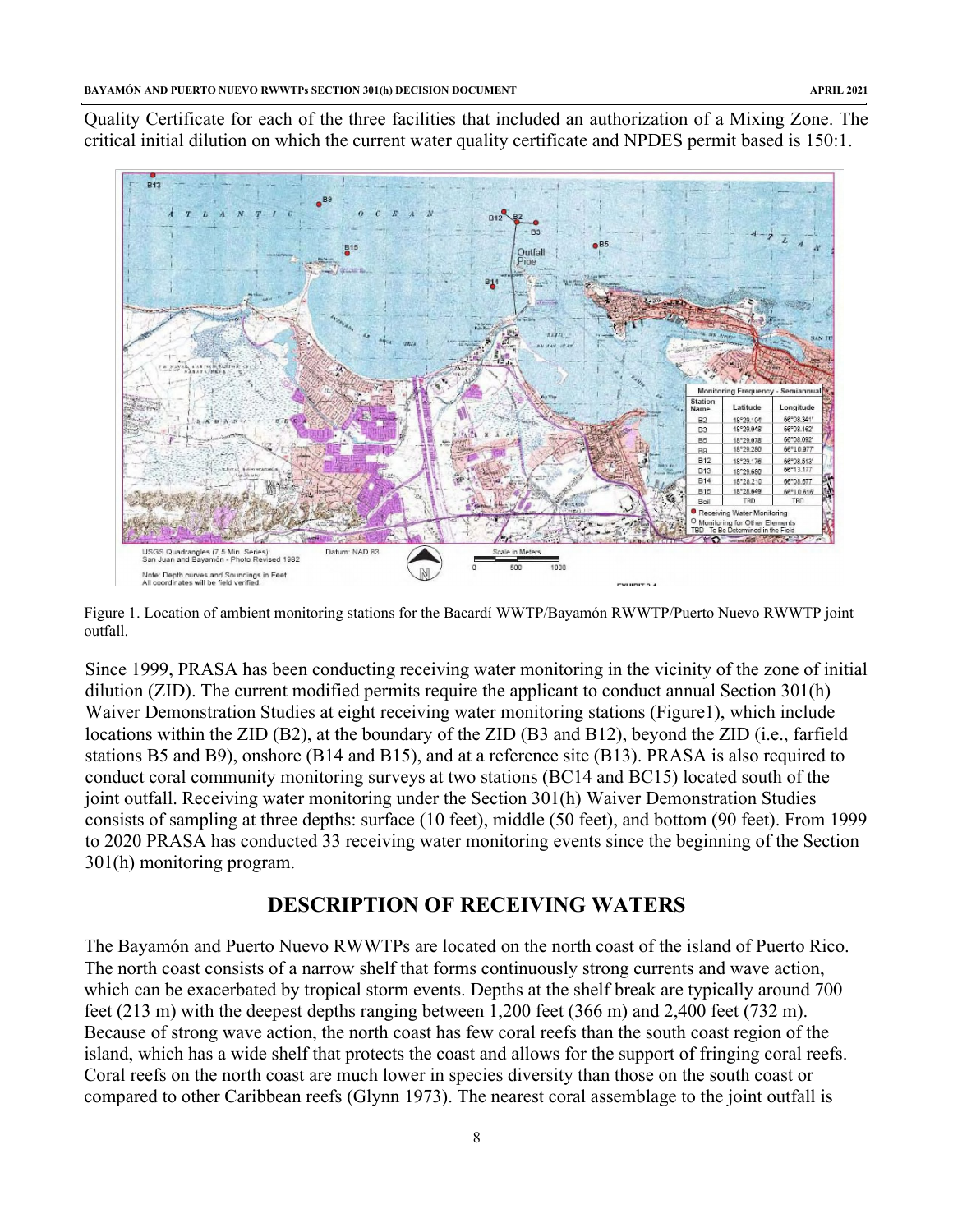located approximately 0.5 miles southwest of the outfall and consists of a rock reef with very sparse hard coral growth.

Currents in the vicinity of the joint outfall are generally influenced by the Atlantic Ocean current system known as the North Equatorial Current. Local winds do not significantly affect the general hydrological flow patterns near the outfall, although they may influence surface currents.

In the renewal applications, PRASA indicated that there is little seasonal variation in the water column with respect to temperature and salinity. Density profiles at the joint outfall taken during wet and dry seasons indicate that thermoclines and haloclines do not form, which allows for constant mixing of the water column throughout the year. Also, annual ambient water temperatures are shown to range between 25 and 29 degrees Celsius (ºC), with only minor seasonal and spatial differences. Annual temperature and salinity data indicate that surface-to-bottom differences of these parameters are small, and spatial differences are insignificant.

# **APPLICATION OF STATUTORY AND REGULATORY CRITERIA**

<span id="page-9-0"></span>The Bayamón/Puerto Nuevo RWWTP compliance with Puerto Rico's Water Quality Standards Regulations (WQSR), as related to the receiving waters, was evaluated by the EPA based on the WQSR adopted on April 26, 2019 and the following documentation:

- Application for Renewal of the 301(h) Waiver for the Bayamón/Puerto Nuevo RWWTP, December 22, 2020,
- Puerto Rico Environmental Quality Board *Interim Mixing Zone and Bioassay Guidelines* (April 1988),
- Mixing Zone Application for the Bayamón/Puerto Nuevo RWWTP, 2016 and 2019,
- Quality Assurance Project Plan (QAPP) and Sampling and Analysis Protocols for the Bayamón/Puerto Nuevo RWWTP 301(h) Waiver Demonstration Studies (April 2008),
- Additional information related to the QA/QC, not included in the QAPP (email dated January 5, 2021),
- October 2015 Wet Season Report for the Bayamón/Puerto Nuevo RWWTP 301(h) Waiver Demonstration Studies, (submitted on January 27, 2016),
- April 2016 Dry Season Report for the Bayamón/Puerto Nuevo RWWTP 301(h) Waiver Demonstration Studies, (submitted on June 29, 2016),
- March 2018 Dry Season Report for the Bayamón/Puerto Nuevo RWWTP 301(h) Waiver Demonstration Studies, (submitted on September 13, 2018),
- October 2019 Wet Season Report for the Bayamón/Puerto Nuevo RWWTP 301(h) Waiver Demonstration Studies, (submitted January 31, 2020), and,
- February/March 2020 Dry Season Report for the Bayamón/Puerto Nuevo RWWTP 301(h) Waiver Demonstration Studies, (submitted June 23, 2020).

As described in the 2020 Renewal Application, a total of eight stations (Figure 1) were sampled annually from 2015 to 2020, in alternating wet and dry seasons for the 301(h) waiver demonstration studies.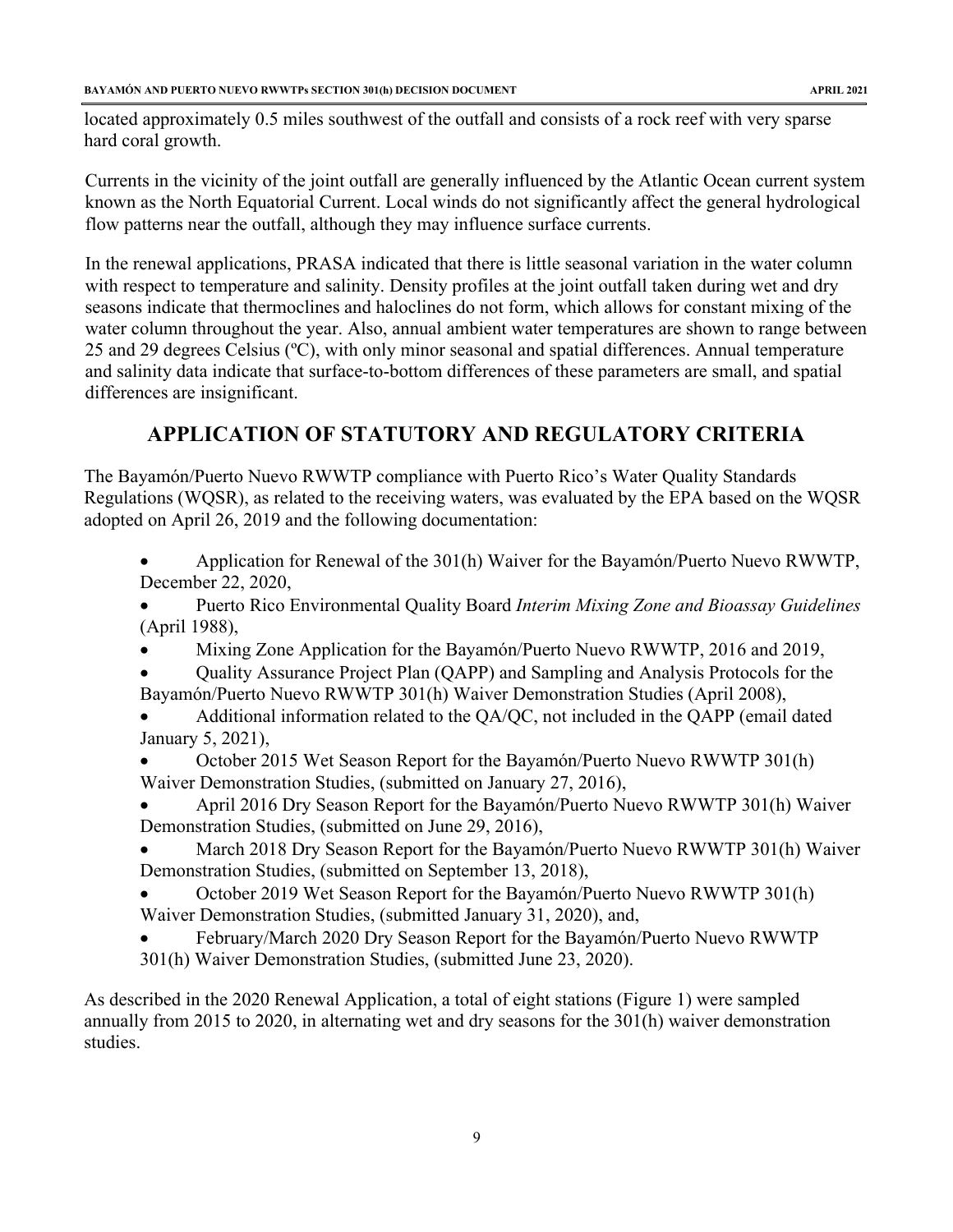The EPA analyzed the compliance with the applicable water quality standards (WQS) set in PR's 2019 WQSR based on monitoring completed for the 5-year reporting period (2015-2020), with no 301(h) monitoring conducted at the Bayamón/Puerto Nuevo RWWTP in 2017 as a result of Hurricane Maria.

Per the WQSR adopted by Puerto Rico in 2019, the Bayamón/Puerto Nuevo RWWTP discharges into Class SB waters. The criteria applicable to Class SB waters are Puerto Rico Water Quality Criteria set forth for Class SB waters (Table 2) in the Puerto Rico's WQSR in 2019.

# **Table 2 - Uses and selected Water Quality Standards applicable for Class SB Coastal Waters of Puerto Rico**

**Class SB Uses and/or Description:** Coastal waters and estuarine waters intended for use in primary and secondary contact recreation, and for propagation and maintenance of desirable species, including threatened or endangered species.

| <b>Class SB Water Quality Standards:</b> |                                                                                                                                                                                                                                                                                                                                                                         |  |  |
|------------------------------------------|-------------------------------------------------------------------------------------------------------------------------------------------------------------------------------------------------------------------------------------------------------------------------------------------------------------------------------------------------------------------------|--|--|
| Dissolved Oxygen                         | Shall not contain less than 5 mg/L, except when this value is<br>depressed due to natural phenomena as defined under 2019<br>WOSR.                                                                                                                                                                                                                                      |  |  |
| Coliform                                 | In shell fish growing or harvesting areas, designated by the<br>pertinent agency and adopted by the Department, through<br>Resolution; the median fecal coliform concentration of a series of<br>representative samples of the waters taken sequentially, shall not<br>exceed 14 MPN/100 ml, and not more than 10 percent of the<br>samples shall exceed 43 MPN/100 ml. |  |  |
| Enterococci                              | The enterococci density, in terms of geometric mean shall not<br>exceed 35 colonies/100 ml in any 90-day interval; neither the 90th<br>Percentile of the samples taken shall exceed 130 colonies/100 ml<br>in the same 90-day interval.                                                                                                                                 |  |  |
| pH                                       | In no case the pH will lie outside the range of 7.3 to 8.5, standard<br>pH units, except when it is altered by natural phenomena, as<br>defined under2019 WQSR.                                                                                                                                                                                                         |  |  |
| Color                                    | Shall not be altered except by natural phenomena, as defined<br>under 2019 WQSR.<br>The waters of Puerto Rico shall be free from color attributable to<br>discharges in such a degree as to create a nuisance to the<br>enjoyment of the existing or designated uses of the water body.                                                                                 |  |  |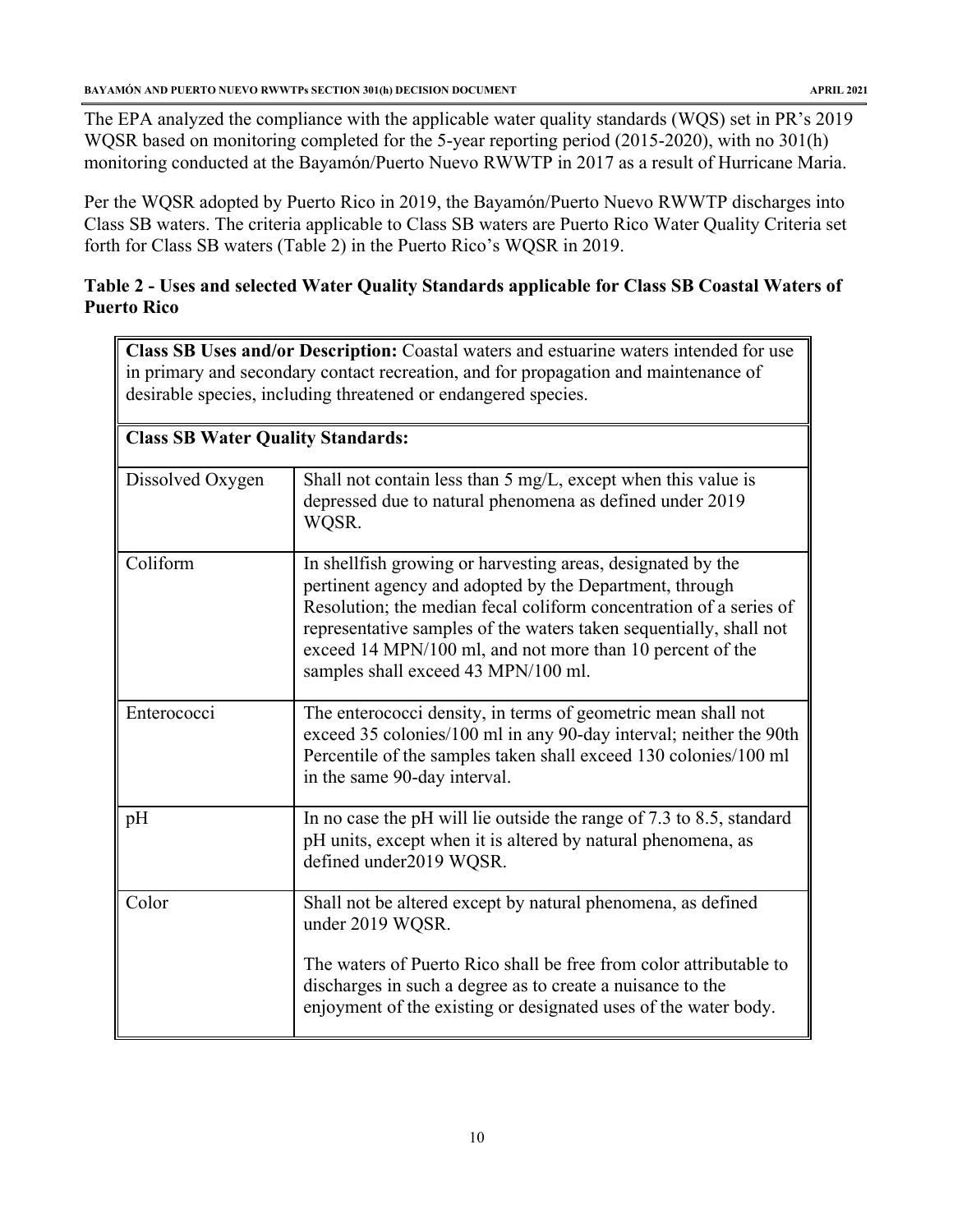| Turbidity                                 | Shall not exceed 10 nephelometric turbidity units (NTU), except<br>by natural phenomena, as defined under 2019 WQSR.                                                                                               |
|-------------------------------------------|--------------------------------------------------------------------------------------------------------------------------------------------------------------------------------------------------------------------|
|                                           | The waters of Puerto Rico shall be free from turbidity attributable<br>to discharges in such a degree as to create a nuisance to the<br>enjoyment of the existing or designated uses of the water body.            |
| Taste and Odor<br>Producing<br>Substances | Shall not be present in amounts that will interfere with primary<br>contact recreation or will render any undesirable taste or odor to<br>edible aquatic life.                                                     |
|                                           | The waters of Puerto Rico shall be free from odor and taste<br>attributable to discharges in such a degree as to create a nuisance<br>to the enjoyment of the existing or designated uses of the water<br>body.    |
| <b>Sulfates</b>                           | For SB estuarine waters, sulfates shall not exceed 2,800 mg/L.                                                                                                                                                     |
| Surfactants as<br><b>MBAS:</b>            | Shall not exceed 500 mg/L.                                                                                                                                                                                         |
| <b>Total Phosphorus</b>                   | For SB estuarine waters, total phosphorus shall not exceed 1,000<br>$\mu$ g/L.                                                                                                                                     |
| <b>Total Nitrogen</b>                     | Shall not exceed $5,000 \mu g/L$ .                                                                                                                                                                                 |
| Temperature                               | Except by natural phenomena, as defined under this regulation no<br>heat which would cause the temperature of any site to exceed<br>86°F or 30°C, may be added to the waters of Puerto Rico.                       |
|                                           | No thermal discharge or combination of thermal discharges into                                                                                                                                                     |
|                                           | or onto the surface, estuarine and coastal waters shall be injurious<br>to aquatic life or the culture or propagation of a balanced<br>indigenous population there of nor in anyway affect the<br>designated uses. |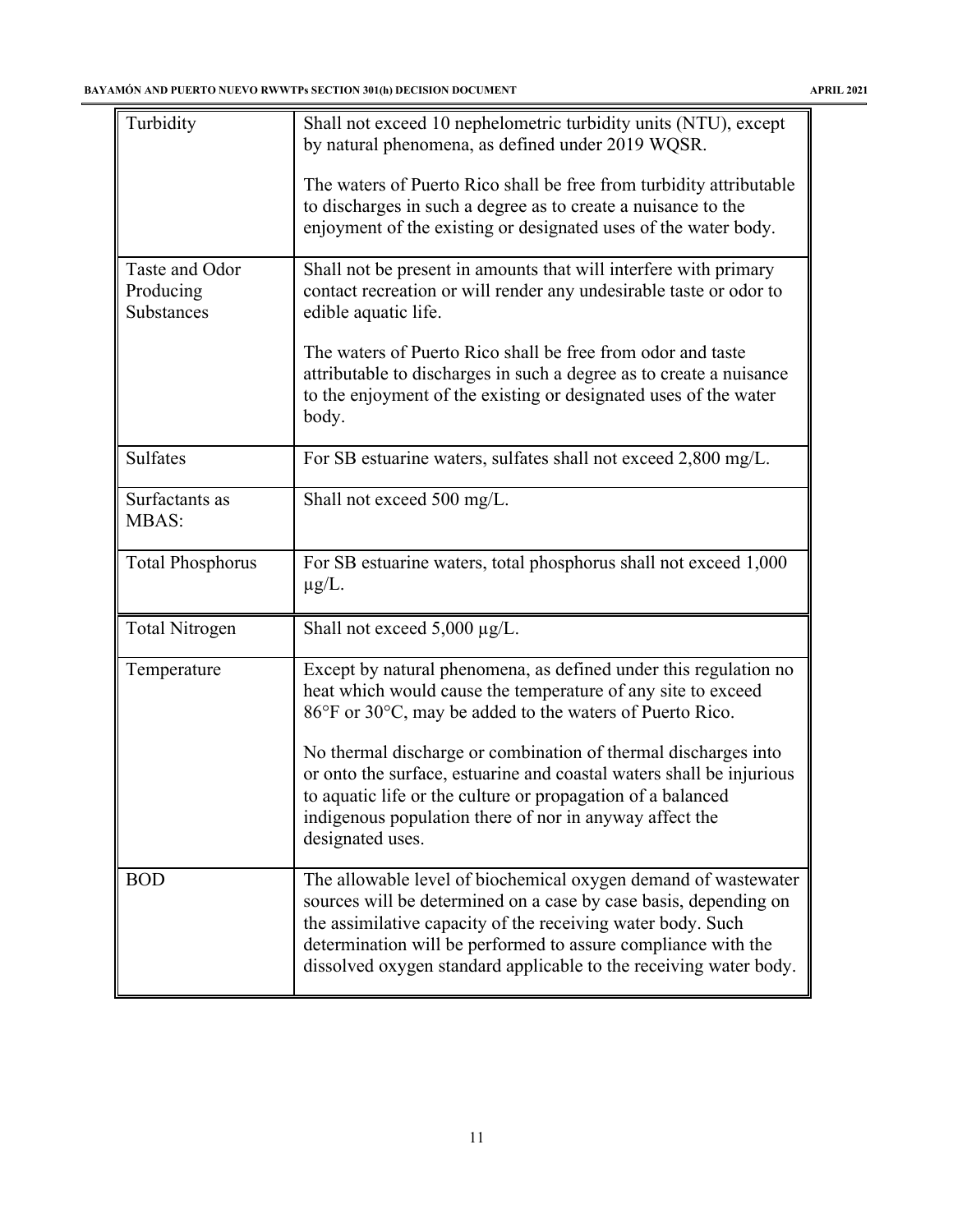# <span id="page-12-0"></span>**1. Attainment of Water Quality Standards related to BOD5 and TSS [Section 301(h)(1), 40 CFR 125.61]**

Under 40 CFR 125.61, which implements Section 301(h)(1), there must be water quality standards applicable to the pollutants for which the modification is requested, and the applicant must demonstrate that the modified discharge will comply with these standards. The applicant has requested modified secondary treatment requirements for BOD5, which affects dissolved oxygen (DO), and TSS, which affects the color or turbidity in the receiving water. PRASA has not requested a permit modification from secondary treatment requirements for pH. PRWQS have established water quality criteria for DO, color, turbidity, and pH.

a. Dissolved Oxygen

The 2019 PRWQSR requires that DO for Class SB waters, such as those in the vicinity of Bayamón/Puerto Nuevo RWWTP outfall, shall not be less than 5.0 mg/L except when natural conditions cause this value to be depressed.

Compliance with the applicable PRWQS for DO is assessed two ways: 1) by comparing ambient DO concentrations observed at all 301(h) monitoring stations with the applicable WQS; and 2) through the nearfield and farfield DO analyses for the Bayamón/Puerto Nuevo RWWTP.

(1) Ambient Water Evaluation:

DO concentrations in the receiving water were evaluated based on hydrographic profile data reported at one meter depth increments in the water column from monitoring stations with a depth approximately equal to or deeper than the discharge depth, including initial mixing zone stations. Selected by PRASA stations for assessment included stations B2, B3, B5, B9 and B12. Stations B13, B14 and B15 were not included in PRASA's assessment because they are in water depths too shallow to represent DO concentration at the discharge depth.

The minimum DO values measured from 2015 through 2020 in the receiving waters at the five (out of eight) stations selected by PRASA in the vicinity of the Bayamón/Puerto Nuevo RWWTP discharge ranged from a minimum value of 5.08 mg/L (at the bottom of Station B3 edge of mixing zone) in 2015 to a maximum value of 6.89 mg/L. All ambient DO values reported for the five selected monitoring stations were above the Class SB DO criteria of 5.0 mg/L.

Based on observed monitoring data in the vicinity of the Bayamón/Puerto Nuevo RWWTP outfall, the applicant has demonstrated that the applicable DO criterion for Class SB waters (5.0 mg/L) is being met in the ambient receiving waters. The EPA will continue to evaluate future DO data for compliance with applicable water quality standards.

(2) Nearfield and farfield DO analyses:

The calculation of effluent discharge effects on receiving water DO concentration is based on the procedure presented in Section II, Chapter 6, Part C, of the Puerto Rico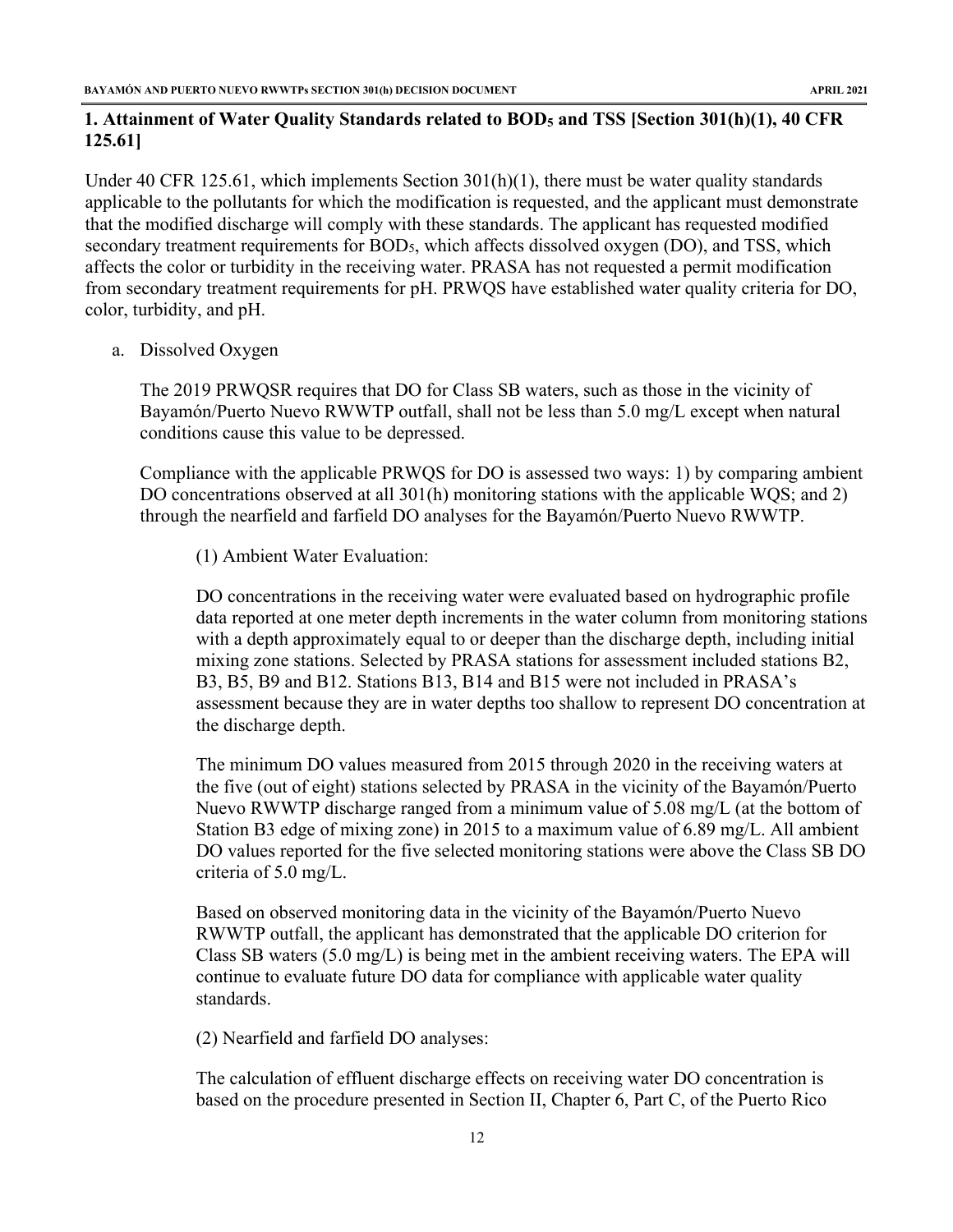Environmental Quality Board *Interim Mixing Zone and Bioassay Guidelines* (EQB, 1988). The most recent (2019) PRWQSR criterion for DO in Class SB waters requires that the discharge not cause the receiving water DO to be less than 5 mg/L. The Guidelines provide for a sequential process to evaluate DO in the nearfield (following initial dilution) and in the farfield (following subsequent plume diffusion).

Accordingly, the results of the farfield DO demand calculations indicate an insignificant DO demand in the farfield (0.018 mg/L) after initial dilution, based on an effluent DO of 0.0 and an Initial DO Demand (IDOD) of 9.0 mg/L. The minimum DO is calculated to be greater than 5.0 mg/L. Therefore, the DO criterion of the PRWQSR (5.0 mg/L) will be achieved in both the nearfield and the farfield under worst-case conditions.

Based on the above, the EPA ambient water analysis and the Applicant's nearfield and farfield DO analyses, the EPA 301(h) Review Team concludes that the Bayamón/Puerto Nuevo RWWTP discharge will not cause violations of the 2019 PRWQS for DO in SB waters.

#### b. Color

Article 3.1.2 of PRWQS provides that "the waters of Puerto Rico shall be free from color attributable to discharges in such a degree as to create a nuisance to the enjoyment of the existing or designated uses of the waterbody." Specifically, for Class SB waters, Article 3.2.2 provides that color shall not be altered except by natural causes. Color in water can reduce light penetration and affect aquatic life by limiting photosynthesis by phytoplankton and aquatic plants (EPA 1986b).

To assess the impact of the modified discharge on color in the receiving water, the EPA reviewed effluent and ambient monitoring data. Based on effluent monitoring data collected from February 2016 through January 2019, color was observed between 5 and 60 Pt-Co Units. Furthermore, based on Section 301(h) Waiver Demonstration Studies, the color at and beyond the ZID was reported between the levels of non-detect and 5 Pt-Co Units. In accordance with DNER's water quality certificate, the EPA proposes an effluent limitation of 60 Pt-Co for color in the draft permit. Based on review of effluent data, the EPA believes that the modified discharge will be able to meet this limitation.

#### c. Turbidity

Suspended solids in the effluent can result in a significant loading of particles to the water column and their subsequent deposition onto the seafloor in the vicinity of the modified discharge. Suspended solids can cause turbidity, decrease light penetration, and harm sensitive marine ecosystems by interfering with the light available for photosynthesis. Pursuant to 40 CFR 125.61 and 125.62, PRASA must demonstrate that the modified discharge from the Bayamón/Puerto Nuevo RWWTP will comply with water quality standards for suspended solids, which may include criteria for turbidity, light transmission, light scattering, or maintenance of the euphotic zone. In addition, PRASA must demonstrate that the outfall and diffuser are located and designed to provide adequate initial dilution, dispersion, and transport of wastewater such that the discharge does not exceed, at and beyond the ZID, these water quality standards. Rule 1303.1 of PRWQS provides that "the waters of Puerto Rico shall be free … from turbidity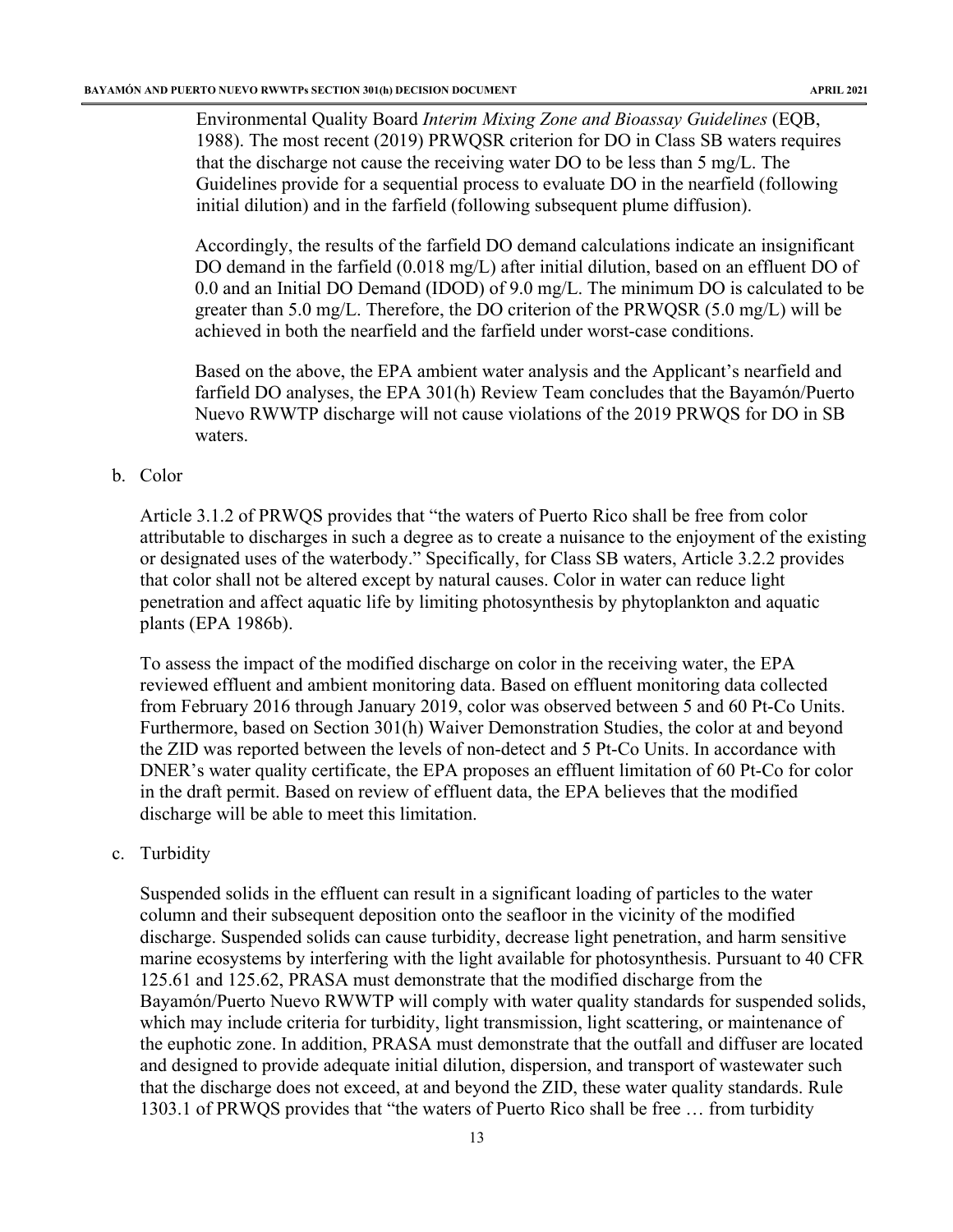attributable to discharges in such a degree as to create a nuisance to the enjoyment of the existing or designated uses of the waterbody." Specifically, Rule 1303.2 B (f) provides that turbidity in Class SB waters shall not exceed 10 nephelometric turbidity units (NTUs), except by natural causes.

# Ambient Waters Evaluation:

PRASA monitored ambient turbidity in Class SB waters, at 8 stations (B2, B3, B5, B9, B12, B13, B14, and B15) at three depths per station (10, 50 and 90 percent depth of the water column). During monitoring events from 2015 -2020, PRASA collected a total of 120 ambient turbidity samples, with values ranging from a minimum of 0.05 to a maximum of 1.37 NTUs. All of these samples were significantly below and in compliance with the Class SB turbidity criteria of 10 NTUs. In summary, Turbidity was consistently below the PRWQSR criterion of 10 NTU at the mixing zone boundary and in the adjacent receiving water.

Based on above data, all ambient turbidity samples collected were below and, therefore, in compliance with the PRWQS for turbidity of 10 NTUs.

# d. pH

Pursuant to 40 CFR Part 133, secondary treatment requirements provide that effluent values for pH shall be maintained within the range of 6.0 to 9.0 standard units. In the renewal application, PRASA did not request a waiver from pH requirements.

In addition to the secondary treatment requirements for pH, Article 3.2 of PRWQS has established water quality criteria for pH for Class SB waters which states that "in no case the pH will lie outside the range of 7.3 to 8.5 standard pH units, except when caused by natural phenomena." The EPA also evaluated receiving water monitoring data for pH at and beyond the edge of the mixing zone to ensure that the modified discharge will not cause or contribute to changes to pH levels in the receiving water.

All observed pH values are within the 7.3 to 8.5 SU range criterion**.** Based on review of all the pH data, the EPA has concluded that the applicant has demonstrated that the modified discharge will consistently meet water quality criteria for pH at and beyond the boundary of the ZID.

# **Puerto Rico Water Quality Standards Compliance - Receiving Waters**

# **Field Parameters:**

**Temperature** – During monitoring events in 2015, 2016 and 2018, the maximum water temperature ranged from 26.73 deg C (in 2020) to 29.71 deg C (B13 background station in 2015). All observations for these events were below the PRWQSR maximum value of 30 deg C.

During the October 2019 sampling event, temperature exceeded the PRWQSR maximum value of 30 deg C at Station B2 (ZID), B5 (farfield location) and B14 and 15 (nearshore locations) with a range of 30.02 deg C to 30.18 deg C)

**pH** – The observed pH ranged from 8.10 SU in 2016 to 8.30 SU in 2018. All observed pH values are within the 7.3 to 8.5 SU range criterion.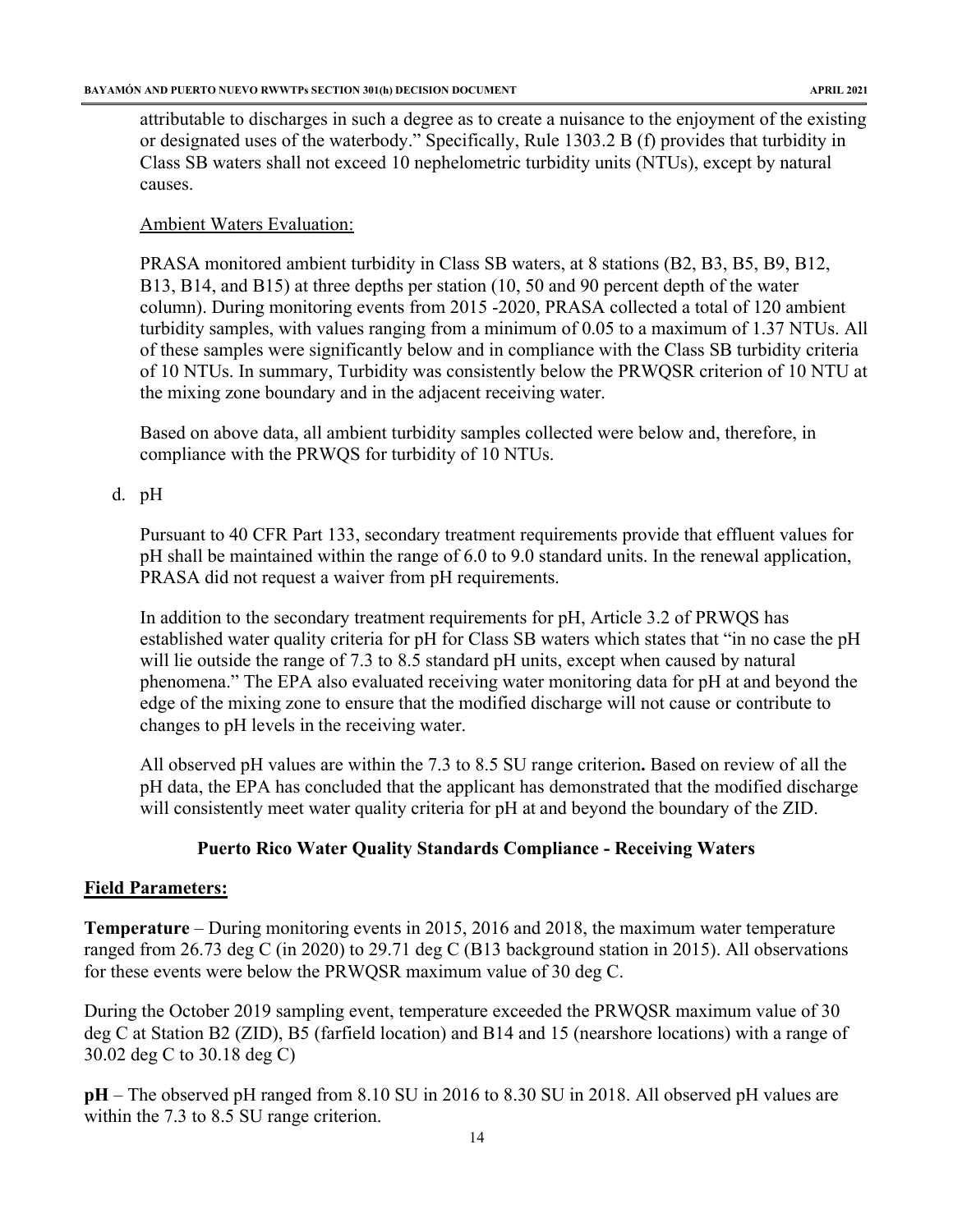**DO** – In October 2015 sampling event, the minimum DO value of 5.08 mg/L was observed at the bottom of Station B3 (edge of mixing zone). In April 2016, the minimum DO value of 5.65 mg/L was observed at the nearshore station B14 at mid-depth (8 meters below the surface). In March of 2018, the minimum DO value of 6.14 mg/L was observed at Station B3 (edge of mixing zone) at 32 meters below the surface. In October of 2019, the minimum DO value of 6.0 mg/L was observed at the farfield station B5 at 29 and 30 meters below the surface. In March 2020, the minimum DO value of 6.22 mg/L was observed at the farfield station B5 at 37 meters below the surface. All ambient minimum DO values were reported to be above the Class SB DO criterion of 5.0 mg/L.

In summary, 2019 PRWQSR criteria for temperature, pH and DO were met in the receiving waters based on the results of the 2015 – 2020 sampling events.

# <span id="page-15-0"></span>**2. Attainment of Other Water Quality Standards and Impact of Discharge on Public Water Supplies; Shellfish, Fish and Wildlife; and Recreation [Section 301(h)(2), 40 CFR 125.62]**

Section 301(h)(2) of the Act provides that the Administrator may issue a permit which modifies the requirements of secondary treatment if the applicant demonstrates that the discharge of pollutants will not interfere, alone or in combination with pollutants from other sources, with the attainment or maintenance of water quality which assures protection of public water supplies and the protection and propagation of a balanced, indigenous population (BIP) of shellfish, fish and wildlife, and allows recreational activities. Pursuant to 40 CFR 125.62(a), which implements Section  $301(h)(2)$ , the applicant's outfall and diffuser must be located and designed to provide adequate initial dilution, dispersion, and transport of wastewater such that the discharge does not exceed, at and beyond the ZID, all applicable water quality standards, nor exceed section 304(a) criteria for toxic pollutants for which there are no applicable EPA-approved standards. Attainment of water quality criteria for DO, turbidity and pH was previously discussed. In accordance with 40 CFR 125.62(a), the EPA has assessed the impact of the combined discharge on the attainment of other water quality standards, including those for toxic pollutants, bacteria, and toxicity; and the impact on the protection and propagation of a BIP of shellfish, fish and wildlife; public water supplies and recreation.

a. Pollutant-specific Analysis [40 CFR 125.62(a)] Toxic pollutants, bacteria and whole effluent toxicity.

Pursuant to the existing modified permits, PRASA monitors the concentration of approximately 150 pollutants including metals and pesticides in effluent from the Bayamón and Puerto Nuevo RWWTPs and in the receiving water. In accordance with 40 CFR 125.62(a), the EPA has assessed the potential for each pollutant to cause or contribute to an exceedance of PRWQS or the EPA water quality criteria at the edge of the mixing zone.

The EPA has applied a critical initial dilution of 150:1 to assess attainment of water quality criteria (i.e., toxic pollutants, bacteria, and whole effluent toxicity) at the ZID. For several pollutants, the EPA was unable to adequately assess their impact on water quality since effluent and receiving water concentration values were reported as generally not detected at the detection limit, which was often above the respective water quality criterion. Based on review of data collected for the Section 301(h) Waiver Demonstration Studies, the EPA determined that the detection limits for several pollutants, in particular pesticides, were generally not sensitive enough to adequately evaluate effluent and receiving water quality based on the criteria values specified in PRWQS.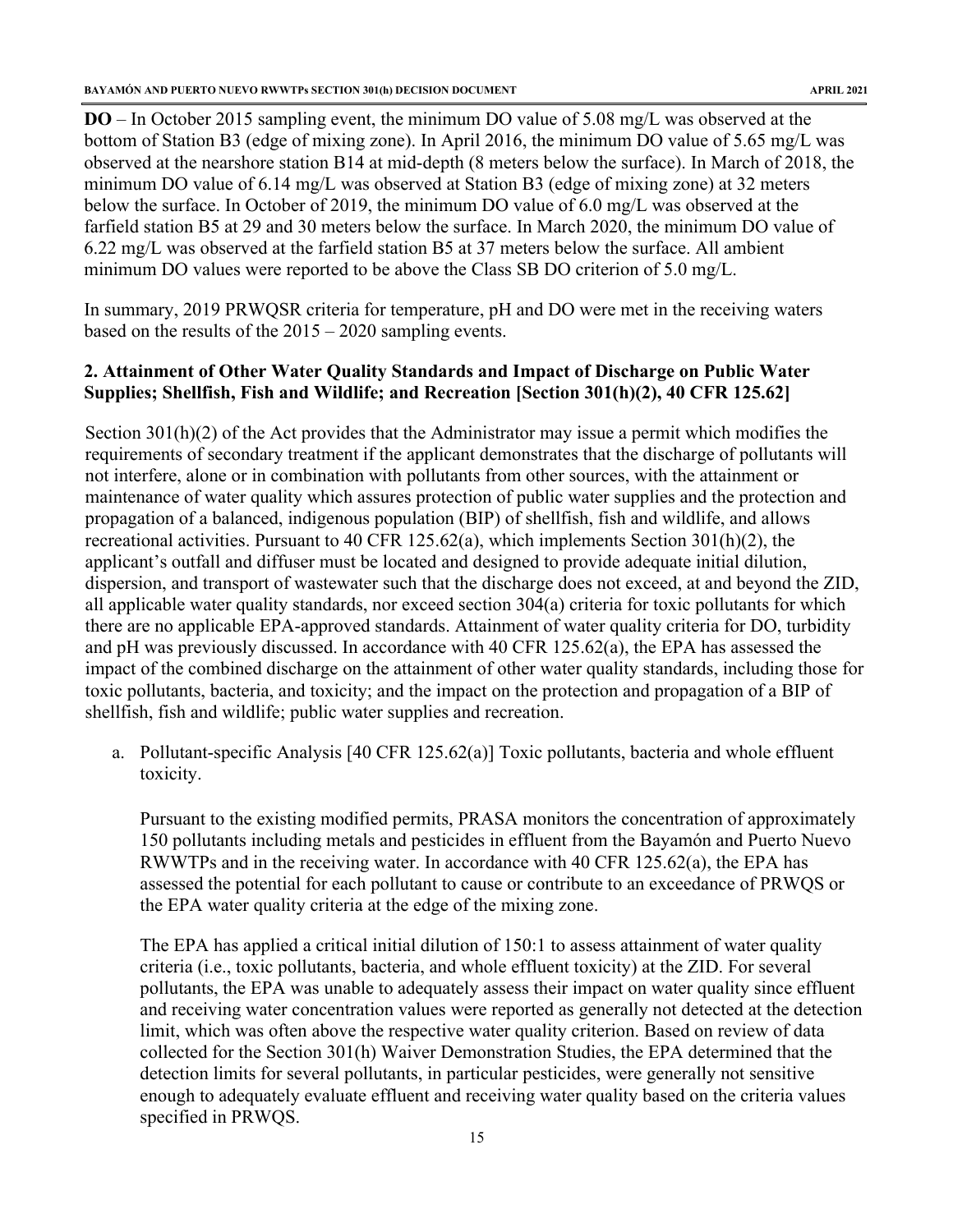#### **Conventional Constituents**:

Out of all the conventional constituents analyzed against the 2019 PRWQSR (turbidity, MBAS, undissociated sulfide (H2S), total nitrogen, color, free cyanide and *Enterococcus* bacteria), all were observed at concentrations below the applicable water quality standards at the edge of the mixing zone (Stations B3 and B12) except for *Enterococcus* bacteria in 2015, 2018 and 2019, and total nitrogen in 2016 and 2020. Although exceedances on the WQS for free cyanide were observed, values were reported by PRASA as "estimated" thus were not considered in this analysis because such value may not be accurate or precise**.** 

**Enterococcus** – 2019 PR WQSR include the criterion of geometric mean not to exceed 35 colonies/100 mL in any 90-day interval and the  $90<sup>th</sup>$  percent tile of the same sample not to exceed 130 colonies/100 mL in the same 90-day interval, applicable to class SB waters. PRASA used the geometric mean of five samples per station for *Enterococcus* bacteria data analysis.

Ambient Water Evaluation:

2015 - *Enterococcus* bacteria concentrations at Stations B3 (edge of ZID; 90<sup>th</sup> percentile depth) and B12 (edge of ZID at  $50<sup>th</sup>$  and  $90<sup>th</sup>$  percentile depths) were reported at greater than the WQS. The maximum geometric mean for *Enterococcus* bacteria concentrations was 190 colonies/100 mL at the 50th percentile depth at Station B12. At Station B3 the geometric mean was 36 colonies/100 mL.

**2018** – Geometric means of *Enterococcus* bacteria concentrations exceeded the WQS at the 10<sup>th</sup> and 50<sup>th</sup> percentile depths at Station B3 (edge of ZID; 88 colonies/100mL and 236 colonies/100 mL, respectively). One out of five single-sample *Enterococcus* bacteria concentrations collected at B3 ( $10<sup>th</sup>$  percentile depth) was greater than 130 colonies/100 mL (160 colonies/100 mL) and five out of five single-sample concentrations collected at Station B3 at  $50<sup>th</sup>$  percentile depth were greater than 130 colonies/100 mL.

2019 - Geometric means of *Enterococcus* bacteria concentrations exceeded the WQS at the 90<sup>th</sup> percentile depth at Station B12 (edge of ZID; 48 colonies/100mL and at all depths at Station B3 (edge of ZID; with maximum value of 501 colonies/100 mL at  $90<sup>th</sup>$  percentile depth). Three out of five single-sample *Enterococcus* bacteria concentrations collected at B3 (10<sup>th</sup> percentile depth) were greater than 130 colonies/100 mL and five out of five single-sample concentrations collected at Station B3 at 90<sup>th</sup> percentile depth were greater than 130 colonies/100 mL.

**Total Nitrogen** – 2019 PR WQSR include the criterion of 5,000 ug/L (5 mg/L).

#### Ambient Water Evaluation:

**2016** – Total Nitrogen concentration (sum of NO3+NO2+TKN) of 10.2 mg/L, above the WQS was observed at  $50<sup>th</sup>$  percentile depth at Station B9 (farfield). Total nitrogen concentrations were below WQS at all other stations.

**2020** - Total Nitrogen concentration (sum of NO3+NO2+TKN) of 14.4 mg/L, above the WQS was observed at  $90<sup>th</sup>$  percentile depth at Station B12 (edge of ZID). Total nitrogen concentrations were below WQS at all other stations.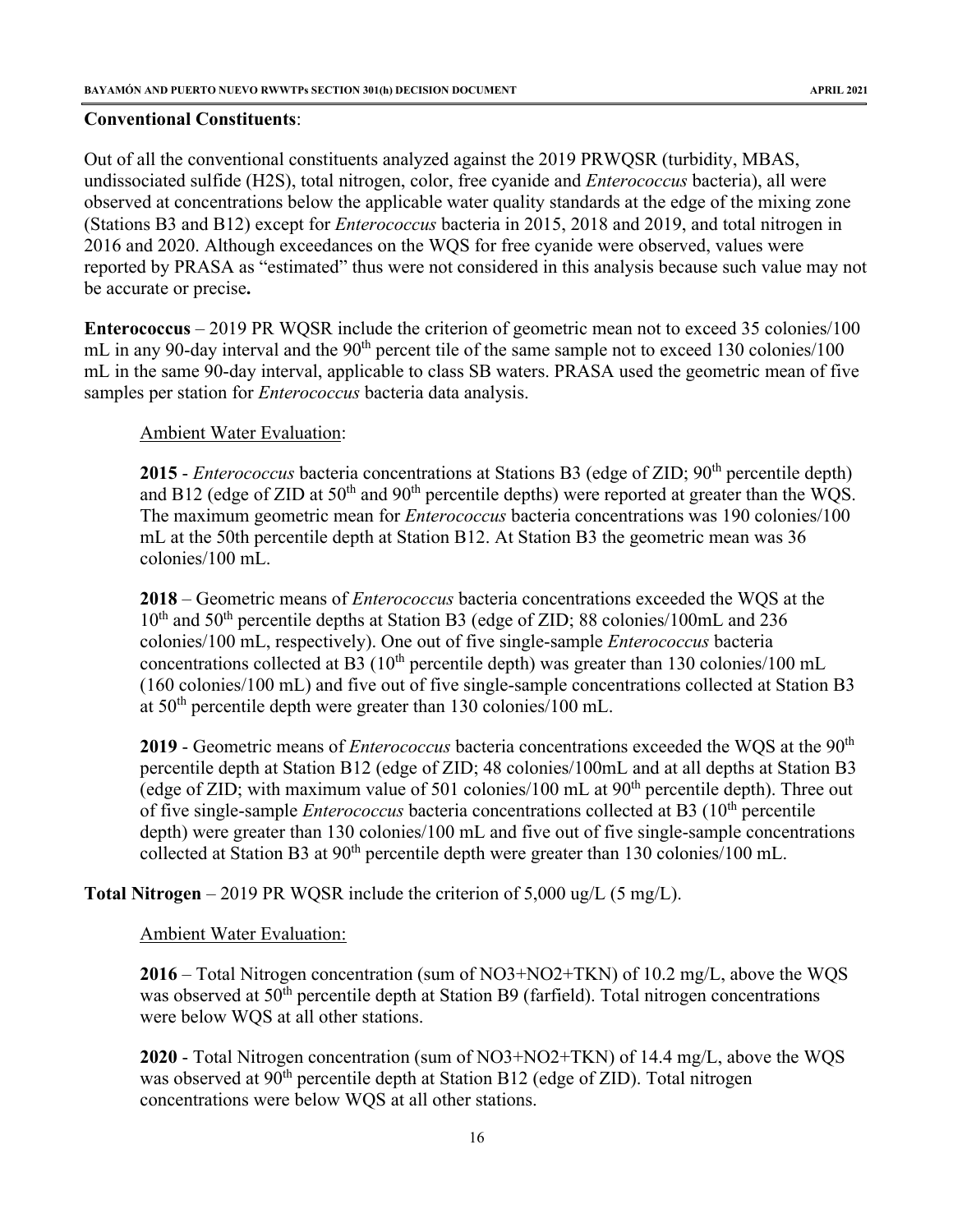In summary, as a result of annual sampling completed from 2015 to 2020, out of all conventional constituents analyzed against numeric water quality standards, all were observed at concentrations below 2019 PRWQSR at all monitoring stations, except for *Enterococcus* bacteria and Total Nitrogen. All of the *Enterococcus* bacteria exceedances were reported at either Station B3 or B12, which represent edge of the mixing zone. Enterococci bacteria concentrations exceedances were not detected at any of the stations beyond the mixing zone boundary**.**

### **301(h) Program Constituents:**

The Bayamón/Puerto Nuevo QAPP/SAP requires effluent and receiving water monitoring for the full list of EPA Priority Pollutants, as well as for certain parameters included in the EPA Marine Water Quality Criteria, on either an annual basis or once per 5-year permit period. PRASA, as part of its annual monitoring events completed from 2015-2020, analyzed the full list of EPA priority pollutants in the Bayamón/Puerto Nuevo RWWTP effluent and in the ambient receiving waters, at eight ambient monitoring stations and at three depths per station (10, 50 and 90 percentile).

Eleven of the compounds detected in the receiving waters from 2015 to 2020 were present at concentrations below the 2019 PRWQSR at the edge of the ZID (Stations B3 and B12), except for Sulfate.

**Sulfates** - PR WQSR include the criterion of not to exceed 2,800 mg/l for sulfates, applicable to estuarine class SB waters.

In 2015, sulfate concentrations were reported at greater than the WQS at all receiving water stations and depths, with a maximum concentration of 3,246 mg/L. In 2016, sulfate concentrations were reported at greater than the WQS at all receiving water stations and depths, with a maximum concentration of 3,107 mg/L except. In 2018, sulfate concentrations were reported at greater than the WQS at all receiving water stations and depths, with a maximum concentration of 3,196 mg/L. None of the receiving water samples exceeded the WQS for sulfate in 2019 or 2020. Because elevated sulfate concentrations were reported throughout the study area (including reference and farfield sites), these exceedances are not believed to be attributable to the Bayamón/Puerto Nuevo RWWTP outfall.

All of the compounds detected in the receiving waters in 2015-2020 were present at concentrations below the 2019 PRWQSR. The exceedances of sulfates in 2015, 2016 and 2018 are not considered to be a representative of receiving water condition around the Bayamón/Puerto Nuevo RWWTP outfall. As a result, it is the EPA's conclusion that these data indicate that the receiving waters in the vicinity of the Bayamón/Puerto Nuevo RWWTP outfall are not being adversely influenced by the discharge of effluent treated at the advanced primary level**.**

#### **Parameters for which compliance with the 2019 WQSR could not be evaluated**

The evaluation of Program Detection Limits and Laboratory Reporting Limits as related to the applicable 2019 WQSR was performed. The exhibit below provides list of compounds for which the Reporting Limits exceed the corresponding water quality criteria. As the result, for the parameters listed below, compliance with the applicable WQSR cannot be determined.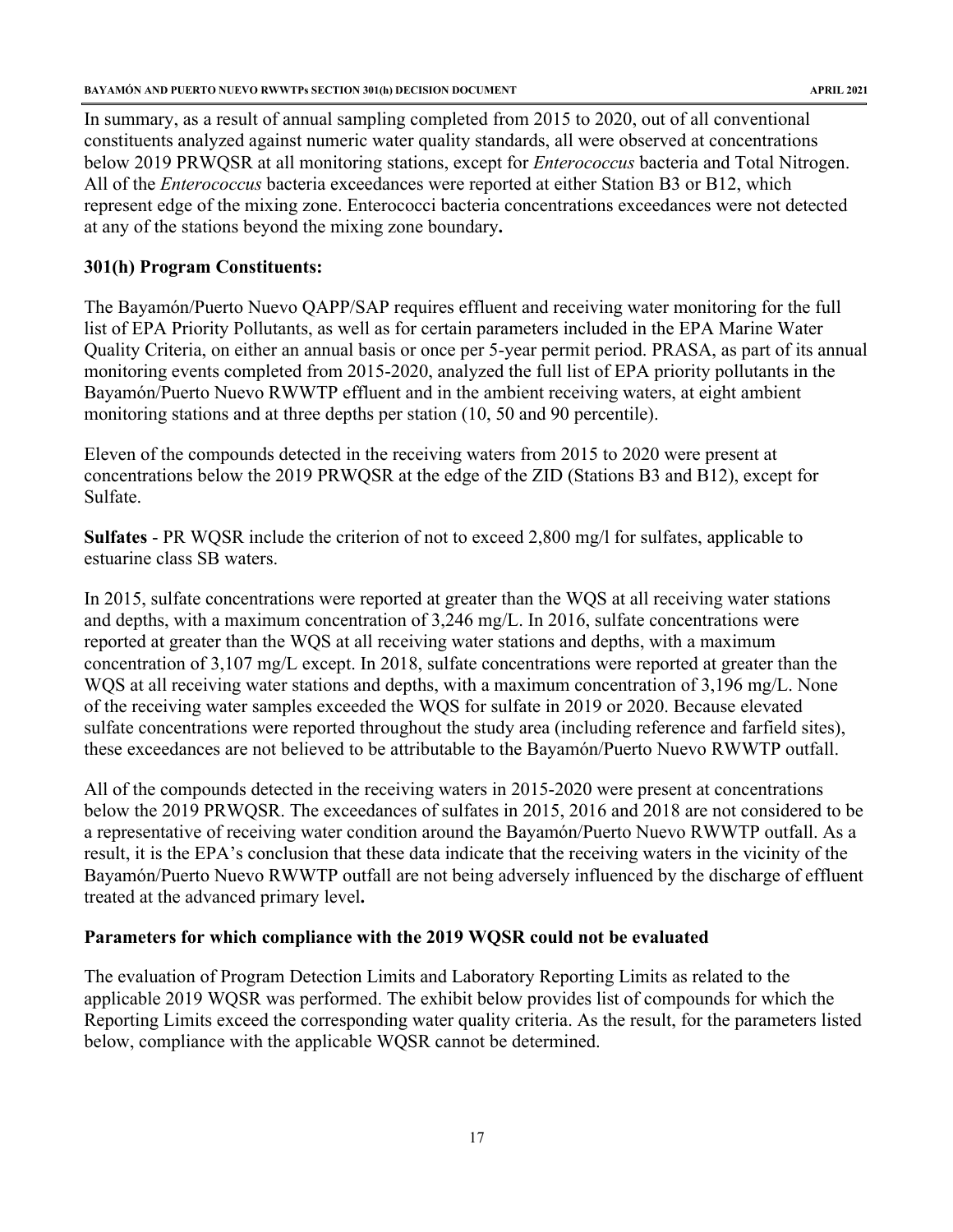Exhibit 1. Compounds for which Reporting Limits as listed in the QAPP exceed corresponding PR Water Quality Criteria

|                           | 2019 WQSR      | Program                | Reporting   |
|---------------------------|----------------|------------------------|-------------|
|                           | ug/L           | <b>Detection Limit</b> | Limits Ug/L |
|                           |                | Ug/L                   |             |
| Aldrin                    | 0.0000077      | 0.00025                | 0.0004      |
| Dieldrin                  | 0.000012       | 0.0002                 | 0.0004      |
| Heptachlor                | 0.000059       | 0.00025                | 0.0004      |
| Heptachlor Epoxide        | 0.00032        | 0.00025                | 0.0004      |
| Toxaphene                 | 0.0002         | 0.05                   | 0.1         |
| Guthion                   | 0.01           | 0.05                   | 0.1         |
| Chlorpyrifos              | 0.0056         | 0.025                  | 0.05        |
| Demeton                   | 0.1            | 0.075                  | 0.15        |
| Benzo(a) anthracene       | 0.013          | 0.1                    | 0.2         |
| Benzo(a) pyrene           | 0.0013         | 0.1                    | 0.2         |
| Benzo(b)fluoranthene      | 0.013          | 0.1                    | 0.2         |
| Benzidine                 | 0.11           | 10                     | 20          |
| Benzo(k)fluoranthene      | 0.13           | 0.1                    | 0.2         |
| Dibenzo(a,h)anthracene    | 0.0013         | 0.1                    | 0.2         |
| 3,3-Dichlorobenzidene     | 1.5            | 5                      | 10          |
| 1,2 Diphenylhydrazine     | $\overline{2}$ | 5                      | 10          |
| Indeno(123-cd) pyrene     | 0.013          | 0.1                    | 0.2         |
| N-nitrosodi-n-propylamine | 5.1            | 5                      | 10          |
| $4,4-DDE$                 | 0.00018        | 0.00025                | 0.0004      |
| 4,4 DDT                   | 0.0003         | 0.00025                | 0.0004      |
| Pentachlorophenol         | 0.4            | $\overline{5}$         | 10          |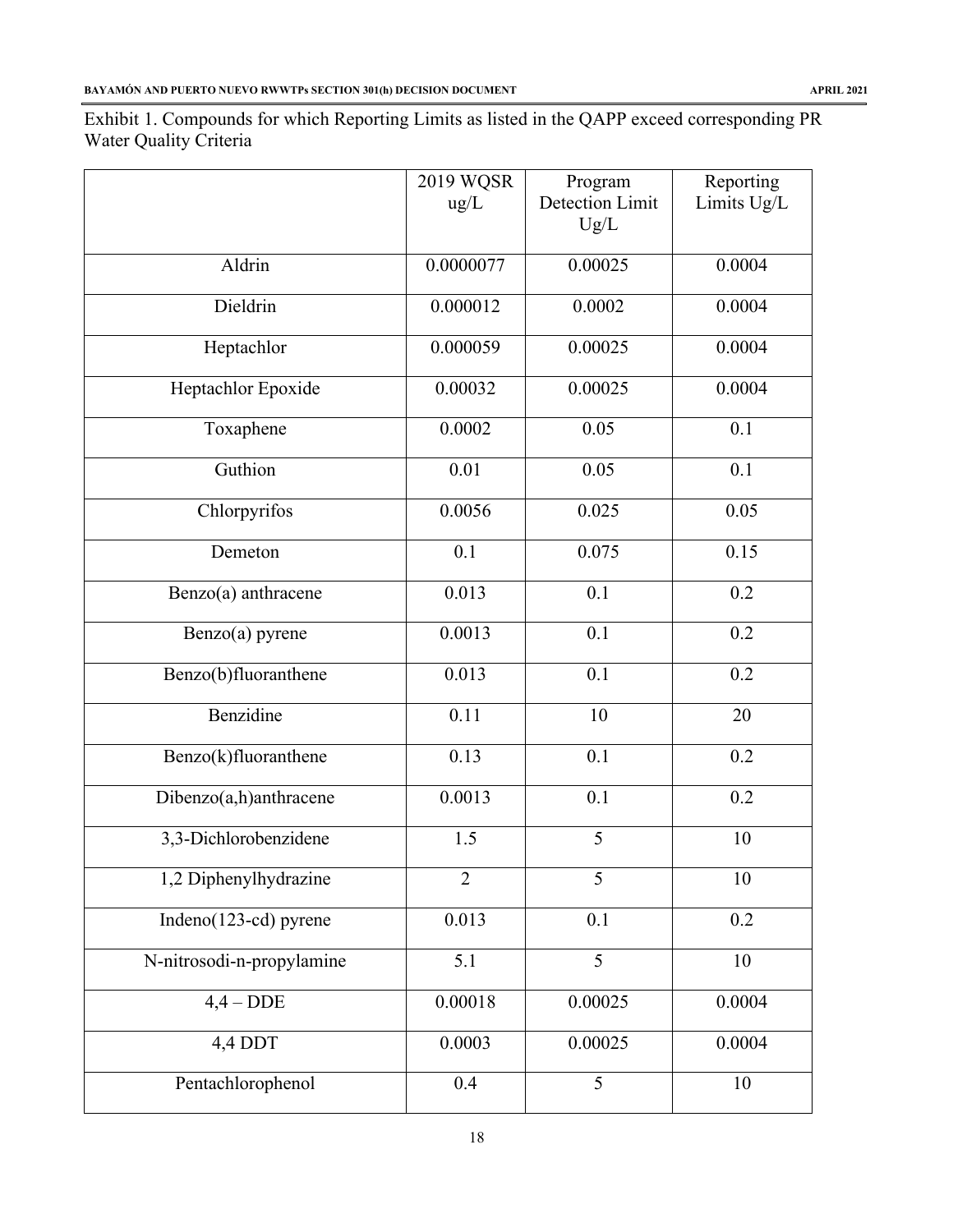#### **BAYAMÓN AND PUERTO NUEVO RWWTPs SECTION 301(h) DECISION DOCUMENT APRIL 2021**

|                              | 2019 WQSR<br>$\text{ug/L}$ | Program<br>Detection Limit<br>Ug/L | Reporting<br>Limits Ug/L |
|------------------------------|----------------------------|------------------------------------|--------------------------|
| 2,3,7,8 - TCDD (Dioxin)      | $5.1 \times 10-8$          | 5                                  | 10                       |
| 1,2,4 -Trichlorobenzene      | 0.76                       | 5                                  | 10                       |
| $1,2$ – Diphenylhydrazine    | $\overline{2}$             | 5                                  | 10                       |
| $3,3$ – Dichlorobenzidine    | 1.5                        | 5                                  | 10                       |
| Bis (2 Ethylhexyl) Phthalate | 3.7                        | 5                                  | 10                       |
| <b>Butylbenzyl Phthalate</b> | 1                          | 3                                  | 6                        |
| Hexachlorobutadiene          | 0.1                        | 5                                  | 10                       |
| Hexachlorocyclopentadiene    | $\overline{4}$             | 5                                  | 10                       |
| Hexachloroethane             | 1                          | 5                                  | 10                       |

Because the Reporting Limits for these parameters are higher than the applicable WQS criteria, the EPA 301(h) Review Team is not able to determine whether or not the Bayamón/Puerto Nuevo RWWTP discharge is anticipated to adversely affect these levels in the receiving water during the next permit term. PRASA must use appropriate the EPA approved testing methods that the detection limits are adequate and lower enough to address the Detection Limits and Reporting Limits for these parameters during the next permit term.

# **Whole Effluent Toxicity Requirements**

Rule 1303.1(I) of PRWQS provides that all waters of Puerto Rico shall not contain any substance at such concentration which, either alone or as result of synergistic effects with other substances is toxic or produces undesirable physiological responses in human, fish or other fauna or flora. This is generally referred to as a narrative water quality criterion "no toxics in toxic amounts". PRWQS do not provide a numeric criterion for toxicity. Since controls on individual pollutants may not always adequately protect water quality, toxicity testing is used to assess and control whole effluent toxicity (WET) which is necessary to reduce or eliminate the toxic impact of the effluent and meet narrative water quality criteria (54 FR 23868, June 2, 1989). NPDES regulations define WET as the whole or aggregate toxic effect of an effluent measured directly by a toxicity test.

Pursuant to the current modified permits, PRASA and the Bacardí Corporation are required to conduct acute and chronic WET testing on the combined effluent, and chronic WET testing on individual effluent samples from the Bayamón RWWTP, Puerto Nuevo RWWTP, and the Bacardí WWTP. PRASA has conducts acute WET monitoring for the combined effluent using the mysid shrimp (*Mysidopsis bahia*) and sheepshead minnow (*Cyprinidon variegates*), and chronic WET monitoring events using these WET test species as well as purple sea urchin (*Arbacia punctulata)*.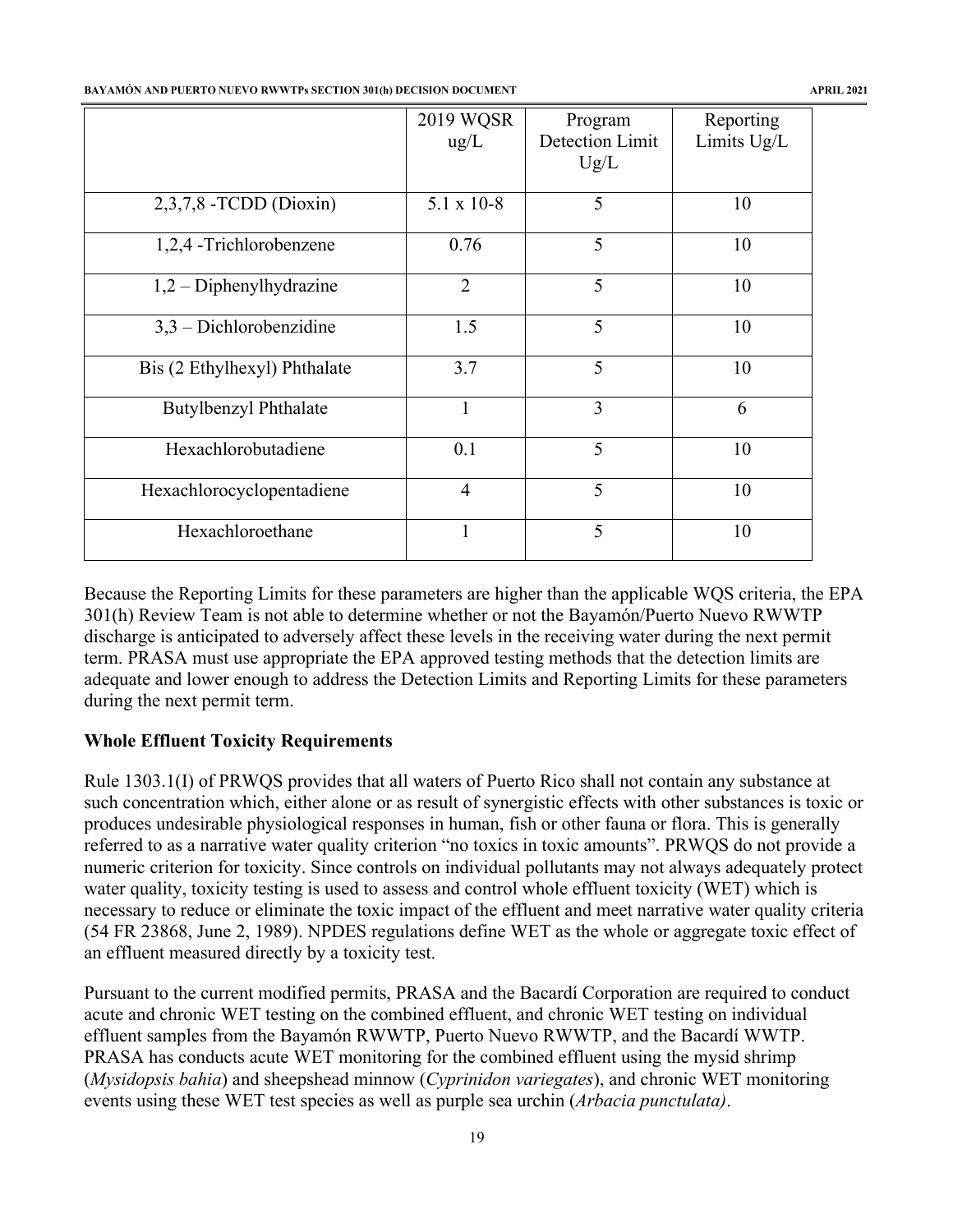Since effluent toxicity is inversely related to the effect concentration (the lower the effect concentration, the higher the toxicity in the effluent), WET test data are sometimes expressed as toxic units (TUs) to better illustrate the magnitude of potential toxicity. Rule 1301.1 of PRWQS defines acute TU (TUa) and chronic TU (TUc) values as the Lethal Concentration ( $LC_{50}$ ) of the tested effluent at which 50 percent of the test organisms die, where  $TUa = 100 \div LC_{50}$ ; and the No Observed Effect Concentration (NOEC), where TUc =  $100 \div \text{NOEC}$ , respectively.<sup>2</sup> To assess WET test data, PRWQS definitions at Rule 1301.1 include a criterion maximum concentration (CMC) of 0.3 TUa and criterion continuous concentration (CCC) of 1.0 TUc be used to ensure aquatic life protection against toxicity in the receiving water, which is based on the EPA recommended national water quality criteria (EPA 1991).

For the purpose of the Section 301(h) evaluation, the EPA determined the maximum allowable level of effluent toxicity or wasteload allocation (WLA) at the edge of the mixing zone that would still ensure attainment of water quality criteria for toxicity. With consideration of dilution and CMC and CCC values, the EPA calculated acute and chronic WLAs of 30.6 TUa and 102 TUc, respectively, and then compared the WLAs to effluent WET test data.

For the combined effluent, acute results were below the WLA of 30.6 TUa. Most chronic WET tests reported TUc values based on the NOEC that were below the chronic WLA of 102 TUc. In March 2019, chronic test results for growth of *Mysidopsis bahia* were observed at levels above the chronic WLA of 102 TUc, calculated using the inverse of the NOEC concentration. This level of chronic effects triggered accelerated monitoring, as required by the current permit. Subsequent chronic results were within permit limits and below the chronic WLA.

Based on review of WET data, in accordance with 40 CFR 122.44(d)(v), the EPA has determined that the combined discharge will cause, has the reasonable potential to cause, or contributes to an excursion above the narrative criterion for chronic toxicity and has proposed effluent limitation for the combined discharge. With consideration of dilution, the EPA has proposed a maximum daily effluent limitation of 83.32 TUc, expressed as any combined discharge chronic test result greater than or equal to 1.2% effluent in the draft modified permits for the Bayamón RWWTP, Puerto Nuevo RWWTP, and Bacardí WWTP. the EPA believes that the combined discharge will meet this effluent limitation upon permit issuance.

In addition to the limitation, the EPA has included other toxicity testing requirements on the individual effluents from these three facilities, as these effluents combine prior to discharge. Such monitoring is also required by the draft Water Quality Certificate issued by the Puerto Rico Department of Natural and Environmental Resources. The toxicity observed in the effluent may be the result of toxicity in one or more of the discharges, or it may be the result of synergistic effects that occur when the effluents combine prior to discharge. The contemporaneous testing on each of the effluents from these facilities will provide an indication as to the source of any toxicity observed in the combined discharge.

The EPA has required in the past that all three dischargers develop plans for a toxicity reduction evaluation (TRE). The three dischargers may coordinate and develop one plan to meet the permit requirement in each NPDES permit. Violation of the limitation for chronic toxicity using the combined discharge would trigger accelerated monitoring of both the combined discharge and the individual

The NOEC is the highest tested effluent concentration (in percent effluent) that does not cause an adverse effect on the test organism (i.e., the highest effluent concentration at which the values for the observed responses are not statistically different from the control).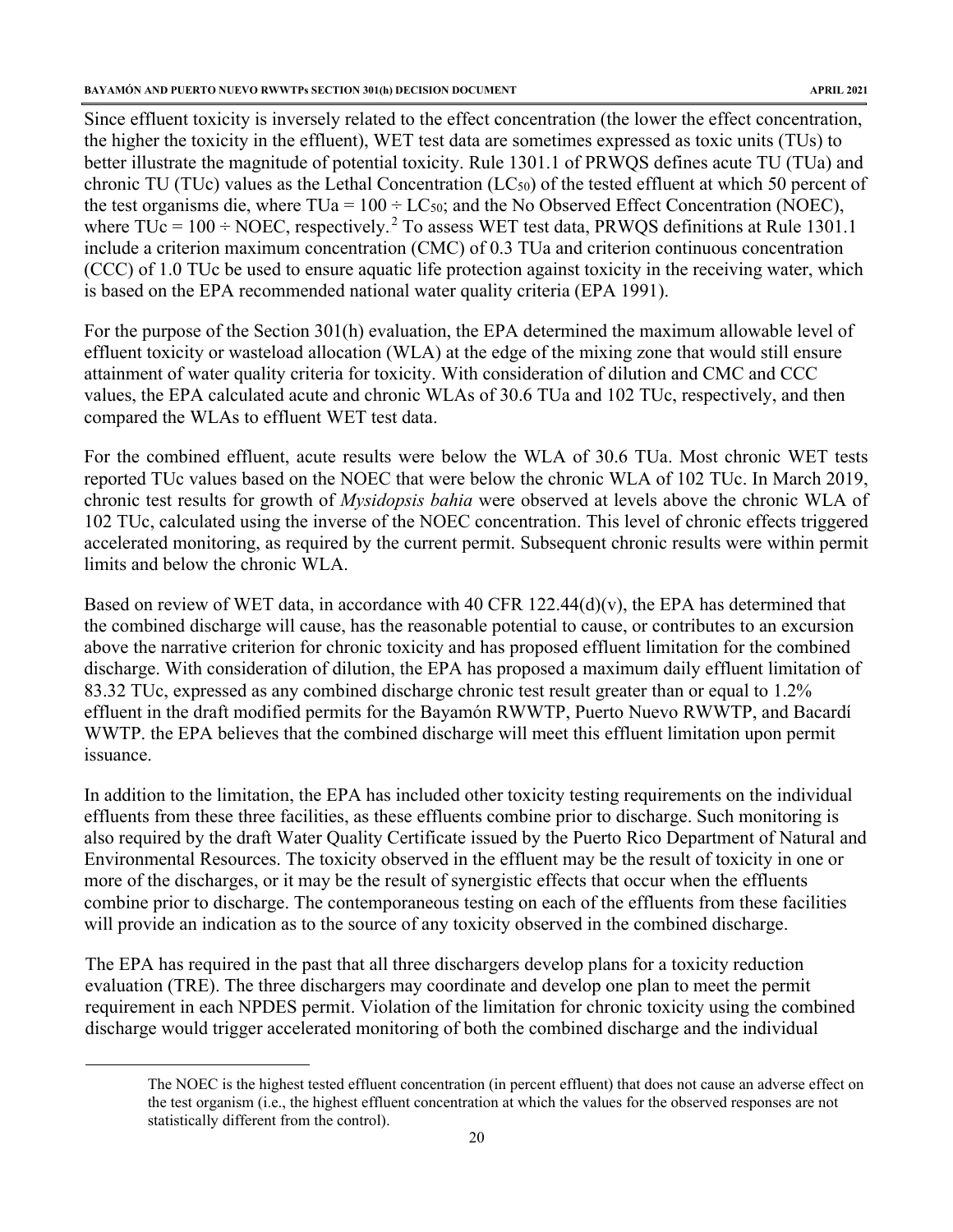contributions from Bacardí, and PRASA Bayamón and Puerto Nuevo facilities for twelve weeks. During the accelerated testing period an additional violation of the limitation on the combined discharge would require these three permittees to activate their TRE workplans, and implement their strategy to identify and abate the source of toxicity.

Based on review of WET data, the EPA has concluded that the applicant has consistently demonstrated that the combined discharge will meet water quality standards for toxicity in the receiving water as required by 40 CFR 125.62(a). However, in accordance with 40 CFR 122.44(d)(v), the EPA has determined that the combined discharge will cause, has the reasonable potential to cause, or contributes to an excursion above the narrative criterion for chronic toxicity and has proposed effluent limitations for the combined discharge. With consideration of dilution, the EPA has proposed a maximum daily effluent limitation of 83.32 TUc (or 1.2 percent effluent) for chronic toxicity in the draft modified permits for the Bayamón RWWTP, Puerto Nuevo RWWTP, and Bacardí WWTP. The EPA believes that the combined discharge will meet this effluent limitation upon permit issuance.

b. Impact of Discharge on Public Water Supplies [40 CFR 125.62(b)]

Pursuant to 40 CFR 125.62(b), which implements Section 301(h)(2) of the Act, the applicant's modified discharge must allow for the attainment or maintenance of water quality that assures the protection of public water supplies. The applicant's modified discharge also must not interfere with the use of planned or existing public water supplies. Drinking water supplies in Puerto Rico are derived from inland surface and groundwater sources and thus drinking water (for human consumption) has not been established as a designated use for Class SB waters (Rule 1303.2 of PRWQS). Consequently, the modified discharges from the Bayamón and Puerto Nuevo RWWTPs are not likely to affect public water supplies since ocean waters within the vicinity of the joint outfall are not considered a source of public water supply at the present time nor are expected to become one in the near future.

c. Biological Impact of Discharge [40 CFR 125.62(c)]

Pursuant to 40 CFR 125.62(c), the applicant must demonstrate that its modified discharge will allow for the attainment or maintenance of water quality which assures protection and propagation of a balanced indigenous population (BIP) of shellfish, fish and wildlife, and that a BIP of shellfish, fish and wildlife will exist in all areas beyond the ZID that might be affected by the modified discharge. PRASA has completed 33 waiver monitoring events in total since the beginning of the section 301(h) waiver monitoring program in 1999. For the purpose of this Section 301(h) evaluation, monitoring data were reviewed to assess the biological conditions of phytoplankton, benthic invertebrate, fish, and coral reef communities in the vicinity of the Bayamón RWWTP/Puerto Nuevo RWWTP/Bacardí WWTP joint outfall. As part of the renewal applications, PRASA reviewed monitoring data collected between 2015 to 2020 to provide for a more robust statistical analysis.

#### **Phytoplankton**

Eutrophication of coastal waters and the occurrence of phytoplankton blooms can result in significant economic and ecological consequences. Increased levels of nutrients such as nitrogen and phosphorus are generally associated with conditions of eutrophication and phytoplankton blooms, with nutrient inputs largely resulting from anthropogenic sources such as agricultural runoff, and sewage and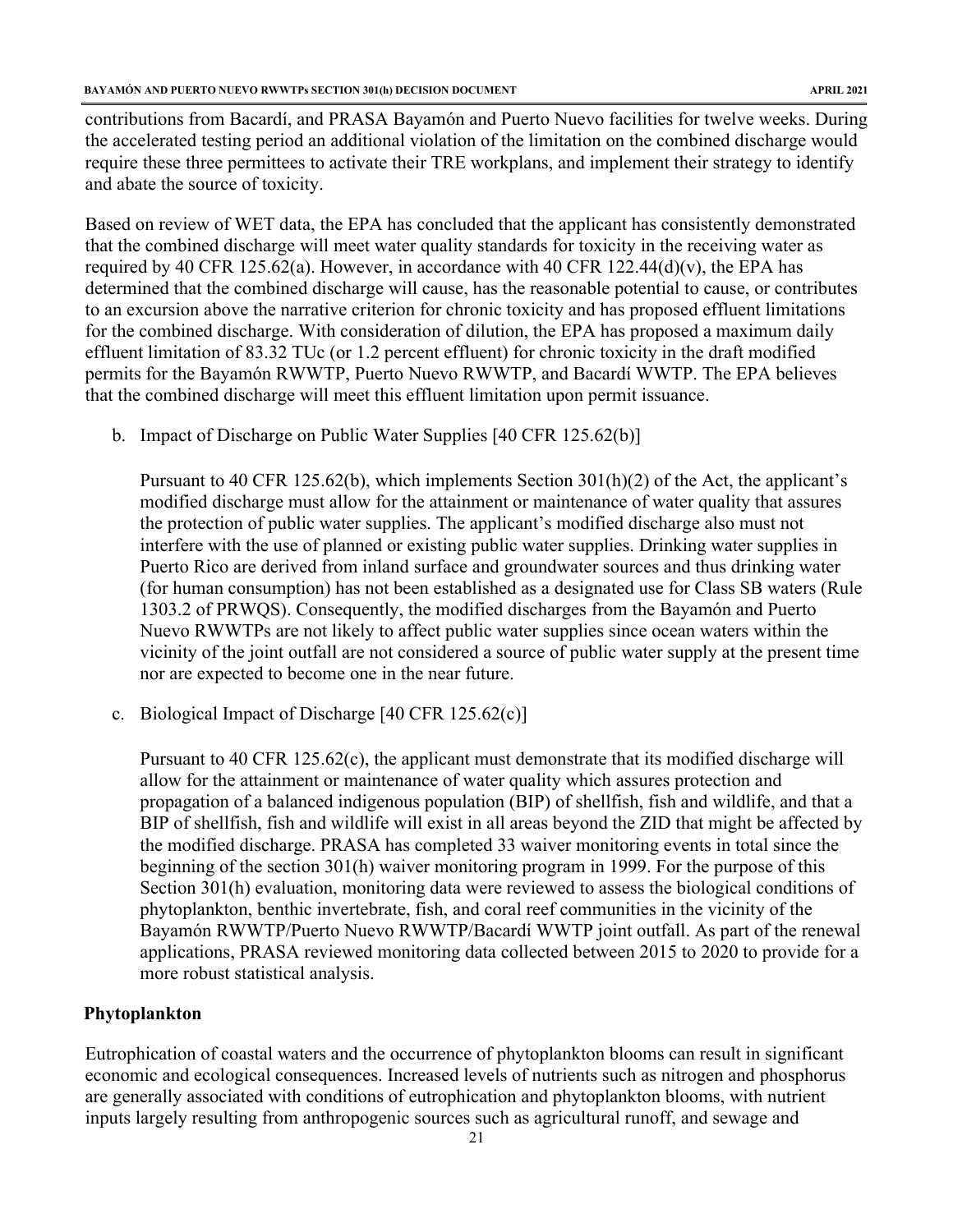industrial discharges. Chlorophyll *a* (Chl-*a*) is often used as an indicator of eutrophication where high nutrient inputs are suspected or documented. In the renewal applications, PRASA indicated that phytoplankton blooms have not been documented in the vicinity of the joint outfall.

Results of chlorophyll *a* concentrations from 2015 to 2020 for each sampling station and each depth during the 5-year study period of sampling were analyzed. The results of the analyses of chlorophyll *a*  indicate that chlorophyll *a* concentrations at the stations nearest to the outfall are comparable to, if not lower in average concentration than, those found elsewhere within the study area. It was observed that although chlorophyll *a* concentrations vary among sampling periods and among sampling stations, there are no patterns that indicate that the Bayamón/Puerto Nuevo/Bacardí outfall effluent discharge is affecting chlorophyll *a* or phytoplankton.

Based on chlorophyll-*a* monitoring in the receiving water, the discharge of nutrients from the combined discharge does not appear to be at levels that would result in excessive phytoplankton growth in the vicinity of the joint outfall.

#### **Benthic Invertebrates**

In aquatic systems, monitoring of benthic invertebrates adjacent to wastewater outfalls can provide useful information on the spatial extent and magnitude of impacts of the discharge to the surrounding area. Benthic communities are an important component in the analysis of a BIP since they are sedentary or relatively immobile and therefore may be chronically exposed to discharged pollutants or adversely affected by the organic enrichment of sediments from the discharge. To assess the effect of the modified discharges on the benthic infaunal community, sediment quality and accumulation were evaluated as an initial step toward understanding the impact of the modified discharges. The number of taxa and several biological indices (including the Shannon-Wiener diversity index, species evenness and species richness) were then used to describe the overall condition of the benthic community.

- **Number of Taxa.** This index measures the overall variety of the macroinvertebrate assemblage in a community. The station with the highest number of taxa (91) was also at the boundary of the ZID (Station B12). The ZID and reference station (Stations B2 and B13, respectively) had the same average of 44 taxa during the 5-year period. In addition. the ZID boundary east and east farfield stations (B3 and B5, respectively) had the same number of taxa (51). Overall, the data show the number of taxa to be relatively stable through time, with no trends related to the location of the outfall.
- **Shannon-Wiener Species Diversity Index (H).** This index is used to characterize species diversity in a community. This index accounts for both abundance and evenness of the species present. The highest average species diversity value (3.77) was associated with the ZID boundary station (B12), and the lowest average was associated with the farfield station (B9). The ZID and ZID boundary stations (B2, B3, and B12) had the highest average species diversity values during the 2015–2020 period. Similar to the results of the analysis of the number of taxa, the data do not appear to show any trend in the Shannon-Wiener species diversity index relative to the position of the outfall during the 2015–2020 reporting period.
- **Species Evenness (Pielou's Evenness J).** This index provides a measure of the similarity of the abundances of different species in a group or community. Average species evenness values were greatest at all of the ZID stations (B2, B3, and B12) and the reference station (B13). The lowest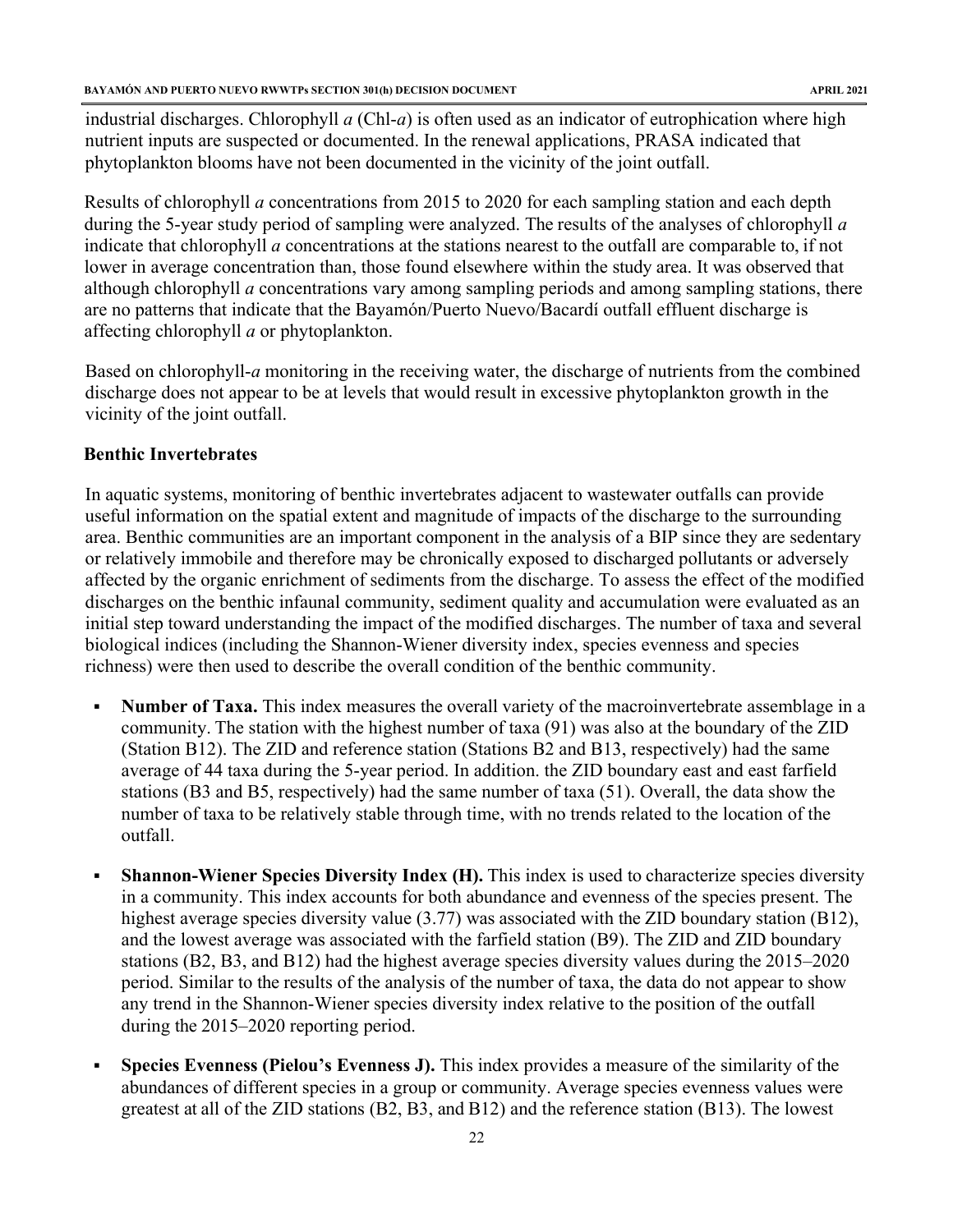average J index value was associated with the farfield station (B5), which has declined since the 2018 event and may be related to the hurricane. There is no overall trend in average species evenness related to outfall proximity during the 2015– 2020 reporting period.

- **Species Richness (Margalef's Diversity 'd1').** The species richness metric (D) is a measure of number of species and takes no account of the number of individuals of each species in the community. On average, the greatest species richness D value was found at the ZID edge station (B12). The lowest species richness value was found at the west farfield station (B9). The ZID and ZID edge stations (B2 and B3, respectively) had very similar richness values to the reference station (B13). There appears to be little difference between stations sampled during the 5-year monitoring period and no indication of adverse effects on species richness relative to the location of the Bayamón/Puerto Nuevo/Bacardí outfall.
- **Number of Individuals.** This metric is a measure of the abundance of individual organisms sampled at each station. The eastern farfield station (B5), east ZID edge station (B12), and west farfield station (B9) had the highest average number of individuals (2,149, 1,495, and 1,102, respectively). The lowest average number of individuals were found at the reference station (B13) with 688 individuals. No effects related to the outfall operation were apparent based on the number of individuals. With respect to the number of individuals of benthic infaunal species, there is no apparent trend relative to the position of the outfall and its ZID.
- **Estimated Density.** This metric is a measure of abundance of individuals per square meter. Similar to the number on individuals, eastern farfield station (B5), east ZID edge station (B12), and west farfield station (B9) had the highest average organism density. Station B13 (reference) had the lowest average density and falls within the same range as the ZID and ZID edge east (stations B2 and B3, respectively). There is no apparent trend in species density related to outfall proximity during the 5-year monitoring period.

Based on the infaunal benthic invertebrate monitoring surveys at the Bayamón/Puerto Nuevo/Bacardí outfall and vicinity indicate that the benthic communities at the sampling stations, including the stations associated with the ZID, contained moderately to highly diverse populations of infaunal benthic invertebrates. The data do not show any adverse trend in the number of taxa or the diversity of benthic infaunal species among the stations sampled.

#### Sediment Quality and Accumulation.

Many of the potential impacts of wastewater discharges are associated with the discharge of suspended solids and toxic pollutants that accumulate in the sediment. Suspended solids in the effluent can result in a significant loading of solids, in some cases with adsorbed pollutants, to the water column that subsequently deposit onto the seafloor and influence DO levels in near-bottom waters and pollutant concentrations in the sediments that can adversely impact benthic communities. Analysis of sediment was based on annual surveys conducted by PRASA between 2015 to 2020.

Sediment samples were evaluated for the presence of constituents regulated by the EPA under the 301(h) program, including priority pollutant organic compounds, pesticides, metals, and other miscellaneous inorganic constituents. Only two organic constituents were found during the 5-year period: chloroform and methylene chloride. Both were detected in sediment at the ZID station (B2) from 2015 to 2020, where all reported concentrations were less than applicable NOAA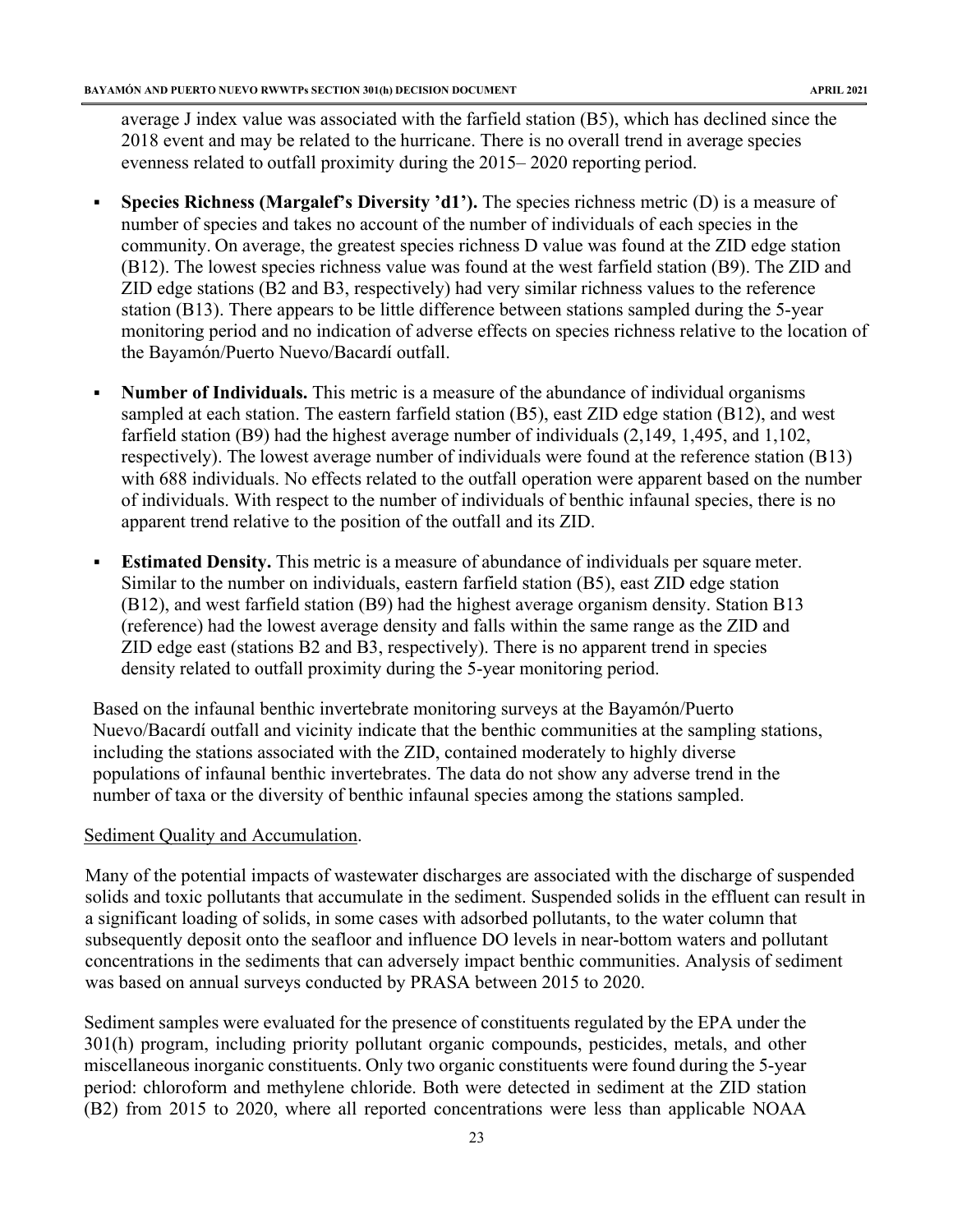benchmark concentrations. The same was true for concentrations reported in sediments from the edge-of-ZID (B3 and B12), farfield (B5 and B9), and reference (B13) stations.

A total of 17 metals and inorganic constituents detected or estimated in sediments collected at the sampling stations during the reporting period (2015 to 2020). NOAA ER-L, ER-M, and AET benchmark concentrations for each constituent are compared. Concentrations of inorganic constituents in the sediments were generally approximately equal to or lower at the ZID (Station B2) than at the reference and farfield stations.

With respect to sediment benchmark screening values, concentrations of the inorganic constituents found in the sediments are generally less than levels associated with possible adverse effects (benchmark values). In all cases for which NOAA ER-M screening benchmarks are available (antimony, arsenic, cadmium, chromium, copper, lead, mercury, nickel, silver, and zinc), concentrations in sediments at the edge of the ZID did not exceed ER-M values. Additionally, none of the 17 inorganic constituents in sediments collected at the ZID (Station B2) in February 2020, as well as during the previous four monitoring events, had concentrations greater than the NOAA ER-L, AET, or other screening benchmark values for marine sediments. It indicated that the accumulation of sediments or toxic pollutants do not present a significant risk to the benthic community in the vicinity of the joint outfall.

#### Benthic Community Indexes and Sediment Analyses.

Review of the extensive benthic data set for stations in the vicinity of the Bayamón/Puerto Nuevo/Bacardí outfall, a statistical analysis was performed by PRASA to compare stations and evaluate trends over the entire period of record (November 2015 to March 2020). The benthic statistical mean and trend results for the reporting period indicated that:

- **Sediment Nutrient Concentrations:** When compared to the ZID (B2), stations exhibited similar sediment chemistry for TP, TKN, and TOC, except for two farfield stations (B5 and B9), which reported comparatively higher TP concentrations and the reference station (B13), which reported lower TOC concentrations than the ZID. During the study period, a decreasing trend was observed for TKN at Stations B12 (edge of ZID) and B13 (reference), for TOC at Station B9 (farfield), and for TP at Station B3 (edge of ZID). No other trends were observed.
- **Sediment Particle Size:** Variation in particle size distribution was evident at the edge of ZID (B12) and reference (B13) stations from the ZID station (B2). With respect to trends, clay and silt decreased and sand increased at Station B9 (farfield), and gravel increased at Station B12 (ZID edge) during the study period. No other trends related to particle size were evident.

Based on the above, the benthic macroinvertebrate and sediment monitoring at the Bayamón/Puerto Nuevo/ Bacardí ocean outfall indicate that the outfall has no measurable effect on the infaunal populations in its vicinity.

#### **Fish Bioaccumulation Assessment**

Fish specimens are collected for bioaccumulation analyses and assessment every 5 years, as specified in the QAPP/SAP; therefore, the most recent data are from 2015. The potential effects on the biological community resulting from chemical concentrations in fish tissue were evaluated by comparing concentrations to benchmark values that indicate potential risk. In the EPA National Sedimentation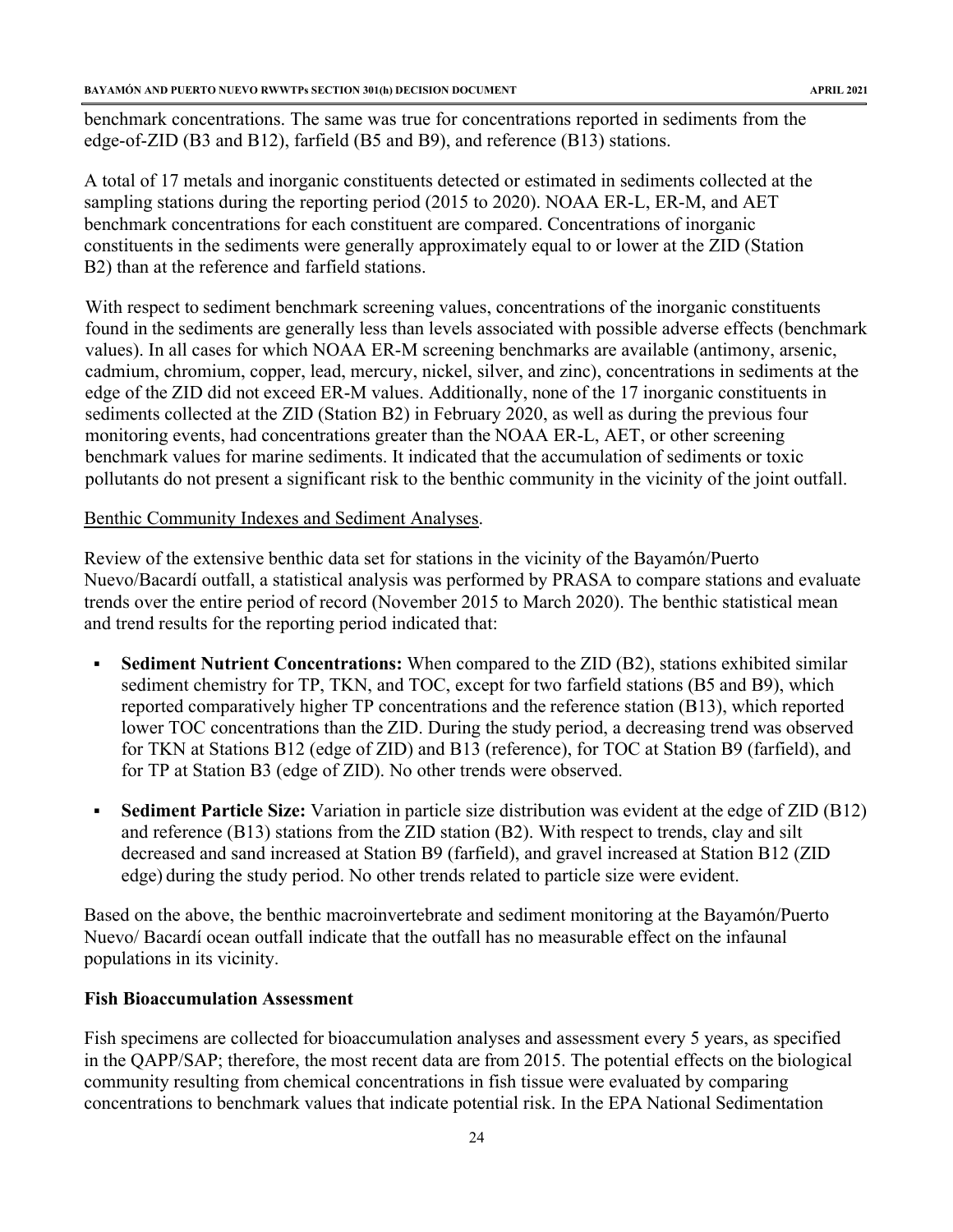Conference Proceedings, a set of tissue screening concentration benchmarks was developed. The tissue screening concentration benchmarks were used to determine whether fish tissue concentrations of inorganic constituents were at levels potentially harmful to marine environments. Samples were analyzed for 16 priority pollutant metal constituents and results were compared to tissue screening concentration benchmarks.

In general, concentrations of constituents that were quantifiable in fish tissues collected from the ZID (Station B2) were comparable to those demonstrated at the reference location (Station B13) and or farfield locations (Stations B5 and B9). Furthermore, most constituents were detected at concentrations far below the established EPA benchmarks for bioaccumulation and do not indicate harm to fish. For the most part, where a benchmark concentration was exceeded at the ZID station, it was also exceeded at the reference or farfield stations, which indicates that the accumulation was not related to the effluent discharge.

Because elevated metal concentrations for arsenic, barium, chromium, mercury, nickel, and selenium were detected above benchmarks either throughout the study area or only in single fish specimens, the estimated/detected ZID concentrations for these six constituents are not likely attributable to the discharge. In summary, the results of the analysis of fish tissue samples collected at stations at the outfall, as well as from sites located outside the immediate influence of the effluent, indicate that no significant deleterious bioaccumulation of metals in fishes has occurred.

#### **Coral Reef Communities as Distinctive Habitats of Limited Distribution**

Distinctive habitats of limited distribution are defined as habitats whose protection is of special concern because of their ecological significance, such as coral reefs, or value to humans, such as for subsistence fishing (EPA 1994a). Because of their nature, distinctive habitats of limited distribution may be highly susceptible to the potential effects of discharged suspended solids, nutrients, and other pollutants on the unique faunal components of marine communities. Coral reefs on the North Coast of Puerto Rico are poorly developed due to the strong wind and wave action. The nearest coral community is located approximately 0.5 miles south of the joint outfall. Since 2006, PRASA has conducted three coral reef monitoring events at two onshore stations, B14 and B15. PRASA indicates that coral reefs in these areas are naturally poorly developed compared to coral reefs in the southern part of the island due to rough wave conditions.

Based on the coral community assessments conducted from 1999 through 2008, it indicated that there is no well-developed coral reef community near the outfall's mixing zone or at any of the stations sampled. These conditions are believed to be attributable to the natural physical stresses on the community caused by the high-energy nearshore environment, coupled with discharge of San Juan Harbor sediment, which is susceptible to frequent episodes of resuspension. There is no evidence that coral community conditions in the study area are influenced by discharges from the Bayamón/Puerto Nuevo/Bacardí outfall.

#### **Biological Impact of Discharge Conclusion**

Biological monitoring data indicate that the modified discharges will allow for the attainment or maintenance of water quality which assures protection and propagation of a BIP of shellfish, fish and wildlife, and that a BIP of shellfish, fish and wildlife will exist in all areas beyond the ZID that might be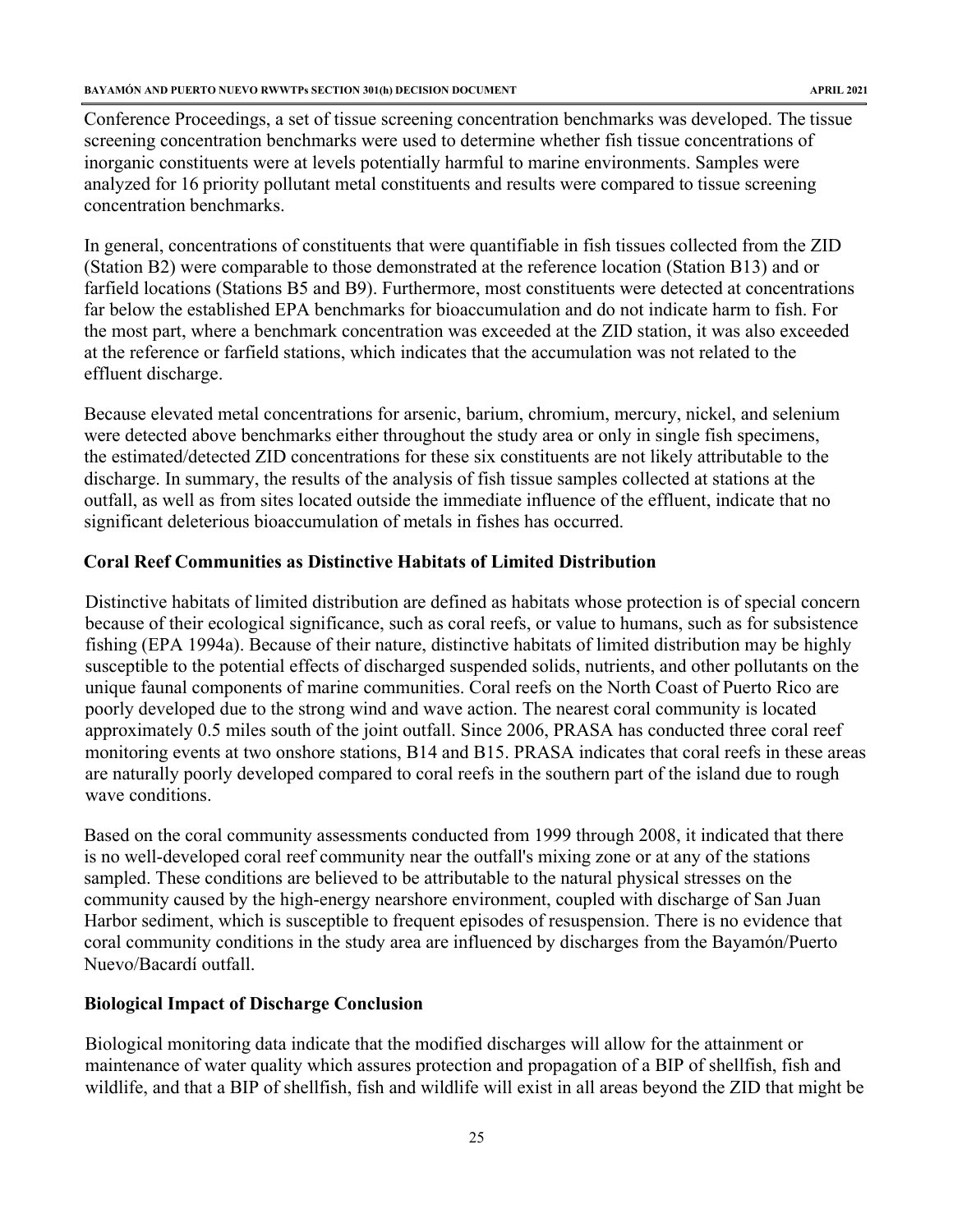affected by the modified discharges. Therefore, the EPA has concluded that PRASA has met the requirements of 40 CFR 125.62(c).

Absence of Extreme Adverse Impacts Within the ZID [40 CFR 125.62(c)(3)]

Pursuant to 40 CFR  $125.62(c)(3)$ , conditions within the ZID must not contribute to extreme adverse biological impacts, including but not limited to, the destruction of distinctive habitats of limited distribution, the presence of disease epicenters, or the stimulation of phytoplankton blooms which have severe adverse effects beyond the ZID. Since issuance of the EPA's 2007 Final Decision and modified permits, effluent and receiving water monitoring data continue to indicate that the modified discharges from the Bayamón and Puerto Nuevo RWWTPs will provide for the attainment of water quality criteria for DO, turbidity, toxic pollutants, and toxicity, and maintenance of a BIP during the next permit term. The EPA is not aware of any phytoplankton blooms, fish kills, or other adverse impacts in the vicinity of the joint outfall, and does not anticipate any adverse impacts during the next permit term to rise to the level of being extremely adverse as a result of the modified discharges. The modified discharges are to open coastal waters that provide a dynamic mixing zone unstratified in nature and influenced by largescale, wind-driven ocean currents, and thus are not likely to cause conditions within the ZID that would contribute to extreme adverse biological impacts as a result of the discharges.

d. Impact of Discharge on Recreational Activities [40 CFR 125.62(a) and (d)]

Under 40 CFR 125.62(a) and (d), the applicant's outfall and diffuser must be located and designed to provide adequate initial dilution, dispersion, and transport of wastewater such that the discharge does not exceed, at and beyond the ZID, all applicable water quality standards, and that the discharge must allow for the attainment or maintenance of water quality which allows for recreational activities beyond the ZID, including, without limitation, swimming, diving, boating, fishing, picnicking, and sports activities along shorelines and beaches. There must also be no federal, territorial, or local restrictions on recreational activities within the vicinity of the applicant's outfall unless such restrictions are routinely imposed around sewage outfalls or would be lifted or modified if the applicant's Bayamón or Puerto Nuevo RWWTPs were upgraded to secondary treatment (EPA 1994a).

PRASA has indicated that the joint outfall is located more than 0.6 miles from any existing or potential recreational beaches and that the prevailing long-shore ocean currents creates rapid flushing and dispersion that result in little, if any, impacts to recreational activities.

The outfall is located 3,600 feet offshore in marine waters approximately 131 feet deep. The discharge is to an open ocean environment and, therefore, poses no risk to any current or proposed public water supply systems. The generally rough waters of the north coast of Puerto Rico discourage significant recreational activities in the discharge area. As a result, and because it is adjacent to a navigation channel for commercial shipping, there is little recreational fishing or boating near the outfall.

As summarized in the 2016 Mixing Zone Application and confirmed by five receiving water sampling events during the 2015–2020 reporting period, the data demonstrate that the outfall does not cause water quality criteria established to protect public health and the environment to be exceeded at the edge of the small mixing zone. Therefore, the effluent from the Bayamón/Puerto Nuevo/Bacardí outfall does not negatively affect recreational activities.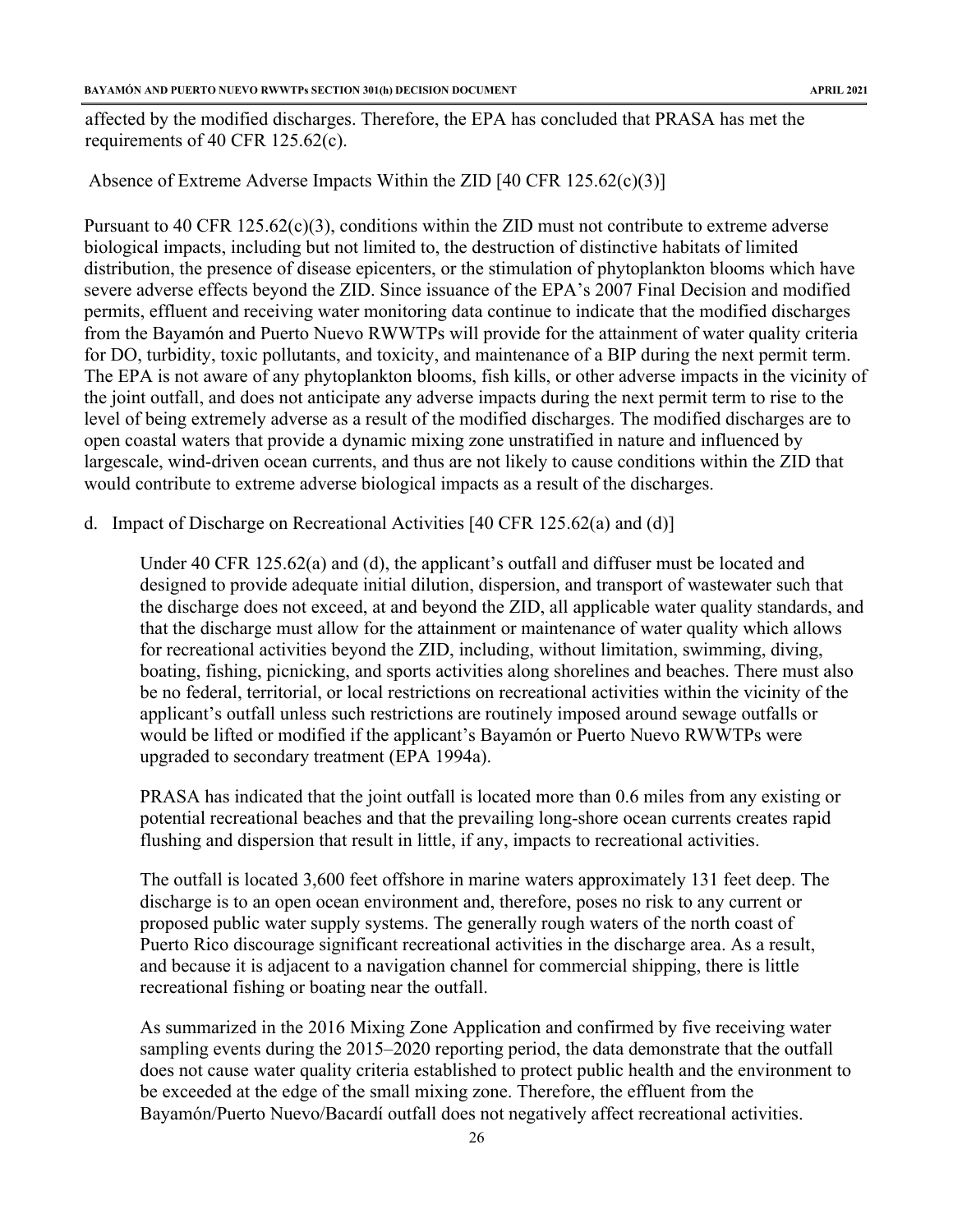Effluent concentrations of bacteria from the Bayamón and Puerto Nuevo RWWTPs indicate that the modified discharges, alone and in combination with effluent from each other and the Bacardí WWTP, will consistently meet water quality criteria for bacteria at the ZID and allow for recreational activities such as water contact recreation (40 CFR 125.62(a) and (d)). To ensure continuing protection of Class SB waters for recreational use, the EPA has proposed effluent limitations for both enterococci and fecal coliform in the draft permits for the Bayamón and Puerto Nuevo RWWTPs.

Since bacterial contributions from the Bacardí WWTP are significant to the combined discharge, the EPA also reviewed bacteria concentrations in the receiving water at and beyond the ZID to further assess the potential impact of bacteria on water quality. Effluent concentrations of bacteria from the Bayamón and Puerto Nuevo RWWTPs indicate that the modified discharges, alone and in combination with effluent from each other and the Bacardí WWTP, will consistently meet water quality criteria for bacteria at the ZID and allow for recreational activities such as water contact recreation (40 CFR 125.62(a) and (d)). To ensure continuing protection of Class SB waters for recreational use, the EPA has proposed effluent limitations for both enterococci and fecal coliform in the draft permits for the Bayamón and Puerto Nuevo RWWTPs.

#### Stressed Waters [40 CFR 125.62(f)]

Under 40 CFR 125.62(f) the applicant must demonstrate that the modified discharge will not contribute to, increase, or perpetuate stressed conditions, contribute to further degradation if pollution from other sources increases, and will not retard recovery if pollution from other sources decreases. As defined in 40 CFR 125.58(z), stressed waters are those ocean waters for which an applicant can demonstrate that the absence of a BIP is caused solely by human perturbations other than the applicant's modified discharge. PRASA has indicated that the Bayamón and Puerto Nuevo RWWTPs do not discharge into stressed waters, as defined in 40 CFR 125.58(z). Since PRASA has demonstrated that a BIP exists in the vicinity of the joint outfall and that the modified discharges will provide for the attainment of water quality standards and criteria at and beyond the ZID, PRASA has met the requirements of 40 CFR 125.62(f).

#### <span id="page-27-0"></span>**3. Establishment of a Monitoring Program [Section 301(h)(3), 40 CFR 125.63]**

Under 40 CFR 125.63, which implements section 301(h)(3) of the Act, the applicant must have a monitoring program designed to evaluate the impact of the modified discharge on the marine biota, demonstrate compliance with applicable water quality standards, and measure toxic substances in the discharge. In addition, the applicant must also demonstrate that it has the resources necessary to implement the monitoring program upon issuance of a section 301(h) modified permit and to carry it out for the life of the permit  $(40 \text{ CFR } 125.63(a)(1)(iii))$ . The frequency and extent of the monitoring program are to be determined by taking into consideration the Bayamón and Puerto Nuevo RWWTPs' rate of discharge, quantities of toxic pollutants discharged, and the potential for significant impacts in the receiving water  $(40 \text{ CFR } 125.63(a)(1)(iv))$ .

Since 1999, PRASA has implemented a Section 301(h) monitoring program for the Bayamón and Puerto Nuevo RWWTPs that consists of effluent and water quality monitoring and biological and community assessments. The monitoring program (Table 3) is well-established and has been developed jointly between the EPA, DNER and PRASA. PRASA has conducted 33 Section 301 monitoring events at monitoring stations established at and beyond the ZID. In the renewal applications, PRASA has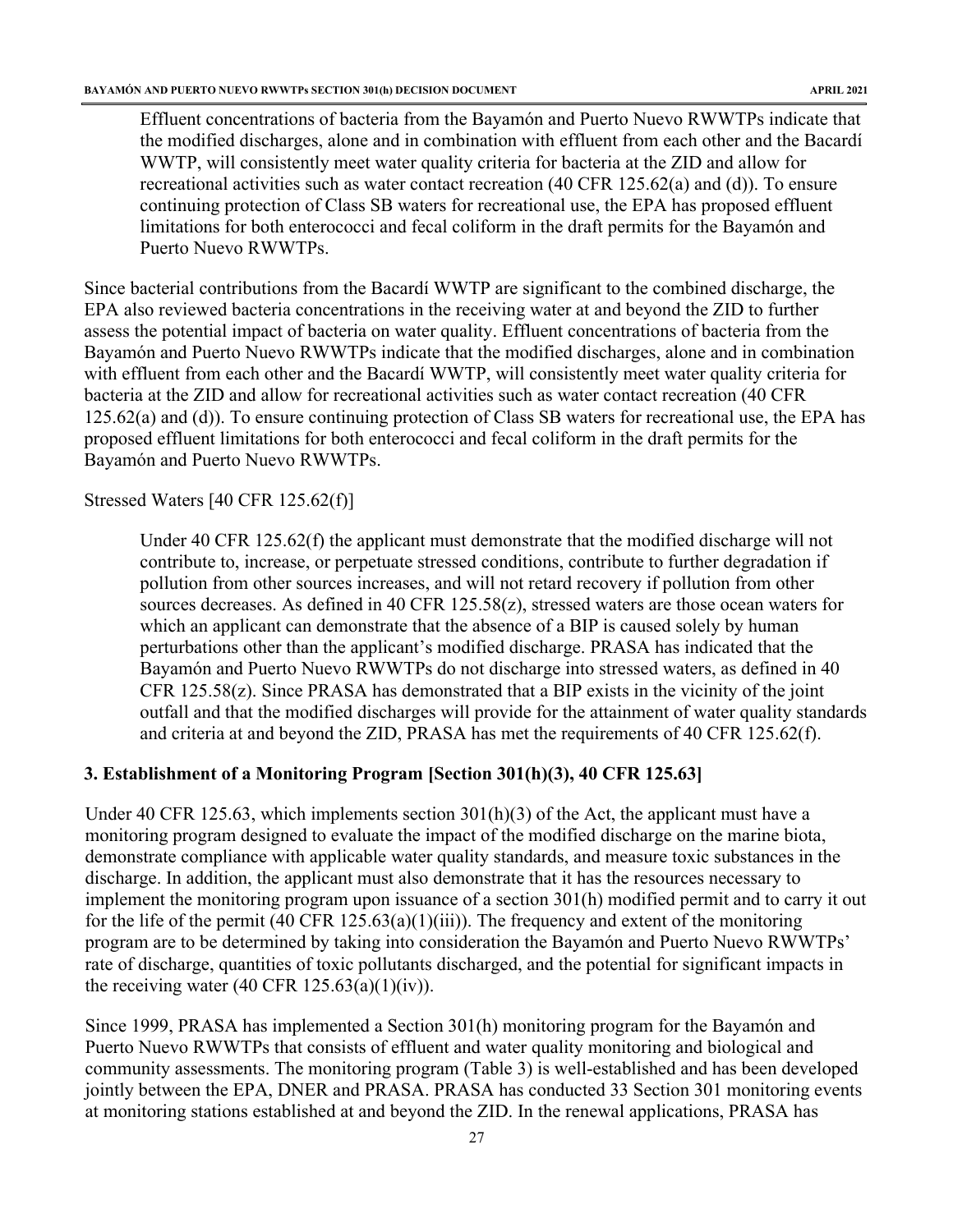proposed continuation of the existing Section 301(h) Waiver Demonstration Studies for the next fiveyear permit term. A description of the Section 301(h) monitoring program is in Table 3 below. PRASA has not proposed any changes to the monitoring program requirements described in the current modified permits and PRASA's 2008 Quality Assurance Project Plan and Sampling and Analysis Protocols (QAPP/SAP) for the Bayamón and Puerto Nuevo RWWTPs 301(h) Waiver Demonstration Studies (PRASA 2008c). The draft permits require that PRASA continue to implement a Section 301(h) monitoring program for the Bayamón and Puerto Nuevo RWWTPs 301(h) Waiver Demonstration Studies. Any revisions to the Section 301(h) monitoring program will be subject to the EPA's approval and modification of the 2008 QAPP/SAP. The EPA has concluded that the applicant has met the requirements of 40 CFR 125.63 based on design of the monitoring program to evaluate the impact of the modified discharges on the receiving water and PRASA's demonstration that it has the resources to implement such a monitoring program.

| Table of Section Corup informating program for the Dayamon and I acred Fuero Is of this<br><b>Monitoring Type</b> | <b>Monitoring Frequency</b>                                                                                 |                      |
|-------------------------------------------------------------------------------------------------------------------|-------------------------------------------------------------------------------------------------------------|----------------------|
|                                                                                                                   | <b>Substrate and/or Parameter</b>                                                                           |                      |
| <b>Effluent Monitoring</b>                                                                                        | Conventional and non-conventional pollutants (DO, TSS,<br>oil and grease, nitrogen species, bacteria, etc.) | Annual               |
|                                                                                                                   | Metals, Pesticides, and PCBs                                                                                | Annual               |
|                                                                                                                   | Dioxins, volatile and semi-volatile organic pollutants                                                      | Once per permit term |
| <b>Water Quality Monitoring</b>                                                                                   | Conventional and non-conventional pollutants (DO, TSS,<br>oil and grease, nitrogen species, bacteria, etc.) | Annual               |
|                                                                                                                   | Metals and Pesticides                                                                                       | Annual               |
|                                                                                                                   | Dioxins, volatile and semi-volatile organic pollutants                                                      | Once per permit term |
| <b>Biological Monitoring</b>                                                                                      | Benthic Invertebrate Monitoring                                                                             | Annual               |
|                                                                                                                   | <b>Sediment Quality Monitoring</b>                                                                          | Annual               |
|                                                                                                                   | <b>Fish Tissue Bioaccumulation</b>                                                                          | Once per permit term |

**Table 3 - Section 301(h) monitoring program for the Bayamón and Puerto Nuevo RWWTPs** 

#### <span id="page-28-0"></span>**4. Effect of Discharge on Other Point and Nonpoint Sources [Section 301(h)(4), 40 CFR 125.64]**

In accordance with Section 301(h)(4) of the Act, the EPA may not issue a Section 301(h) modified permit unless the applicant demonstrates that such modified requirements will not result in any additional requirements on any other point or nonpoint source. In the renewal applications, PRASA indicated that the modified discharges will not cause additional treatment or control requirements for other point or nonpoint sources (PRASA 2020). In 2019, PRASA requested a determination from DNER that the modified discharges from the Bayamón and Puerto Nuevo RWWTPs will comply with all applicable provisions of Commonwealth law, as required by 40 CFR 125.64(b). On March 5, 2021 DNER issued final water quality certificates for each facility that the modified discharges will not cause violations to the applicable water quality standards in the receiving water or result in additional treatment controls or other requirements on any other point or nonpoint sources. PRASA has requested a waiver from secondary treatment requirements for BOD<sub>5</sub> and TSS for the Bayamón and Puerto Nuevo RWWTPs. Although these facilities share a common outfall with the Bacardí Corporation, the modified discharges have not caused additional treatment or control requirements for any pollutant or parameter, including BOD<sub>5</sub> and TSS, for the Bacardí WWTP or any other point or nonpoint sources, and the EPA does not anticipate any additional treatment or control requirements resulting from an increase in discharge flows from the Bayamón and Puerto Nuevo RWWTPs during the next permit term.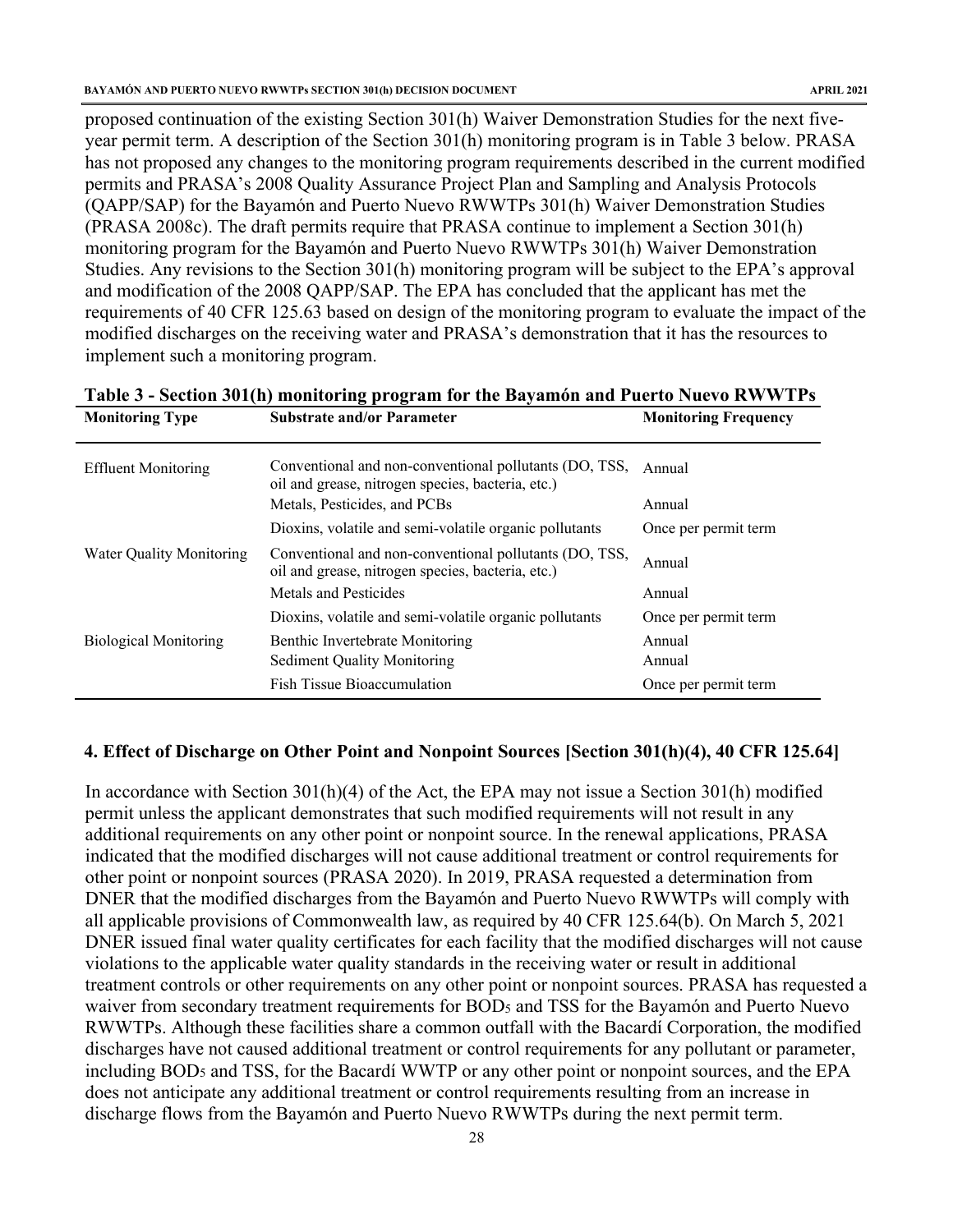# <span id="page-29-0"></span>**5. Urban area pretreatment program [section 301(h)(5) and (6), 40 CFR 125.65]**

In accordance with Section 301(h)(5) and (6) of the Act, EPA may not issue a Section 301(h) modified permit unless the applicant demonstrates that all applicable pretreatment requirements for sources introducing waste into such treatment works will be enforced. As explained in the preamble to the 1994 revision of the Section 301(h) regulations (59 FR 40656, August 9, 1994), for urban area pretreatment programs with significant numbers of industrial users, at any given time, it is reasonable to expect that at least one or more of those users might be out of compliance. EPA determines a POTW's continuing eligibility for a Section 301(h) modified permit under Section  $301(h)(6)$  by measuring industrial user compliance and POTW enforcement activities against existing criteria in the EPA's National Pretreatment Program.

PRASA has an Industrial Pretreatment Program that was approved by the EPA on September 28, 1985, and an Enforcement Response Plan approved by the EPA on May 30, 1995, as part of this program. As part of an Industrial Pretreatment Program, POTWs that seek a Section 301(h) waiver must assess the need for local limits and set local limits in accordance with 40 CFR Part 403 based on an analysis of toxic pollutants known or suspected of being introduced by industrial sources. Local limits are developed for pollutants that may cause interference, pass through, sludge contamination, and/or worker health and safety problems, if discharged in excess of the receiving POTW's capabilities and/or receiving water quality standards.

In evaluating the need for local limit development, a POTW must identify industries that might be subject to the pretreatment program and determine the character and volume of pollutants contributed to the POTW by these industries. The POTW then determines which pollutants have a reasonable potential for pass through, interference, or sludge contamination. To calculate the maximum allowable POTW influent loading for a pollutant of concern, treatment plant data and estimates of pollutant removal rates are used to calculate the total allowable pollutant load that would meet sludge requirements, permit limits, and water quality standards. After accounting for domestic sources, the remaining load is then evenly distributed among industries that contribute to the POTW. The EPA's approval of PRASA's pretreatment program in 1985 only contained general island-wide local limits for all of its wastewater treatment facilities. Since then, PRASA has assessed the need for facility-specific local limits for all facilities. For the Bayamón and Puerto Nuevo RWWTPs, PRASA has established facility-specific local limits, which are summarized in Table 4. PRASA has incorporated these limits into all applicable industrial pretreatment permits for industries that discharge to the Bayamón and Puerto Nuevo RWWTPs in accordance with 40 CFR Part 403.

For several pollutants that were detected in industrial user wastewater and the Bayamón and Puerto Nuevo RWWTP influent, effluent, or sludge, PRASA determined that local limits were not necessary. According to PRASA's 2019 Industrial Pretreatment Program Annual Report, which covers activities from September 1, 2018 through August 31, 2019, PRASA determined that local limits for Bromodichloromethane, Chloroform, and Toluene did not need to be established for the Bayamón RWWTP. For the Puerto Nuevo RWWTP, PRASA determined that local limits for Chloroform, Dichloromethane, and Toluene, also were not necessary at this time.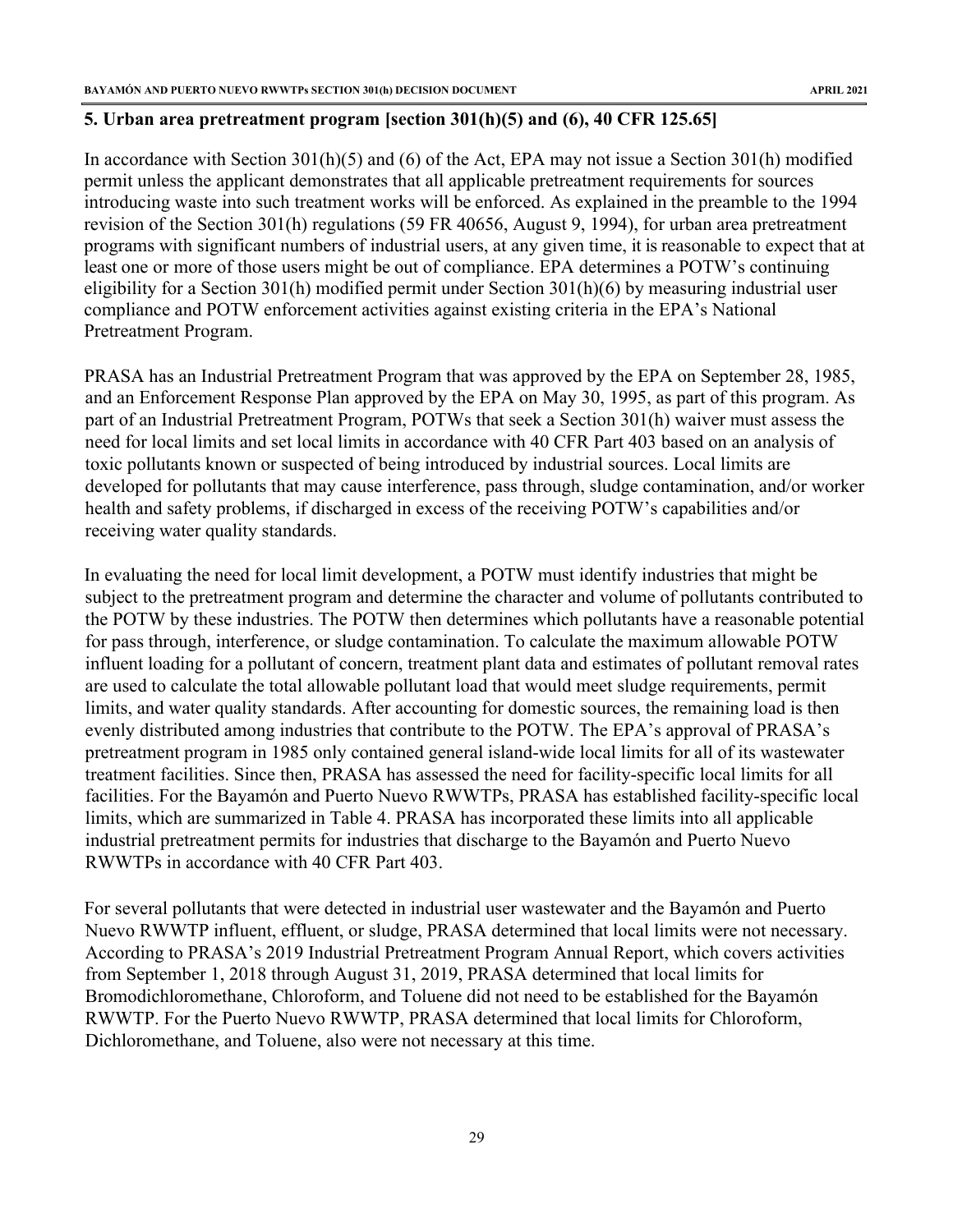**BAYAMÓN AND PUERTO NUEVO RWWTPs SECTION 301(h) DECISION DOCUMENT APRIL 2021**

| $\sim$                        | $\mathbf{a}$ minor for the $\mathbf{b}$ denotes the $\mathbf{a}$ denotes the $\mathbf{a}$ denotes $\mathbf{b}$<br><b>Bayamón RWWTP</b> | <b>Puerto Nuevo RWWTP</b><br>Local Limit (mg/l)                           |  |
|-------------------------------|----------------------------------------------------------------------------------------------------------------------------------------|---------------------------------------------------------------------------|--|
| Parameter                     | Local Limit (mg/l)                                                                                                                     |                                                                           |  |
| Arsenic                       | 3.450                                                                                                                                  | 0.750                                                                     |  |
| Beryllium                     | 3.220                                                                                                                                  | 4.960                                                                     |  |
| Biochemical Oxygen Demand     | 250                                                                                                                                    | 250                                                                       |  |
| Cadmium                       | 0.100                                                                                                                                  | 0.10                                                                      |  |
| Chromium                      | 1.000                                                                                                                                  | 1.00                                                                      |  |
| Color                         | 250                                                                                                                                    |                                                                           |  |
| Copper                        | 0.500                                                                                                                                  | 1.00                                                                      |  |
| Cyanide, Total                | 0.100                                                                                                                                  | 0.10                                                                      |  |
|                               | No two consecutive                                                                                                                     | No two consecutive                                                        |  |
| Flammability                  | readings at $\geq$ 5% LEL, and<br>no reading of $\geq$ 10% LEL<br>allowed                                                              | readings at $\geq$ 5% LEL, and<br>no reading of $\geq$ 10% LEL<br>allowed |  |
| Flow                          | $\rm NL$                                                                                                                               | NL                                                                        |  |
| Fluoride                      | $NL^*$                                                                                                                                 |                                                                           |  |
| Lead                          | 0.200                                                                                                                                  | 0.20                                                                      |  |
| Manganese                     | $NL^*$                                                                                                                                 | $\overline{\phantom{a}}$                                                  |  |
| Mercury                       | 0.030                                                                                                                                  | 0.02                                                                      |  |
| Molybdenum                    | $NL^*$                                                                                                                                 | $NL^*$                                                                    |  |
| Nickel                        | 0.500                                                                                                                                  | 0.81                                                                      |  |
| Nitrogen $(NO3, NO2, NH3)$    | NL                                                                                                                                     | NL                                                                        |  |
| Oil & Grease                  | 50                                                                                                                                     | 50                                                                        |  |
| Phenols                       | 1.0                                                                                                                                    | 1.0                                                                       |  |
| pH                            | 6.5-9.0 SU                                                                                                                             | 6.5-9.0 SU                                                                |  |
| Selenium                      | 0.200                                                                                                                                  | 0.20                                                                      |  |
| Silver                        | 0.280                                                                                                                                  | 0.30                                                                      |  |
| Surfactants                   | $NL^*$                                                                                                                                 |                                                                           |  |
| Thallium                      | 0.260                                                                                                                                  | 0.74                                                                      |  |
|                               | $40^{\circ}$ C (104 $^{\circ}$ F) at POTW                                                                                              | $40^{\circ}$ C (104 $^{\circ}$ F) at POTW                                 |  |
| Temperature                   | $60^{\circ}$ C (140°F) from SIU                                                                                                        | $60^{\circ}$ C (140°F) from SIU                                           |  |
| <b>Total Suspended Solids</b> | 250                                                                                                                                    | 250                                                                       |  |
| Total Toxic Organics (TTO)    | NL                                                                                                                                     | NL                                                                        |  |
| Zinc                          | 0.500                                                                                                                                  | 9.95                                                                      |  |

# **Table 4- List of parameters and local limits for the Bayamón and Puerto Nuevo RWWTPs**

**NL** For parameters where **no limit** has been adopted, PRASA reserves the right to establish limits on a case-by- case basis when an industry discharges in amounts that could cause interference or pass-through.

**NL\*** Parameters that were included in the PRASA's 2019 Industrial Pretreatment Program Annual Report.

For urban area pretreatment programs with significant numbers of industrial users, at any given time, it is reasonable to expect that at least one or more of those users might be out of compliance (59 FR 40656, August 9, 1994). The EPA determines a POTW's continuing eligibility for a section 301(h) modified permit under Section 301(h)(6) by measuring industrial user compliance and POTW enforcement activities against existing criteria in EPA's National Pretreatment Program. A POTW's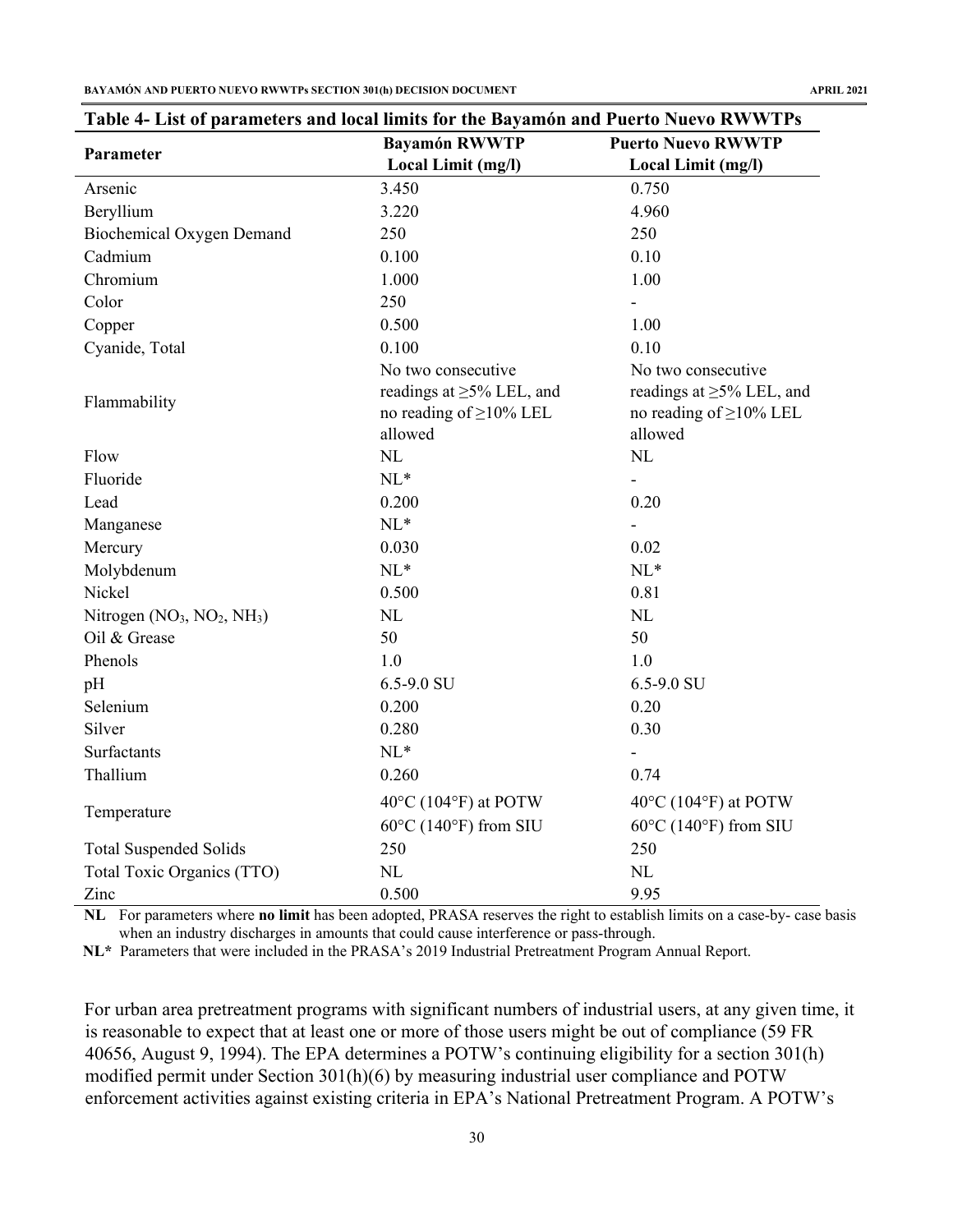enforcement program is considered adequate if not more than fifteen percent of its industrial users meet the significant noncompliance (SNC) criteria in a single year. In situations where the POTW followed its procedures but the level of significant noncompliance among significant industrial users (SIUs) is fifteen percent or greater, the adequacy of the enforcement procedures should be reviewed. A total of seven SIUs are monitored under the Pretreatment Program for the Bayamón RWWTP and eleven for the Puerto Nuevo RWWTP, and all currently have discharge permits. According to PRASA's 2019 Industrial Pretreatment Program Annual Report covering the period from September 1, 2018 through August 31, 2019, the Bayamón RWWTP and Puerto Nuevo RWWTP service areas reported a SNC rate of seventy-one percent (five of seven SIUs) and eighty-one percent (nine of eleven SIUs), respectively, for its SIUs. The SNC rates for both RWWTPs service area are greater than the SNC criteria of fifteen percent for determining the adequacy of the pretreatment program.

PRASA has been adequately enforcing its Industrial User Pretreatment Program. All SIUs are monitored once a year, and unannounced compliance inspections are performed at least twice a year. Noncompliance issues were addressed with escalated enforcement actions. PRASA issued Notices of Noncompliance to the facilities and the facilities returned to compliance. These enforcement actions against the industrial users indicate that PRASA's enforcement program has met the criteria for adequate enforcement of its pretreatment program for the Bayamón and Puerto Nuevo RWWTPs

Since PRASA has established local limits as a means to control toxic pollutants that may be introduced by an industrial discharger, and has demonstrated that it is able to enforce these limits, the EPA has concluded that the applicant has demonstrated that it has met requirements of 40 CFR 125.65 for an urban area pretreatment program. The EPA has concluded that PRASA has demonstrated that it enforces its applicable pretreatment requirements in accordance with the Section 301(h) requirement at 40 CFR 125.65.

#### <span id="page-31-0"></span>**6. Toxics Control Program [Section 301(h)(5), 40 CFR 125.66(a) through (c)]**

a. Chemical Analysis

Pursuant to 40 CFR 125.66(a), at the time of application, the applicant must submit a chemical analysis of its current discharge for all toxic pollutants and pesticides defined in 40 CFR  $125.58(p)$  and (aa). As specified in the EPA's ATSD, the applicant must submit results of wet and dry weather analyses of the effluent if known or suspected industrial sources of toxic pollutants or pesticides exist. The analysis shall be performed on a minimum of two 24-hour composite samples (dry weather/wet weather). Applicants may supplement or substitute chemical analyses if the composition of the supplemental or substitute samples typifies that which occurs during wet and dry weather conditions.

b. Toxic Pollutant Source Identification

Under 40 CFR 125.66(b), the applicant must submit at the time of application an analysis of the known or suspected sources of toxic pollutants or pesticides identified in response to 40 CFR 125.66(a). To the extent practicable, the applicant shall also categorize the sources according to industrial and non-industrial types. PRASA has indicated that there are seven industries permitted as SIUs that discharge to the Bayamón RWWTP and eleven industries that discharge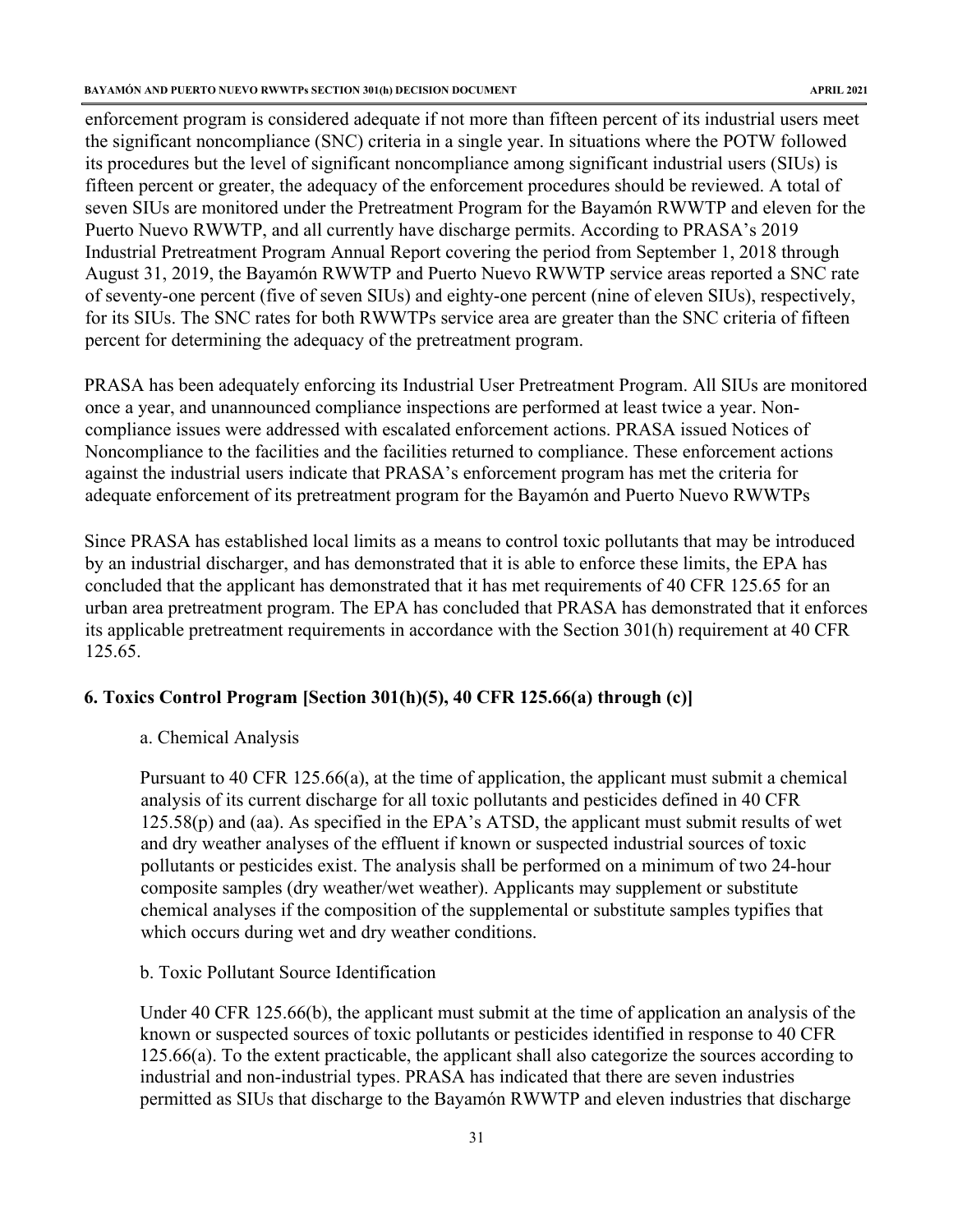to the Puerto Nuevo RWWTP. In the renewal application, PRASA indicated that the Bayamón RWWTP generally provides service to the industries including metal finishing point source, transportation equipment cleaning point source, and food manufacturing process. PRASA indicated that the Puerto Nuevo RWWTP generally provides service to the industries including dairy products processing point source, meats and poultry products point source, and photographic point source.

Based on PRASA's 2019 Industrial Pretreatment Program Annual Report, EPA has concluded that the applicant has met the requirements of 40 CFR §125.66(b).

c. Industrial Pretreatment Program

Under 40 CFR 125.66(c), an application for a Section 301(h) modification from secondary treatment requirements that has known or suspected industrial sources of toxic pollutants must have an approved pretreatment program as described in 40 CFR Part 403. PRASA's Industrial Pretreatment Program was originally approved by the EPA on September 28, 1985, and its Enforcement Response Plan approved by the EPA on May 30, 1995 as part of this program. The program is implemented on an island-wide basis and includes the service areas of the Bayamón and Puerto Nuevo RWWTPs. The Puerto Rico Rules and Regulations for the Supply of Water and Sewer Service were approved as part of the original program in 1985 and met the existing pretreatment requirements for legal authority at 40 CFR 403.8. On June 19, 2003, PRASA revised the Rules and Regulations in accordance with the changes made to the federal pretreatment regulations (e.g., additional federal prohibitions, revised definitions, and notification requirements). Since PRASA has an EPA-approved industrial pretreatment program for the Bayamón and Puerto Nuevo RWWTPs, the EPA has concluded that the applicant has demonstrated that it has met the requirements of 40 CFR 125.66(c).

# <span id="page-32-0"></span>**7. Nonindustrial Source Control Program [Section 301(h)(7), 40 CFR 125.66(d)]**

Pursuant to 40 CFR 125.66(d), which implements Section 301(h)(7) of the Act, all applicants must propose a public education program designed to minimize the entrance of nonindustrial toxic pollutants into the wastewater treatment system, which shall be implemented no later than 18 months after issuance of a Section 301(h) modified permit.

PRASA proposed the continuation of the "Aquamóvil" Education Program and the Fats, Oil and Grease Program. Originally implemented in 1993, the "Aquamóvil" Education Program is an island-wide program designed to control toxic substances from nonindustrial sources through a mobile learning center that travels throughout the island providing literature, illustrations, and models of the wastewater treatment processes.

During 2018 and 2019, PRASA's Communications Office performed 129 education and public awareness activities in the municipalities served by the Bayamón and Puerto Nuevo RWWTPs. PRASA's website [\(http://acueductospr.com/\)](http://acueductospr.com/) provides information to the public about the availability of PRASA's Educational Program. The POGS Program covers the food service establishments across the island, including fast foods, restaurants, bakeries, and maintenance and repair service establishments (MRSEs) including gas stations, commercial garages and car washes, and so forth, that discharge to the Bayamón and Puerto Nuevo RWWTPs. An educational phase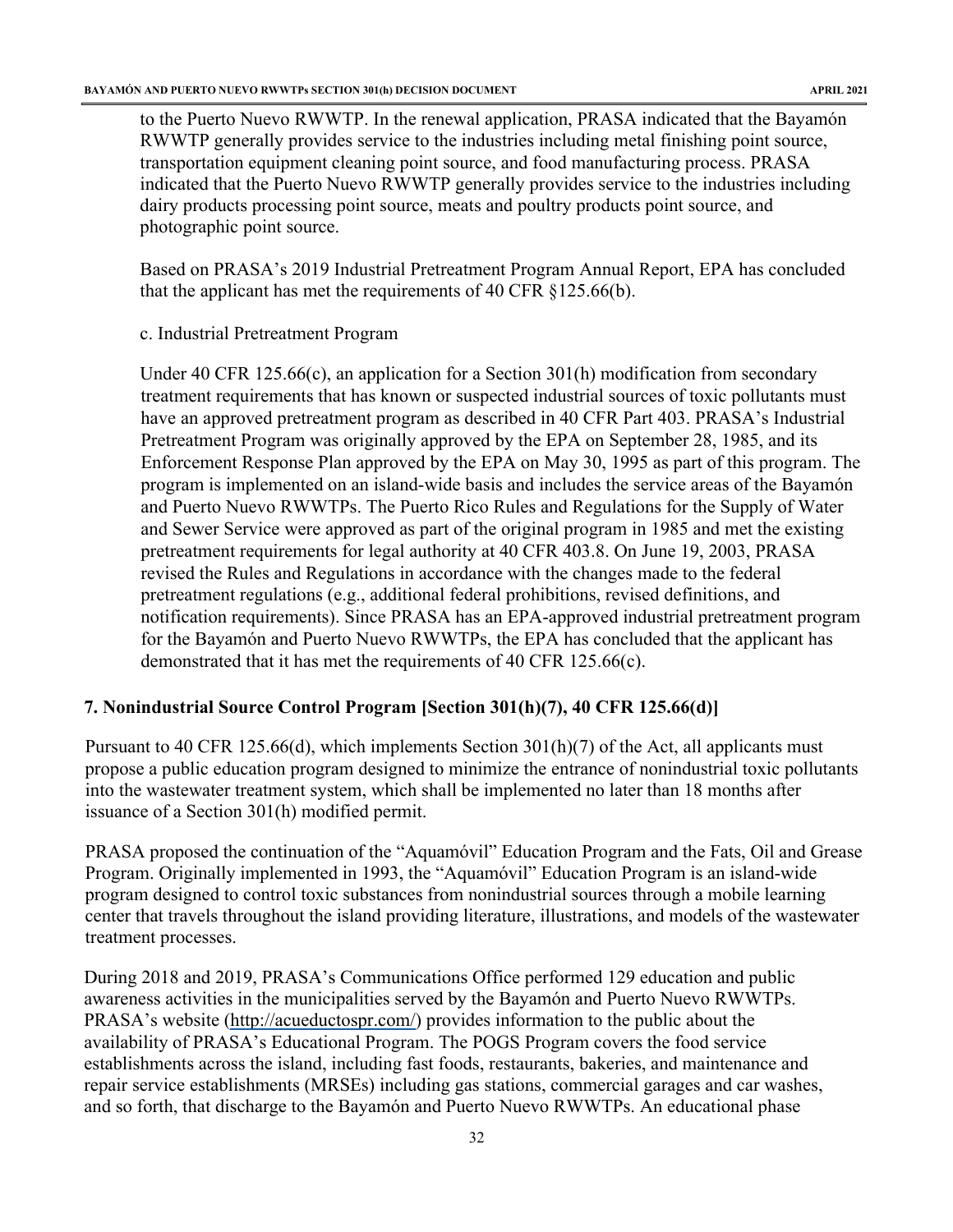started in 2016 that consisted of providing a Best Manufacturing Program Manual to food service establishments and courtesy inspections to evaluate fats oil and grease management and disposal; these inspections continue.

On June 2019, PRASA launched a public educational campaign called *"Tuberías Limpias.*" The main goal of this campaign is to educate the citizens, establishments, and industries about the proper management and disposal of fats, oils, petroleum, and grease. The campaign was fully covered by the public media. This program covers the commercial facilities across the island, including food establishments that discharge to the Bayamón and Puerto Nuevo RWWTPs. Since 2017, around 1,696 food service establishments were inspected in the areas of San Juan, Trujillo Alto, and portions of Bayamón and Guaynabo areas that are served by the Puerto Nuevo RWWTP, and 786 food service establishments were inspected in areas of Bayamón, Cataño, portions of Guaynabo, Toa Alta and Toa Baja that are served by the Bayamón RWWTP.

Based on review of PRASA's Nonindustrial Source Control Program, the EPA has concluded that PRASA has met the requirements of 40 CFR 125.66(d). The EPA has proposed in the draft modified permit for each facility that PRASA be required to implement its Nonindustrial Source Control Program and modify the program, as necessary, within 18 months of the effective date of the permits.

# <span id="page-33-0"></span>**8. Increase in effluent volume or amount of pollutants discharged [Section 301(h)(8), 40 CFR 125.67]**

Under 40 CFR 125.67, which implements Section 301(h)(8) of the Act, the EPA may not issue a section 301(h) modified permit unless the applicant demonstrates there will be no new or substantially increased discharges from the point source of the pollutant to which the modification applies above the volume of discharge specified in the permit.

For the Bayamón RWWTP, the permitted monthly average discharge load allocations for BOD and TSS are 19,688 kilograms per day (kg/day) and 11,673 kg/day, respectively. As noted from the data in the reapplication, the Bayamón RWWTP has remained significantly below these limits for the 2015–2020 reporting period. For the Puerto Nuevo RWWTP, the permitted monthly average discharge load allocations for BOD and TSS are 35,465 kg/day and 24,460 kg/day, respectively. The Puerto Nuevo RWWTP has remained significantly below these limits for the 2015–2020 reporting period.

There is no indication that there will be an increase of effluent in volume along with the permitted BOD5 and TSS that would result in mass loadings similar to those currently permitted. The EPA believes that PRASA has demonstrated that there will be no substantially increased discharges of BOD5 and TSS from Bayamón and Puerto Nuevo RWWTPs above the volume of discharge specified in the draft modified permits in accordance with 40 CFR 125.67.

# <span id="page-33-1"></span>**9. Minimum level of treatment [Section 301(h)(9), 40 CFR 125.60]**

Section 301(h)(9) of the Act was amended by Section 303(d)(1) and (2) of the WQA. Under Section  $303(d)(1)$ , the applicant's effluent must be receiving at least primary or equivalent treatment at the time its Section 301(h) modified permit becomes effective. Section 303(d)(2) defines primary or equivalent treatment as a means of treatment by screening, sedimentation, and skimming adequate to remove at least 30 percent of the BOD5 and TSS in the POTW's influent, and disinfection, where appropriate. To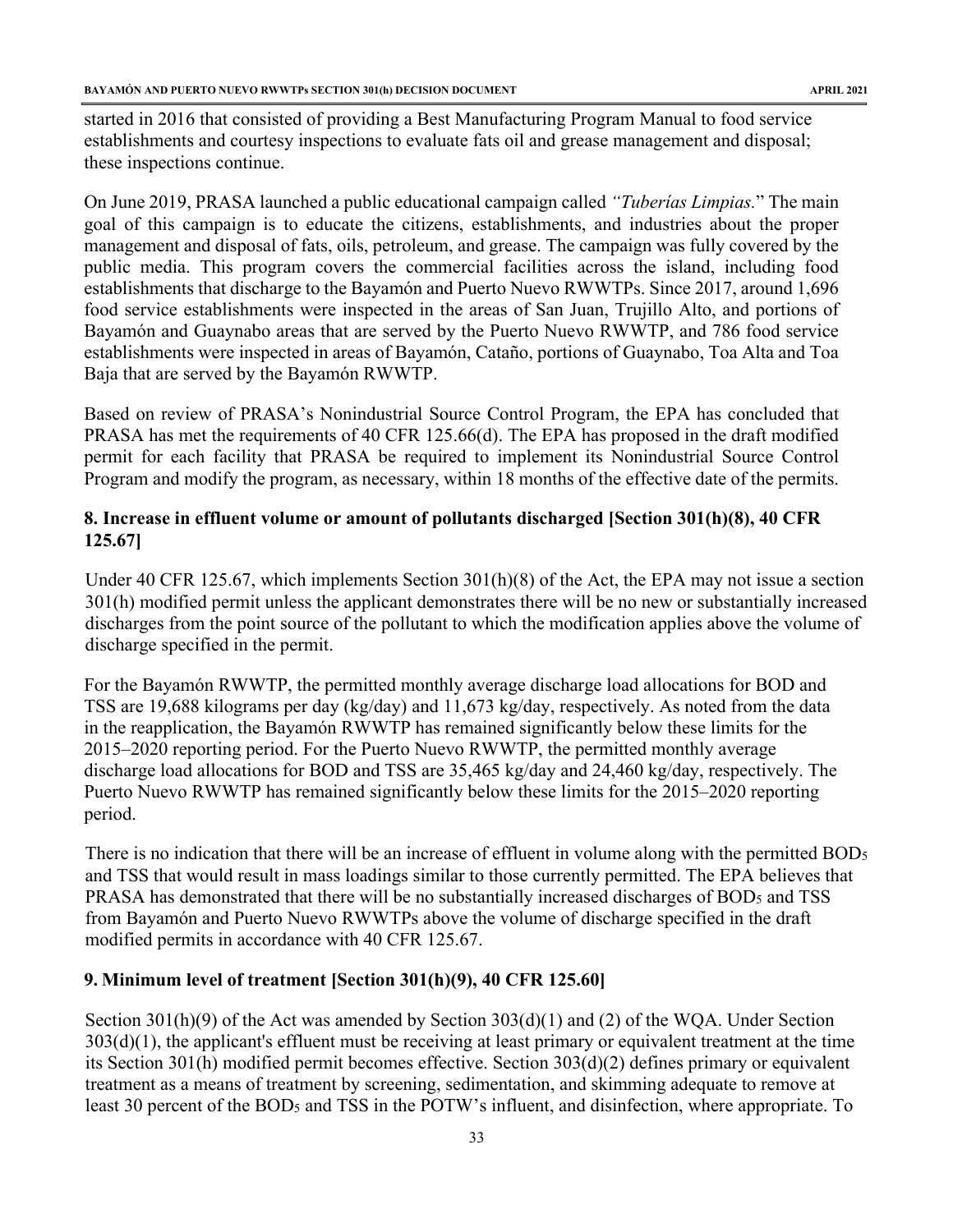ensure that the effluent discharge has received primary or equivalent treatment, 40 CFR 125.60 requires that the applicant perform monitoring of influent and effluent and assess BOD5 and TSS removal rates based on a monthly average.

Based on monitoring data collected between 2015 to 2020, monthly average removal rates for BOD<sub>5</sub> and TSS at each facility were generally above the primary treatment requirement of 30 percent removal. For the Bayamón RWWTP, monthly average removal rates for BOD<sub>5</sub> ranged between 21 and 72 percent with only three incidents (March 2016, June 2019 and June 2020) during the 5 years period fell below the 30 percent removal requirement. TSS removal rates were significantly greater than the 30 percent removal requirement with six incidents fell below 60 percent. For the Puerto Nuevo RWWTP, monthly average removal rates for BOD5 ranged between 25 and 65 percent with four months (December 2007 and May 2008) observed to have monthly average removal rates less than the 30 percent removal requirement. For TSS, removal rates ranged between 30 and 90 percent with 8 incidents fell below 60 percent, possible due to hurricane damage.

The EPA also reviewed facility compliance with concentration and mass-based effluent limitations in the existing modified permits and evaluated whether each facility would be able to meet limitations for BOD5 and TSS during the next permit term based on the same flow conditions.

Based on available data, the EPA has concluded that the Bayamón and Puerto Nuevo RWWTPs can consistently achieve at least primary or equivalent treatment with 30 percent removal of BOD5 and TSS in the influent. Moreover, each facility has demonstrated that it is able to achieve greater percent removal for TSS, as required by the existing modified permits. In accordance with 40 CFR 125.60, the EPA proposes in the draft modified permits effluent limitations of 30 percent removal of BOD5 and 60 percent removal of TSS from the influent of the Bayamón and Puerto Nuevo RRWTPs. The proposed percent removal limitations are consistent with the requirements of Section 301(h) for primary treatment of influent based on a minimum of 30 percent removal of BOD5 and TSS.

# <span id="page-34-0"></span>**COMPLIANCE WITH APPLICABLE PROVISIONS OF COMMONWEALTH, LOCAL, OR OTHER FEDERAL LAW OR EXECUTIVE ORDERS**

Under 40 CFR l25.59(b)(3), a modified permit may not be issued if such issuance would conflict with applicable provisions of Commonwealth, local, or other federal laws or executive orders. As part of the application renewal, the applicant must demonstrate compliance with all applicable Commonwealth and federal laws and regulations, and executive orders which include the Coastal Zone Management Act, Marine Protection Research and Sanctuaries Act, and the Endangered Species Act.

#### **Coastal Zone Management Act**

Under 40 CFR 125.59(b)(3), a modified permit must comply with the Coastal Zone Management Act of 1972, as amended, 16 U.S.C. 1451 et seq. In accordance with 16 U.S.C. 1456(c)(3)(A), and its implementing regulations, a Section 301(h) modified permit may not be issued unless the proposed discharge is certified by the Commonwealth of Puerto Rico to be consistent with the Commonwealth's Coastal Zone Management Program. PRASA has indicated that the joint outfall is located in a coastal area managed by the Commonwealth's Coastal Zone Management Program. On February 11, 2015, the Puerto Rico Planning Board issued a consistency certification for each of the modified discharges certification.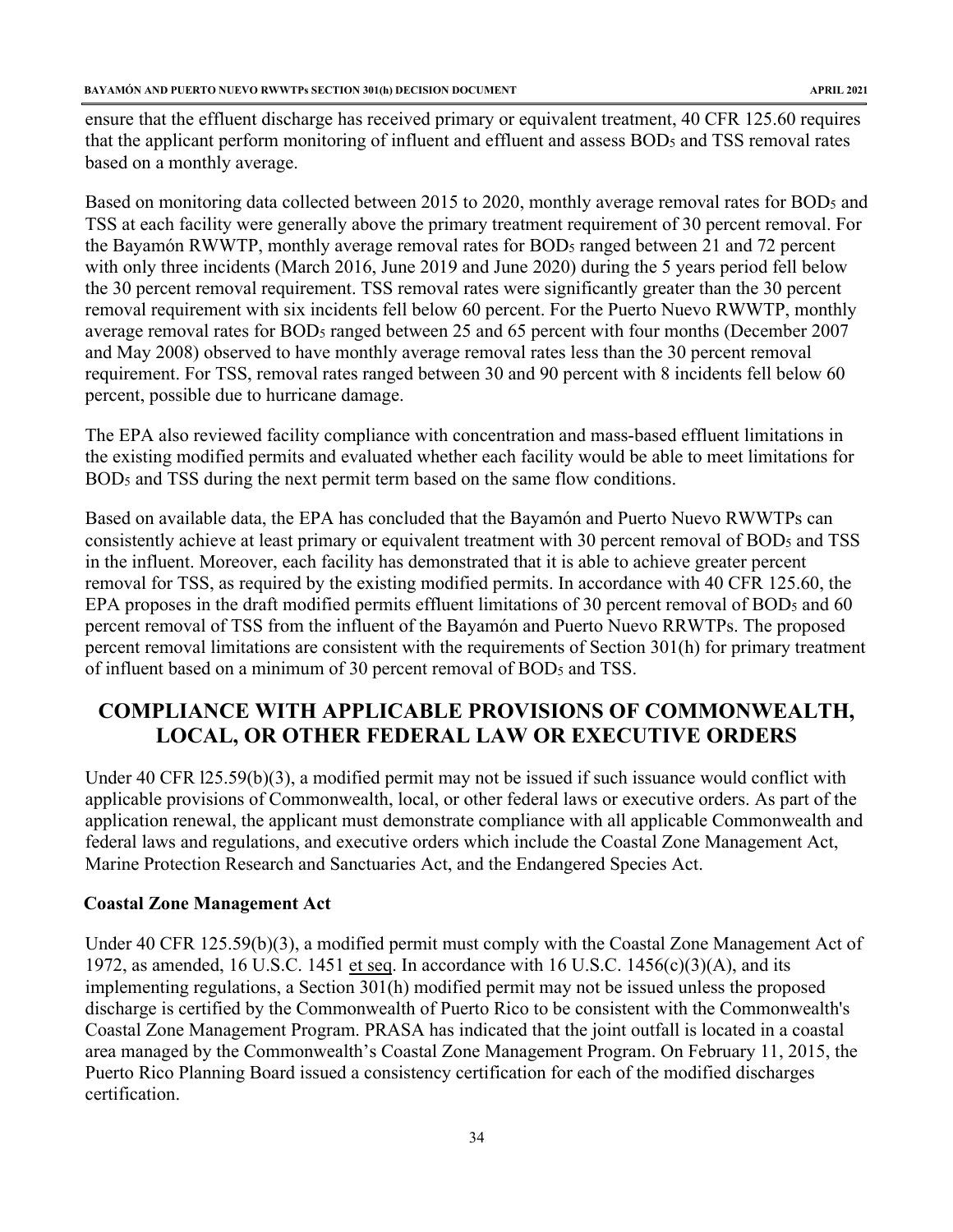#### **Marine Protection, Research and Sanctuaries Act**

40 CFR l25.59(b)(3) provides that issuance of a Section 30l(h) modified permit must comply with Title III of the Marine Protection, Research and Sanctuaries Act (MPRSA), l6 U.S.C. l43l et seq. In accordance with 16 U.S.C. 1434(d), a Section 30l(h) modified permit may not be issued for a discharge located in a marine sanctuary designated pursuant to Title III of the MPRSA if the regulations applicable to the sanctuary prohibit issuance of such a permit. PRASA has indicated that the joint outfall is not located in a marine or estuarine sanctuary designated under Title III of the MPRSA. On March 17, 1989, the National Oceanic and Atmospheric Administration (NOAA) determined that the joint outfall is not located in a marine or estuarine sanctuary designated under Title III of the MPRSA. Since then, the location of the outfall has not changed nor has there been a marine or estuarine sanctuary designated under Title III of the MPRSA in the area of the joint outfall. As a result, the EPA has determined that the 1989 letter from NOAA is sufficient for the applicant to meet the requirements of 40 CFR  $125.59(b)(3)$ .

### **Endangered Species Act**

Under 40 CFR l25.59(b)(3), a Section 30l(h) modified permit may not be issued if the proposed discharge will adversely impact threatened or endangered species or critical habitat listed pursuant to the Endangered Species Act (ESA), 16 U.S.C. 1531 et seq. In the renewal applications, PRASA indicated that there are threatened or endangered species that may occur in the vicinity of the Bacardí WWTP/Bayamón RWWTP/Puerto Nuevo RWWTP joint outfall.

On January 15, 2021 and November 3, 2014, the National Marine Fishery Service (NMFS) and United States Fishery and Wildlife Service (USFWS), respectively provided concurrence that the modified discharge from each facility will comply with the ESA.

#### <span id="page-35-0"></span>**Magnuson-Stevens Fishery Conservation and Management Act**

Under 40 CFR 125.59(b)(3), a modified permit must comply with applicable provisions of Federal laws including the Magnuson-Stevens Fishery Conservation and Management Act (MSFCMA) of 1976, 16 U.S.C. 1801 et seq., which protects against adverse impacts to Essential Fish Habitat (EFH). As required by MSFCMA, the EPA must demonstrate that an approval of a Section 301(h) waiver for the Bayamón and Puerto Nuevo RWWTPs will not result in adverse impact to any EFH or species included in Caribbean or Federal Fisheries Management Plans. On August 17, 2010, NMFS issued a letter to the EPA indicating that EFH consultation under the General Concurrence procedures of 50 CFR 600.920(g) is not required for issuance of a modified permit.

# **Executive Order on Coral Reef Protection**

On June 11, 1998, the President issued an Executive Order on Coral Reef Protection, directing federal agencies to expand research, preservation, and restoration activities for the protection of coral reef ecosystems. As described previously, there is no coral growth in the vicinity of the joint outfall. The EPA has determined that modified discharges from the Bayamón RWWTP and Puerto Nuevo RWWTP are consistent with the Executive Order on Coral Reef Protection. At this time, the EPA is not of aware any additional Commonwealth or local laws that need to be addressed prior to issuance of the final modified permits for the Bayamón RWWTP and Puerto Nuevo RWWTP.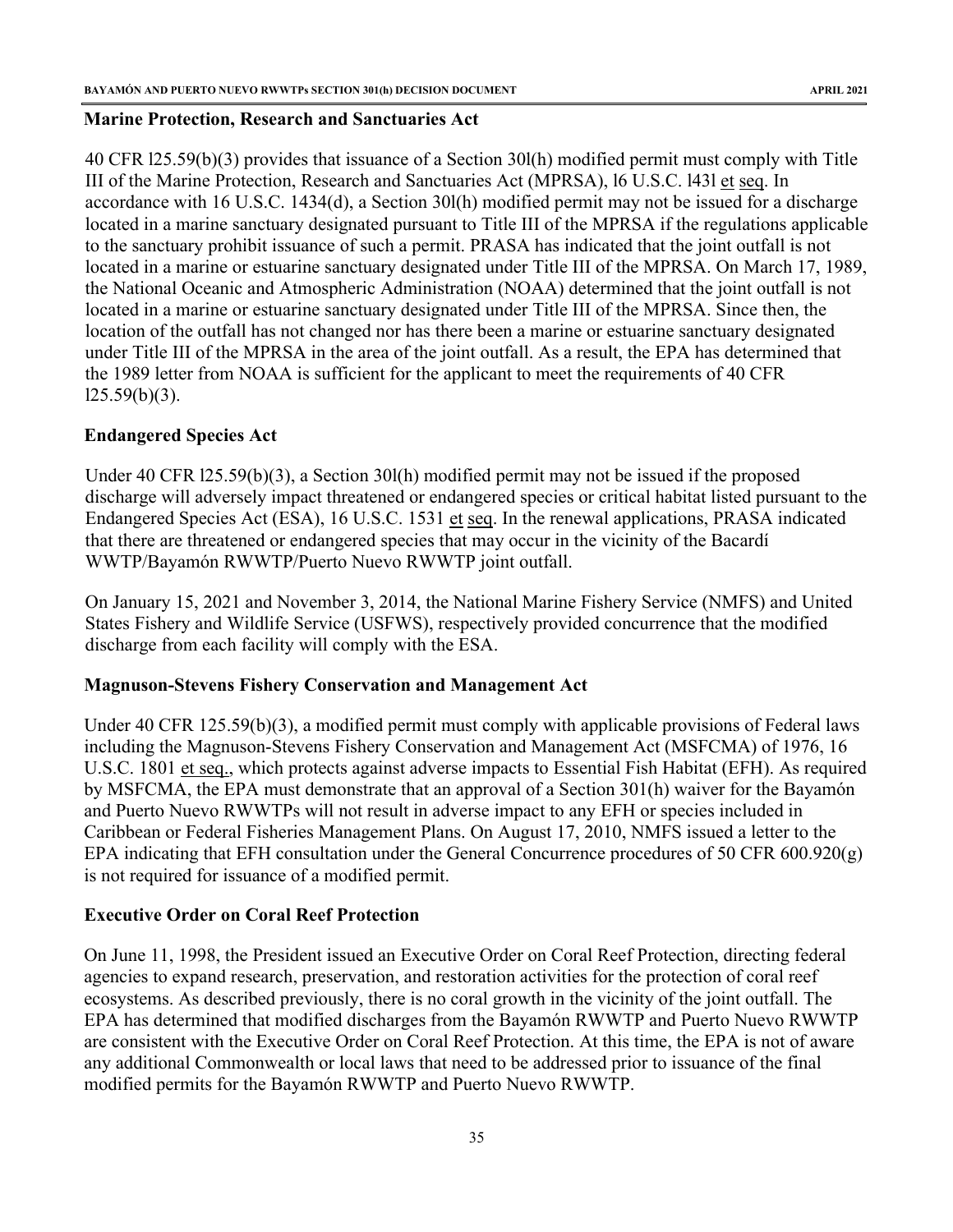#### <span id="page-36-0"></span>**Climate Change**

The EPA has considered climate change when developing the conditions of the permit. This is in accordance with the draft *National Water Program 2012 Strategy: Response to Climate Change* that identifies ways to address climate change impacts by NPDES permitting authorities (77 *Federal Register* 63, April 2, 2012, 19661-19662). Climate change is expected to affect surface waters in several ways, affecting both human health and ecological endpoints. As outlined in the draft National Water Program 2012 Strategy, the EPA is committed to protecting surface water, drinking water, and ground water quality, and diminishing the risks of climate change to human health and the environment, through a variety of adaptation and mitigation strategies

#### <span id="page-36-1"></span>**Environmental Justice**

The EPA has performed an Environmental justice analysis for the discharge in accordance with Executive Order 12898, *Federal Actions to Address Environmental Justice in Minority Population and Low-Income Populations*, and the EPA's Plan EJ 2014. Environmental justice is the right to a safe, healthy, productive, and sustainable environment for all, where "environment" is considered in its totality to include the ecological, physical, social, political, aesthetic and economic environments. In the NPDES permitting program, the public participation process provides opportunities to address environmental justice concerns by providing appropriate avenues for public participation, seeking out and facilitating involvement of those potentially affected.

# **COMMONWEALTH CONCURRENCE OF WAIVER**

<span id="page-36-2"></span>Under 40 CFR 125.61(b)(2) and 125.64(b), the applicant must provide a determination signed by the state or interstate agency authorized to provide certification under 40 CFR 124.53 and 124.54 that the modified discharge will comply with applicable provisions of Commonwealth law including water quality standards. The state determination shall include a discussion of the basis for its conclusion. Furthermore, pursuant to 40 CFR 124.53 and 124.54, the Commonwealth of Puerto Rico must either grant a certification pursuant to section 40l of the Act or waive this certification before the EPA may issue a modified permit.

PRASA requested a determination from DNER that the modified discharges from the Bayamón RWWTP and Puerto Nuevo RWWTP, combined with the discharge from the Bacardí WWTP, will comply with all applicable provisions of Commonwealth law. On March 5, 2021, DNER issued Final water quality certificates for the Bayamón and Puerto Nuevo RWWTPs that certify that the modified discharges will comply with all applicable provisions of Commonwealth law including applicable water quality standards and will not result in any additional treatment requirements on any point or nonpoint sources.

# **REFERENCES**

<span id="page-36-3"></span>EPA. 1986a. Ambient water quality criteria for bacteria, 1986. EPA-440/5-84-002. EPA, Office of Water, Washington, DC.

EPA. 1986b. Quality criteria for water, 1986. EPA-440/5-86-001. EPA, Office of Water, Regulations and Standards, Washington, DC.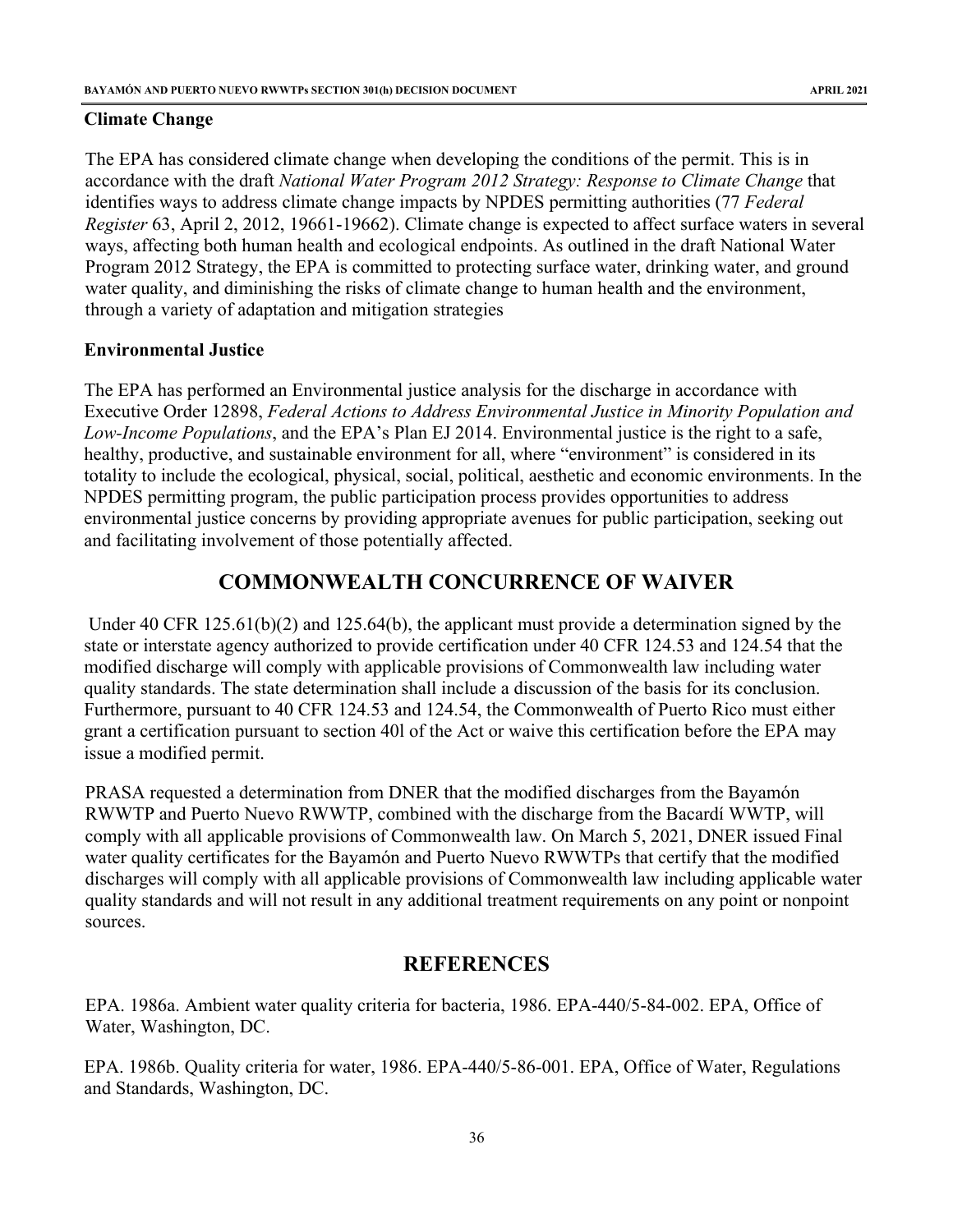EPA. 1994a. Amended Section 301(h) Technical Support Document. EPA-842-B-94-007. EPA Office of Wetlands, Washington, D.C.

EPA. 1994b. Technical Support Document for Water Quality-based Toxics Control. EPA-505/290-001. EPA, Office of Water, Washington, D.C.

EPA. 2000. Guidance for Assessing Chemical Contaminate Data for Use in Fish Advisories, Volume 1, Fish Sampling and Analysis, Third Edition. EPA-823/B-00-007. EPA, Office of Water, Washington, D.C.

Glynn, PW. 1973. Aspects of the ecology of coral reefs in the Western Atlantic Region. Biology and Geology of Coral Reefs, O.A. Jones and R. Endean (eds.) Volumn 2. Academic Press, New York.

Hertler, H., A.R. Boettner, G.I. Ramirèz-Toro, H. Minnigh, J. Spotila, and D. Kreeger. 2009. Spatial variability associated with shifting land use: Water Quality and sediment metals in La Parguero, Southwest Puerto Rico. *Mar. Poll. Bull.* 58, 672-678.

Long, E.R., D.D. MacDonald, S.L. Smith, and F.D Calder. 1995. Incidence of adverse biological effects within ranges of chemical concentrations in marine and estuarine sediments. *Environ. Mgmt.* 19, 81-97.

Maughan JT, and CA Oviatt. 1993. Sediment and benthic response to wastewater solids in a marine mesocosm. *Water Env. Res*. 65(7), 879-888.

Otero, E. and K. K. Carbery. 2005. Chlorophyll *a* and turbidity patterns over coral reefs systems of La Parguera Natural Reserve, Puerto Rico. *Revista de Biología Tropical* 53(1), 25-32.

PRASA. 2008. Quality Assurance Project Plan and Sampling and Analysis Protocols for the Bayamón/Puerto Nuevo RWWTPs 301(h) Waiver Demonstration Studies. CH2MHill Document No. CP-BM-00012-08, Revision No. 3, April 2008. Submitted to EPA, Region 2, New York, New York.

PRASA. 2009a. Chronic definitive bioassays using sea urchin (*Arbacia punctulata*) conducted August 2009 at the Bayamón/Puerto Nuevo RWWTPs and the Bacardí Corporation WWTP. CH2MHill Document No. CP-BM-00011-10, 2009. Submitted to EPA, Region 2, New York, New York.

PRASA. 2009b. Chronic definitive bioassays using sea urchin (A*rbacia punctulata*) conducted November 2009 at the Bayamón/Puerto Nuevo RWWTPs and the Bacardí Corporation WWTP. CH2MHill Document No. CP-BM-00017-10, 2009. Submitted to EPA, Region 2, New York, New York.

PREQB 1988.Puerto Rico Environmental Quality Board *Interim Mixing Zone and Bioassay Guidelines* (April 1988)

PRASA 2008. Quality Assurance Project Plan (QAPP) and Sampling and Analysis Protocols for the Bayamón/Puerto Nuevo RWWTP 301(h) Waiver Demonstration Studies (April 2008).

PRASA 2015. October 2015 Wet Season Report for the Bayamón/Puerto Nuevo RWWTP 301(h) Waiver Demonstration Studies, (submitted on January 27, 2016).

PRASA 2016a. Mixing Zone Application for the Bayamón/Puerto Nuevo RWWTP, 2016 and 2019.